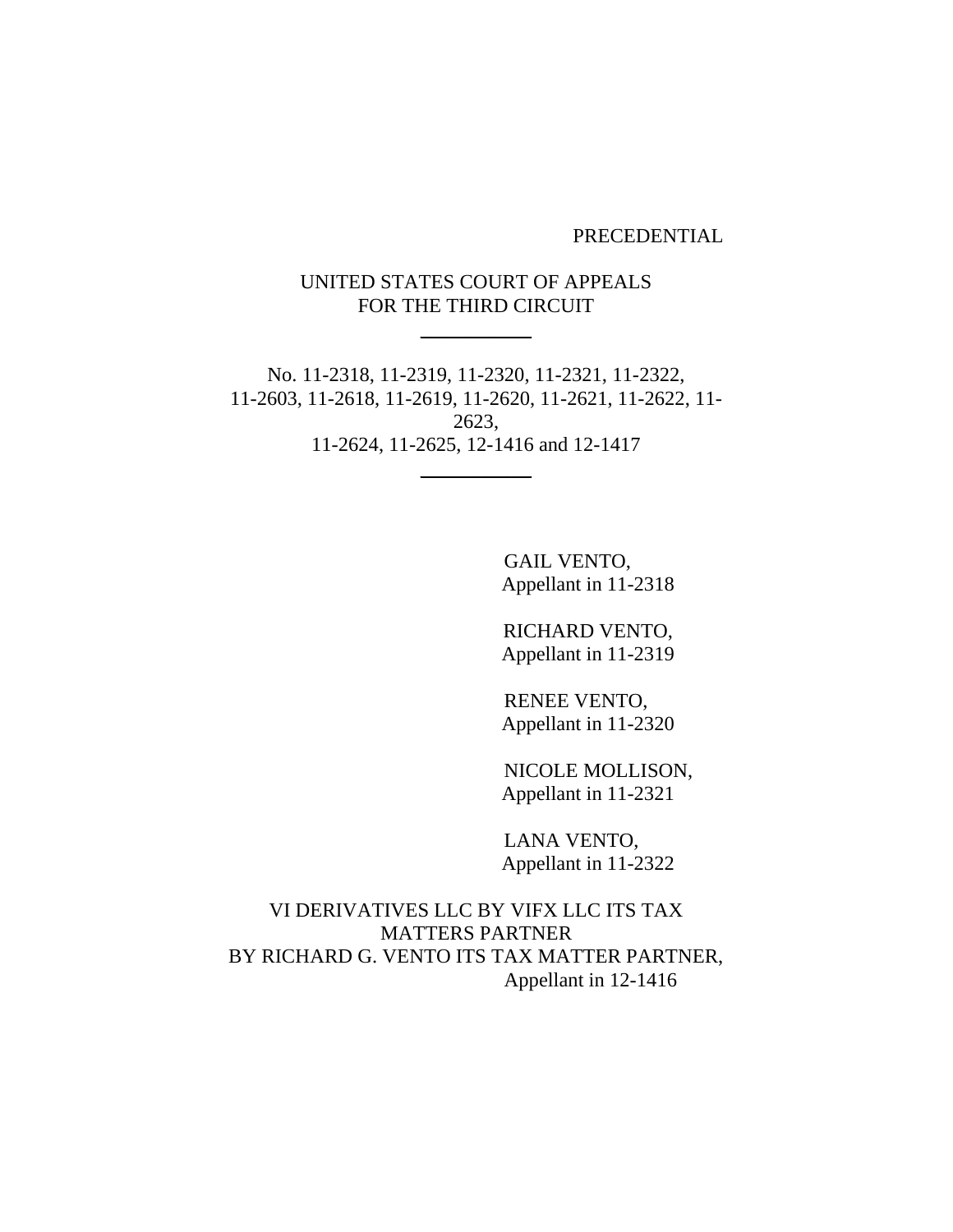# VIFX BY RICHARD G. VENTO ITS TAX MATTER PARTNER,

Appellant in 12-1417

v.

## DIRECTOR OF VIRGIN ISLANDS BUREAU OF INTERNAL REVENUE

Appellant in 11-2603 and 11-2618 through 11-2625

UNITED STATES OF AMERICA, Intervenor-Defendant-Appellee

(D.C. V.I. No. 3-06-cv-00003, 04, 05, 06, 07, 08, 09, 10, 12, 13)

 $\overline{\phantom{a}}$ 

On Appeal from the District Court of the Virgin Islands (D.C. No. 06-cv-0006) District Judge: Honorable Juan R. Sanchez

 $\overline{\phantom{a}}$ 

Argued December 5, 2012 Before: SMITH, HARDIMAN and ROTH, *Circuit Judges*.

(Filed: April 17, 2013)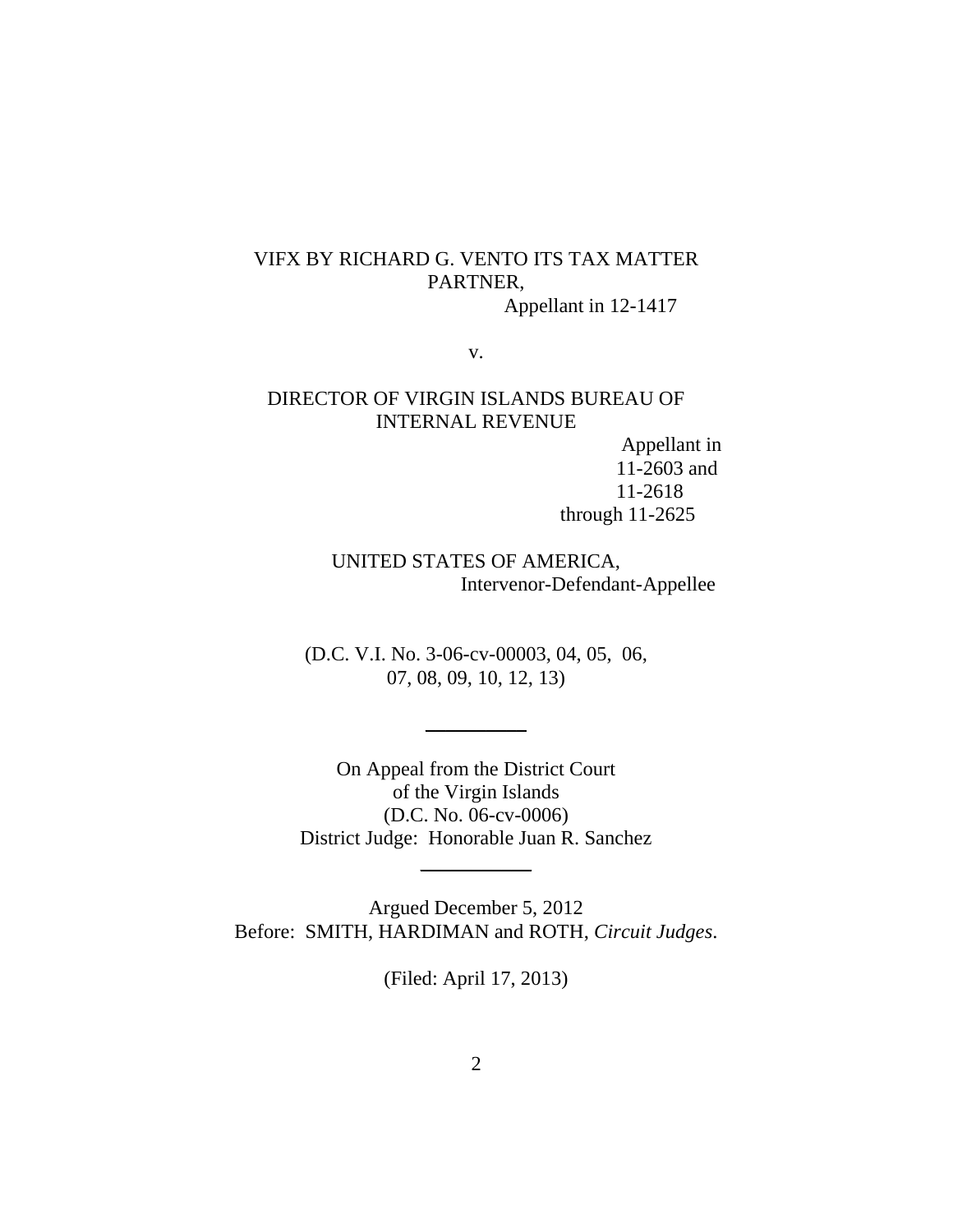Robert L. Byer, Esq. Susan G. Schwochau, Esq. Duane Morris 600 Grant Street Suite 5010 Pittsburgh, PA 15219

Nathan Z. Dershowitz, Esq. [ARGUED] Victoria B. Eiger, Esq. Dershowitz, Eiger & Adelson 220 Fifth Avenue Suite 300 New York, NY 10001

Joseph M. Erwin, Esq. Suite 700 100 Crescent Court Dallas, TX 75201

Robert M. Palumbos, Esq. Duane Morris 30 South 17th Street United Plaza Philadelphia, PA 19103

> *Attorneys for Appellants Gail Vento, Richard Vento, Renee Vento, Nicole Mollison and Lana Vento*

Jennifer M. Rubin, Esq. [ARGUED] Kenneth L. Greene, Esq.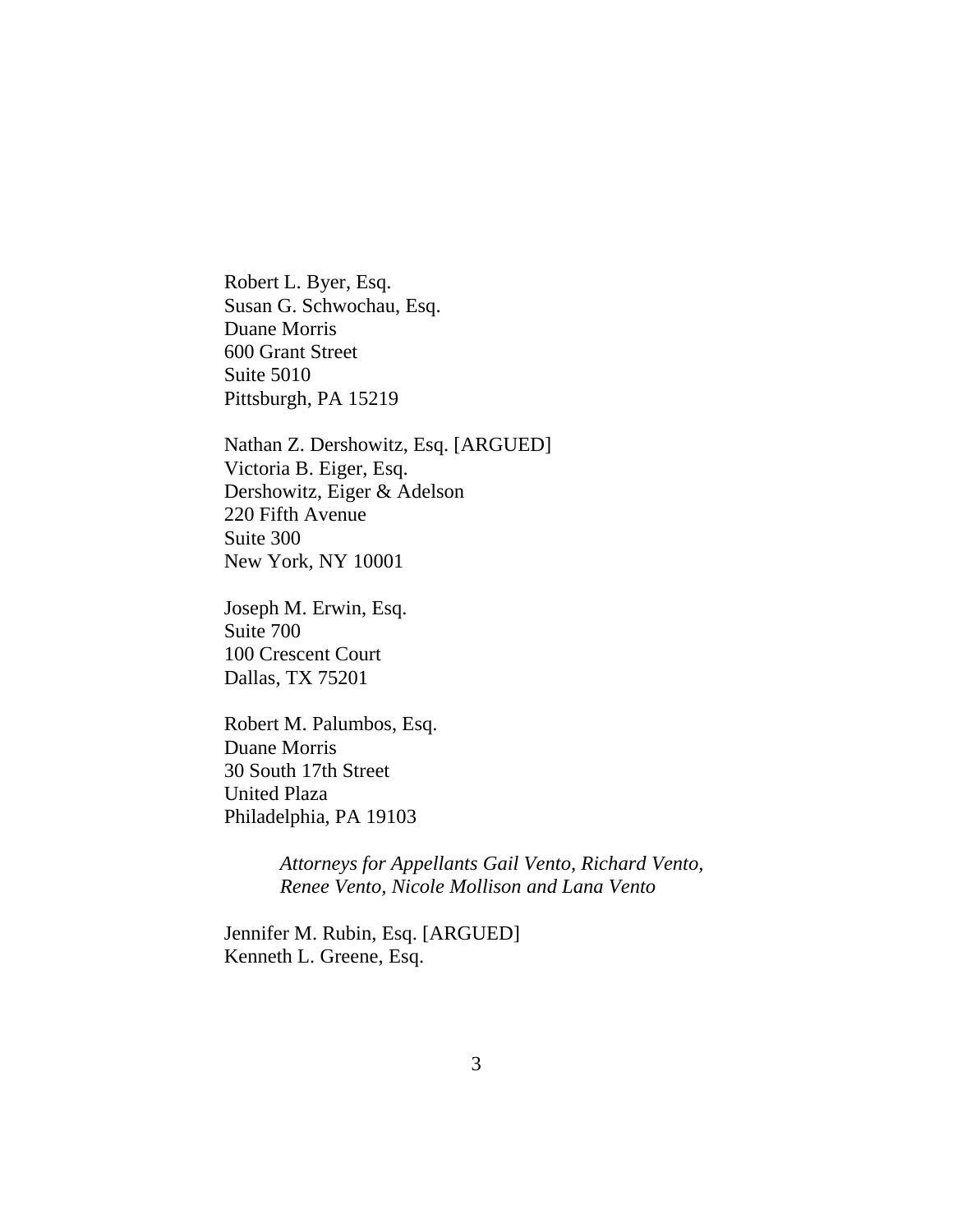United States Department of Justice Tax Division P.O. Box 227 Ben Franklin Station Washington, DC 20044-0000

*Attorneys for Appellee United States of America*

Tiffany V. Monrose, Esq. Office of Attorney General of Virgin Islands Department of Justice 34-38 Kronprindsens Gade, GERS Complex, 2nd Floor St. Thomas, VI 00802

Gene C. Schaerr, Esq. [ARGUED] Winston & Strawn 1700 K Street, N.W. Washington, DC 20006-0000 *Attorneys for Appellee Director of Virgin Islands Bureau of Internal Revenue*

# OPINION OF THE COURT  $\overline{\phantom{a}}$

 $\frac{1}{2}$ 

HARDIMAN, *Circuit Judge*.

These consolidated appeals are of great importance to the tax regimes of the United States and the U.S. Virgin Islands. Residents of the Virgin Islands pay income taxes to the Virgin Islands Bureau of Internal Revenue (VIBIR) rather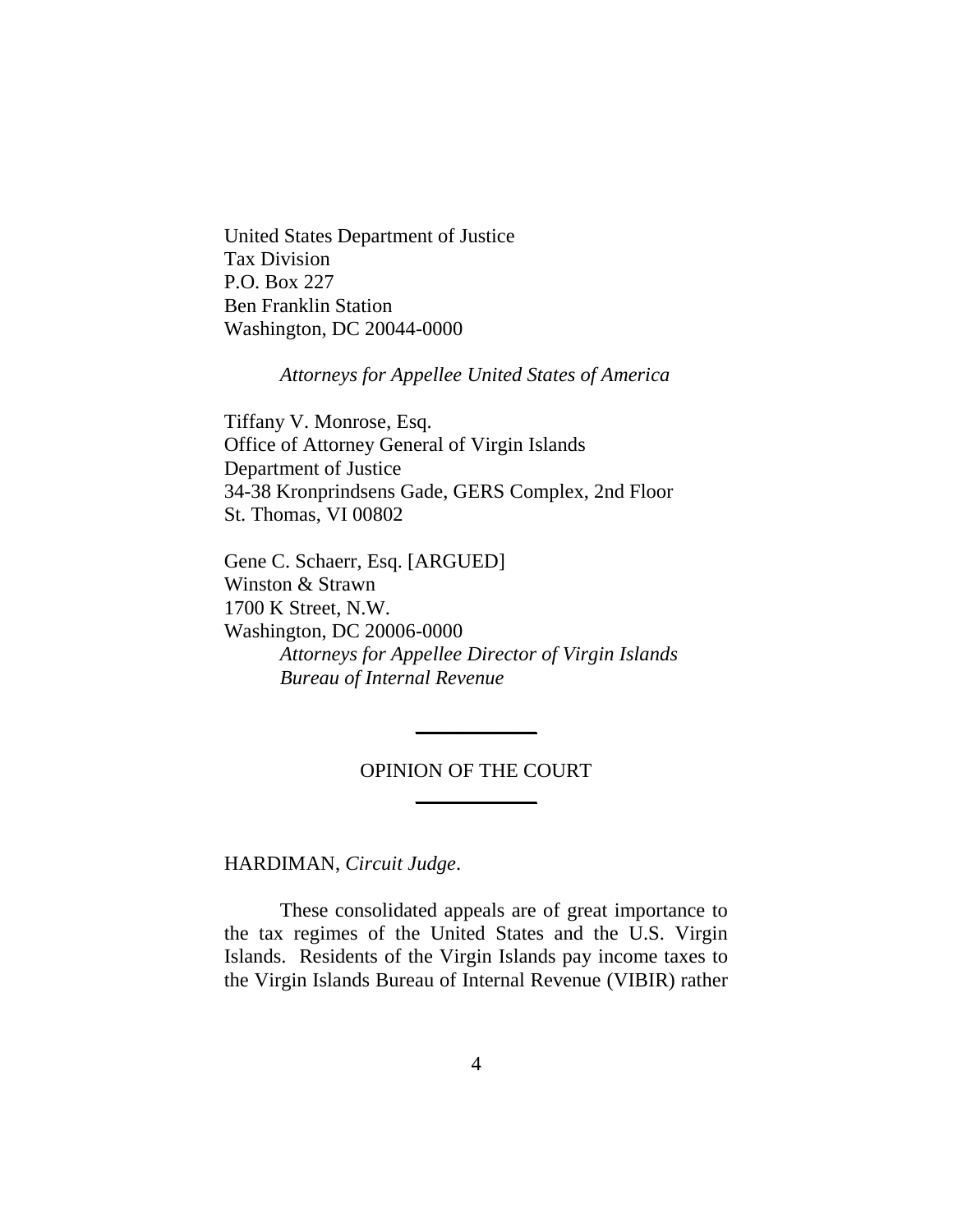than the Internal Revenue Service (IRS). Appellants Richard and Lana Vento (the Ventos) filed a joint 2001 income tax return with the VIBIR. Their three daughters also filed their 2001 income tax returns with the VIBIR. The United States claims that the Ventos and their daughters (collectively, Taxpayers) should have filed those returns with the IRS instead. The proper tax jurisdiction depends on whether the Taxpayers were bona fide residents of the Virgin Islands as of December 31, 2001.

I

A successful entrepreneur, Richard Vento co-founded a technology company called Objective Systems Integrators, Inc. (OSI). When OSI was sold, the Ventos, their daughters, and various Vento-controlled entities realized \$180 million in capital gains for the 2001 tax year. Not surprisingly, this boon caused the Ventos to consult a financial professional to advise them regarding their capital gains.

Whatever advice the Ventos received and however they acted upon it, the Taxpayers have become embroiled in numerous tax disputes in various courts.<sup>1</sup> The dispute at issue

<sup>1</sup> *See, e.g.*, *Mollison v. United States*, 568 F.3d 1073 (9th Cir. 2009); *Mollison v. United States*, 481 F.3d 119 (2d Cir. 2007); *Richard Vento v. Comm'r*, No. 18741-08 (Tax Ct. Sept. 18, 2012) (stipulated decision); *Lana Vento v. Comm'r*, No. 18742-08 (Tax Ct. Sept. 18, 2012) (stipulated decision); *DTLV, LLC v. Comm'r*, No. 742-09 (Tax Ct. filed Jan. 8, 2009); *DTDV, LLC v. Comm'r*, No. 741-09 (Tax Ct. filed Jan. 8, 2009); *Gail Vento v. Comm'r*, No. 23527-08 (Tax Ct. filed Sept. 24, 2008); *Renee Vento v. Comm'r*, 23540-08 (Tax Ct. filed Sept. 24, 2008); *Mollison v. Comm'r*, No. 23600-08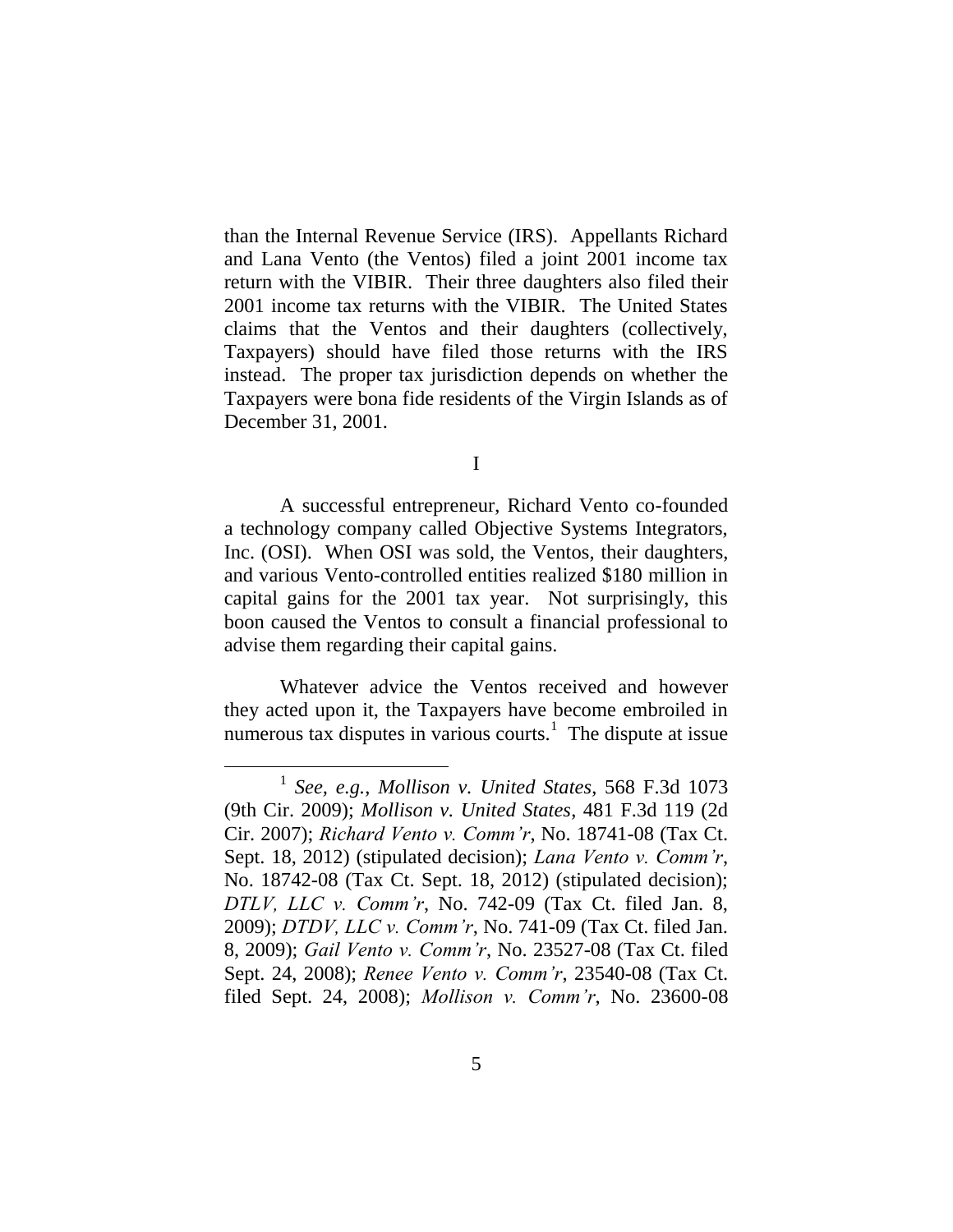in the consolidated appeals now before us began in 2005, when the VIBIR issued Notices of Deficiency and Final Partnership Administrative Adjustments (FPAAs) to the Taxpayers and partnerships they controlled, assessing a deficiency and penalties of over \$31 million against the Ventos and approximately \$6.3 million against each of their three daughters. The VIBIR also concluded that two Ventoowned partnerships, VI Derivatives, LLC and VIFX, LLC,<sup>2</sup> were shams and disregarded them for tax purposes.

That same year, the IRS issued FPAAs to the Taxpayers that were nearly identical to those issued by the VIBIR. Significantly, however, the IRS issued FPAAs to two other Vento-controlled partnerships—DTDV, LLC and

 $\overline{a}$ 

 $2$  Unless they elect to be treated as corporations, limited liability companies are treated as partnerships for tax purposes. *See* 26 U.S.C. §§ 702, 761(a); *Historic Boardwalk Hall, LLC v. Comm'r*, 694 F.3d 425, 429 n.1 (3d Cir. 2012). For the sake of simplicity, we will refer to the Vento LLCs subject to FPAAs as partnerships.

<sup>(</sup>Tax Ct. filed Sept. 24, 2008); *Richard Vento v. Comm'r*, No. 18740-08 (Tax Ct. filed July 31, 2008); *Lana Vento v. Comm'r*, No. 18739-08 (Tax Ct. filed July 31, 2008); *Gail Vento v. Comm'r*, No. 993-06 (Tax Ct. filed Jan. 12, 2006); *Renee Vento v. Comm'r*, No. 992-06 (Tax Ct. filed Jan. 12, 2006); *Lana Vento v. Comm'r*, No. 991-06 (Tax Ct. filed Jan. 12, 2006); *Richard Vento v. Comm'r*, No. 990-06 (Tax Ct. filed Jan. 12, 2006). Several of these cases remain inactive pending our decision in this case.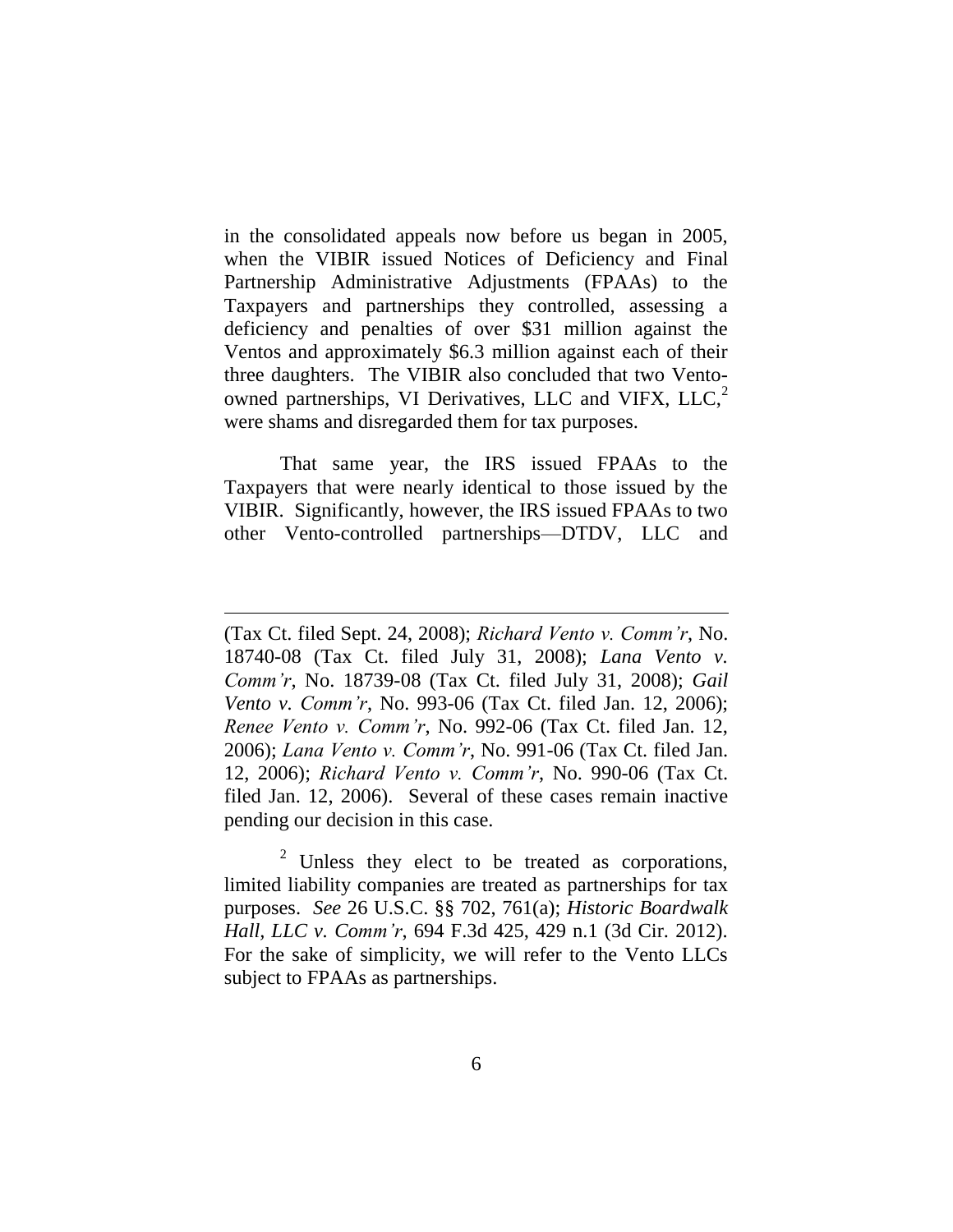DTLV, LLC—that were unchallenged by the VIBIR. $3$ Consequently, the IRS assessed deficiencies and penalties against the Taxpayers that totaled over \$9 million more than those assessed by the VIBIR.

The Taxpayers challenged the VIBIR's and IRS's Notices of Deficiency and FPAAs in several separate proceedings in the District Court of the Virgin Islands. The United States moved to intervene in the cases between the Taxpayers and the VIBIR, arguing that the Taxpayers should have filed and paid their 2001 taxes to the IRS instead of the VIBIR because they were not bona fide residents of the Virgin Islands.<sup>4</sup> Following the intervention of the United States, the cases were consolidated in the District Court, which had subject matter jurisdiction under 48 U.S.C.  $§ 1612(a).$ 

In June 2010, the District Court conducted a bench trial. The sole issue at trial was whether the Taxpayers were bona fide residents of the Virgin Islands as of December 31, 2001.The District Court held that they were not, and the Taxpayers, joined by the VIBIR, appealed. We have

<sup>&</sup>lt;sup>3</sup> These two FPAAs are the subject of litigation in the U.S. Tax Court that has remained dormant since August 2012. *See DTLV, LLC v. Comm'r*, No. 742-09 (Tax Ct. filed Jan. 8, 2009); *DTDV, LLC v. Comm'r*, No. 741-09 (Tax Ct. filed Jan. 8, 2009).

<sup>&</sup>lt;sup>4</sup> Except where otherwise indicated, "Virgin Islands" refers only to the United States Virgin Islands.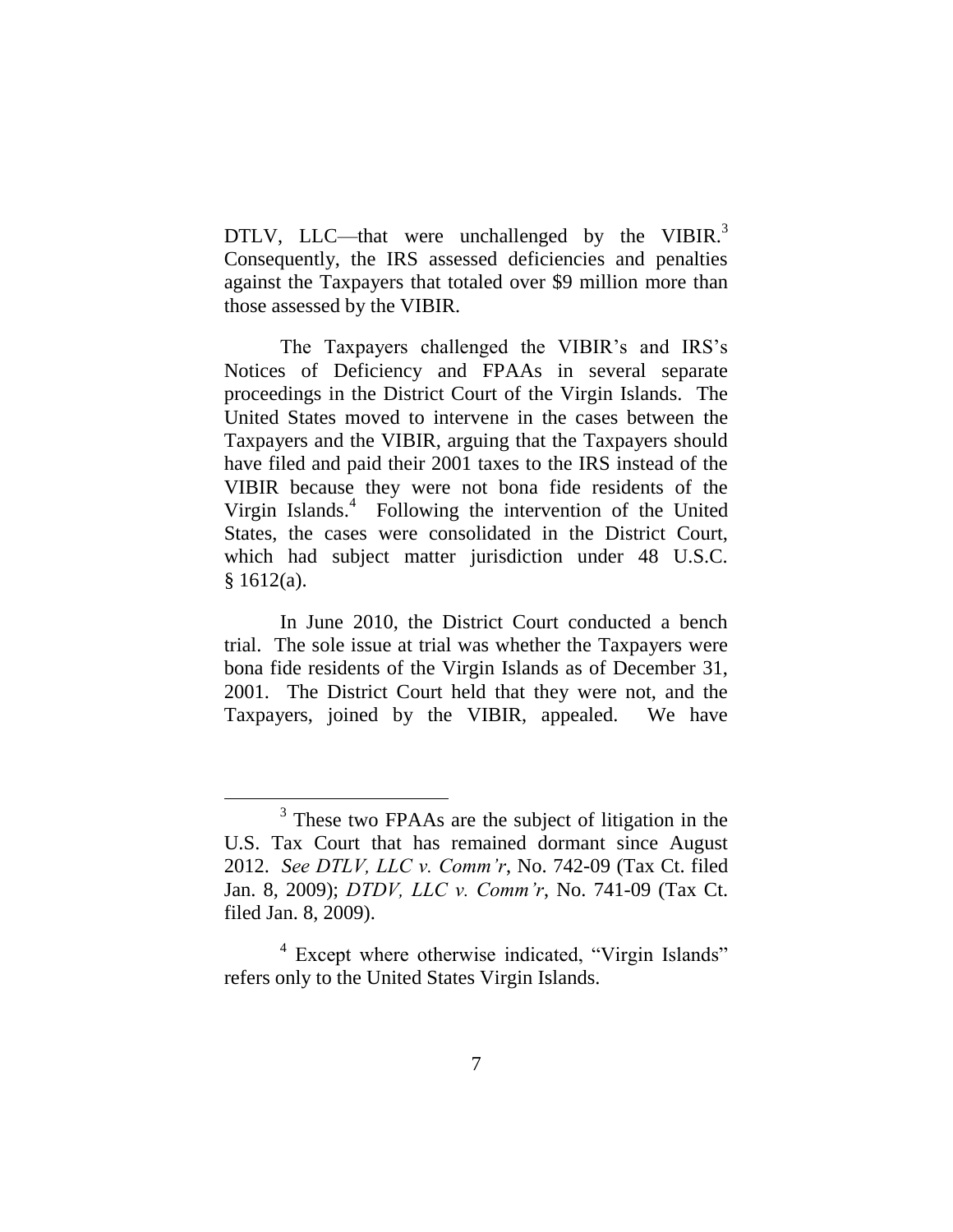appellate jurisdiction over the consolidated appeals under 28 U.S.C § 1291.<sup>5</sup>

### II

The parties largely agree on the facts and the governing law. Their arguments revolve around a few disputed facts and their competing applications of the law to the facts. Our review of the facts adopts those found by the District Court, except where we indicate otherwise.

#### A

Richard and Lana Vento are married and filed a joint 2001 tax return. From 1995 through 2000, the Ventos lived in Incline Village, Nevada, on the north shore of Lake Tahoe. That home was fully furnished and contained more than \$500,000 worth of artwork. In 2000 and 2001, the Ventos also owned two homes in Hawaii, two homes on the south shore of Lake Tahoe in California, and a condominium in Utah. The Ventos kept approximately twenty automobiles in Nevada and California.

The Ventos have three daughters, all of whom were adults in 2001. In early 2001, the Ventos' eldest daughter, Nicole Mollison, lived in a separate home in Incline Village

<sup>&</sup>lt;sup>5</sup> The VIBIR attempted to appeal the final order filed in the litigation between VI Derivatives, LLC and the United States, No. 3:06-cv-00012. Although the VIBIR was not a party to that case, VI Derivatives, LLC also appealed the final order, and its appeal is the basis of our jurisdiction under 28 U.S.C. § 1291.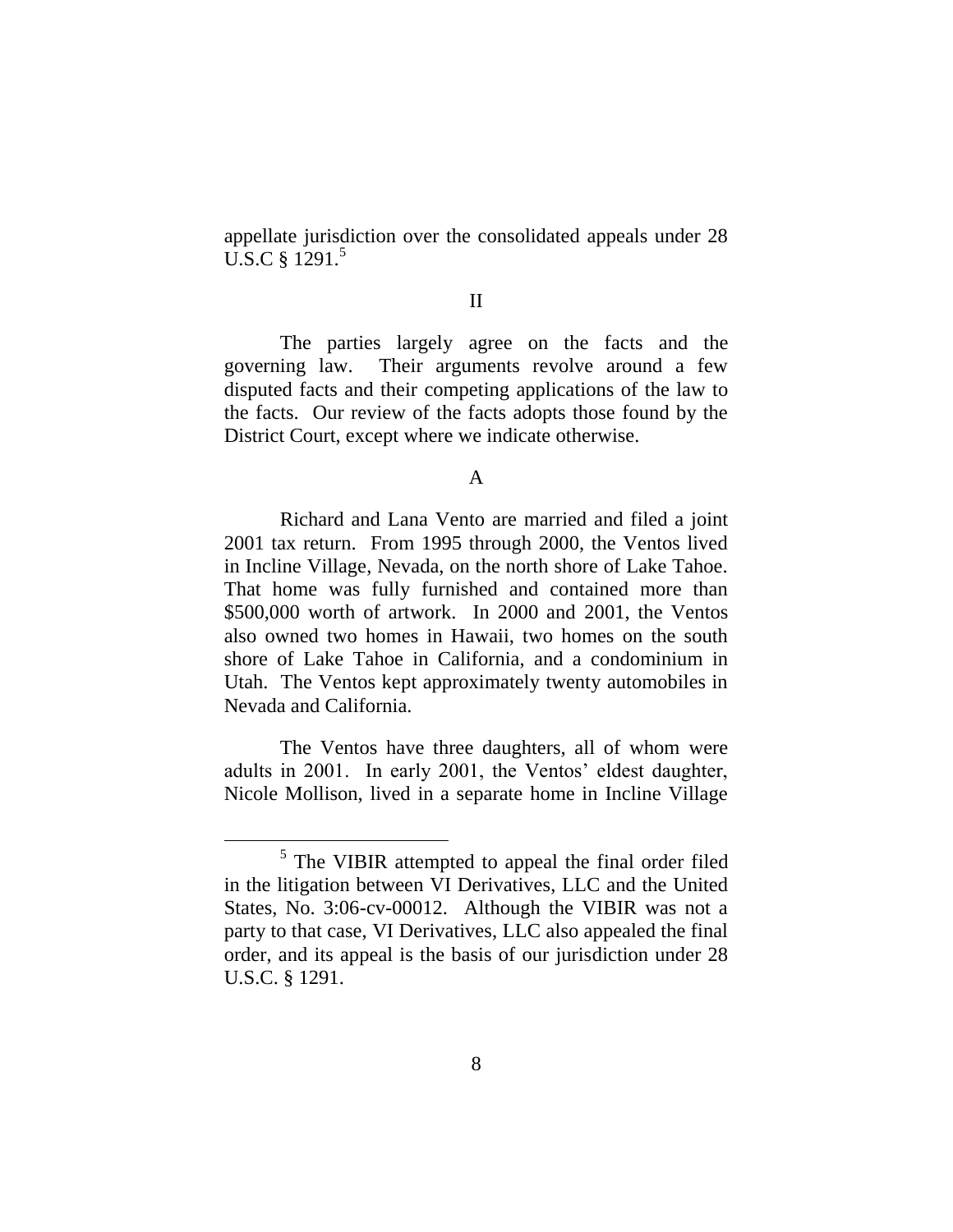with her husband and three children. The Ventos' second child, Gail, lived in Boulder, Colorado, while their youngest daughter, Renee, lived in San Diego, California. The Ventos also maintained a family office in Incline Village.

After the sale of OSI, the Ventos and their daughters took a family vacation in March 2001 during which they chartered a yacht and visited approximately ten of the British and U.S. Virgin Islands. Prior to this trip, no member of the Vento family had ever been to the Virgin Islands or considered moving there.

Soon after cruising the islands, the Ventos began searching for residential property in the Virgin Islands. Their daughters were not involved in the search. In May 2001, the Ventos (through a limited liability company they controlled) contracted to buy Estate Frydendahl, a residential property on St. Thomas, for \$7.2 million. Estate Frydendahl—which included a five-bedroom main house and several outlying buildings, including three two-bedroom cottages with kitchens—was sold furnished, and the transaction closed on August 1, 2001. At the time of purchase, the sellers were living in some of the outlying buildings, but the main house was vacant.

Once the Ventos had Estate Frydendahl under contract, they hired professional home inspector Adrian Bishop to inspect the property. Bishop's report concluded that Estate Frydendahl was a "magnificent house and property," and was ―substantially built, but . . . suffering from deferred maintenance." Bishop summarized his findings:

> There are no major structural deficiencies on the property. There are some places where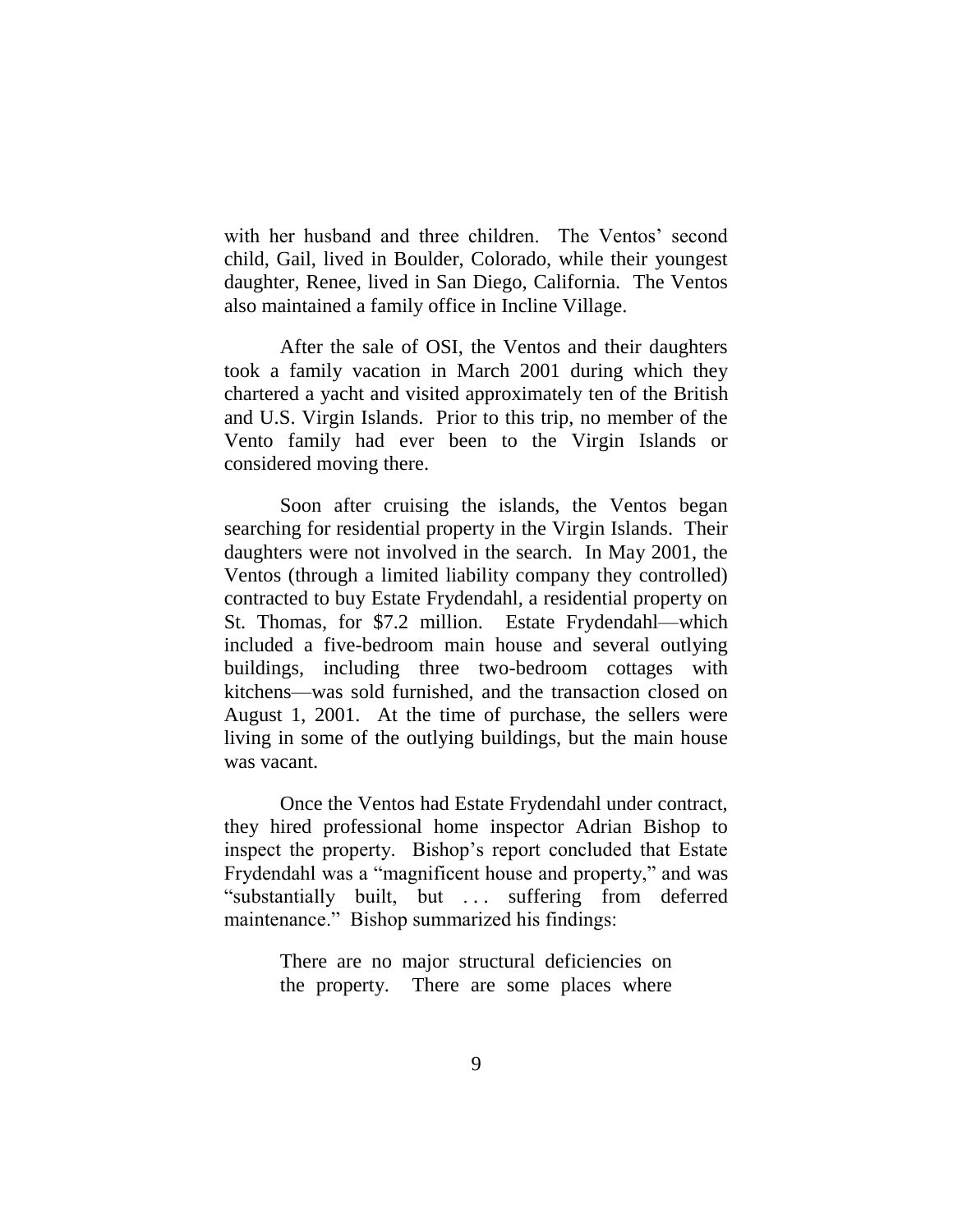deficiencies exist, and all the structures suffer from deferred maintenance to varying degrees. The electrical system has many deficiencies, the plumbing system is quite sophisticated but suffering from 46 (or so) years of existence, and the roofs are in various states of repair.

Based on Bishop's report, the Ventos' attorney concluded that there were " $$50,000$  to  $$64,000$  worth of items which ... should be addressed immediately upon closing." Most of that sum was attributable to repairs to the roofs, gutters, and electrical system. As a result of Bishop's report, the purchase price of Estate Frydendahl was reduced to \$6.75 million.

In addition to the repairs recommended by Bishop, the Ventos desired other significant improvements to Estate Frydendahl. At trial, Richard testified that, although his wife wanted to keep "the rock walls and the lignum vitae floor," they "had to redo all the rest of it" including the "roof,  $\dots$  air conditioning, electricity, plumbing. Everything." The Ventos ultimately spent more than \$20 million over and above the original purchase price improving Estate Frydendahl.

In November 2001, Richard retained a general contractor, RR Caribbean, Inc., to make improvements. However, their agreement did not specify any particular work to be done. Rather, it merely created "a baseline contractual relationship." The November agreement had an initial term of two years and would renew annually unless either party cancelled it in writing. RR Caribbean performed "some minor construction work" in 2001, but major work did not begin until 2002.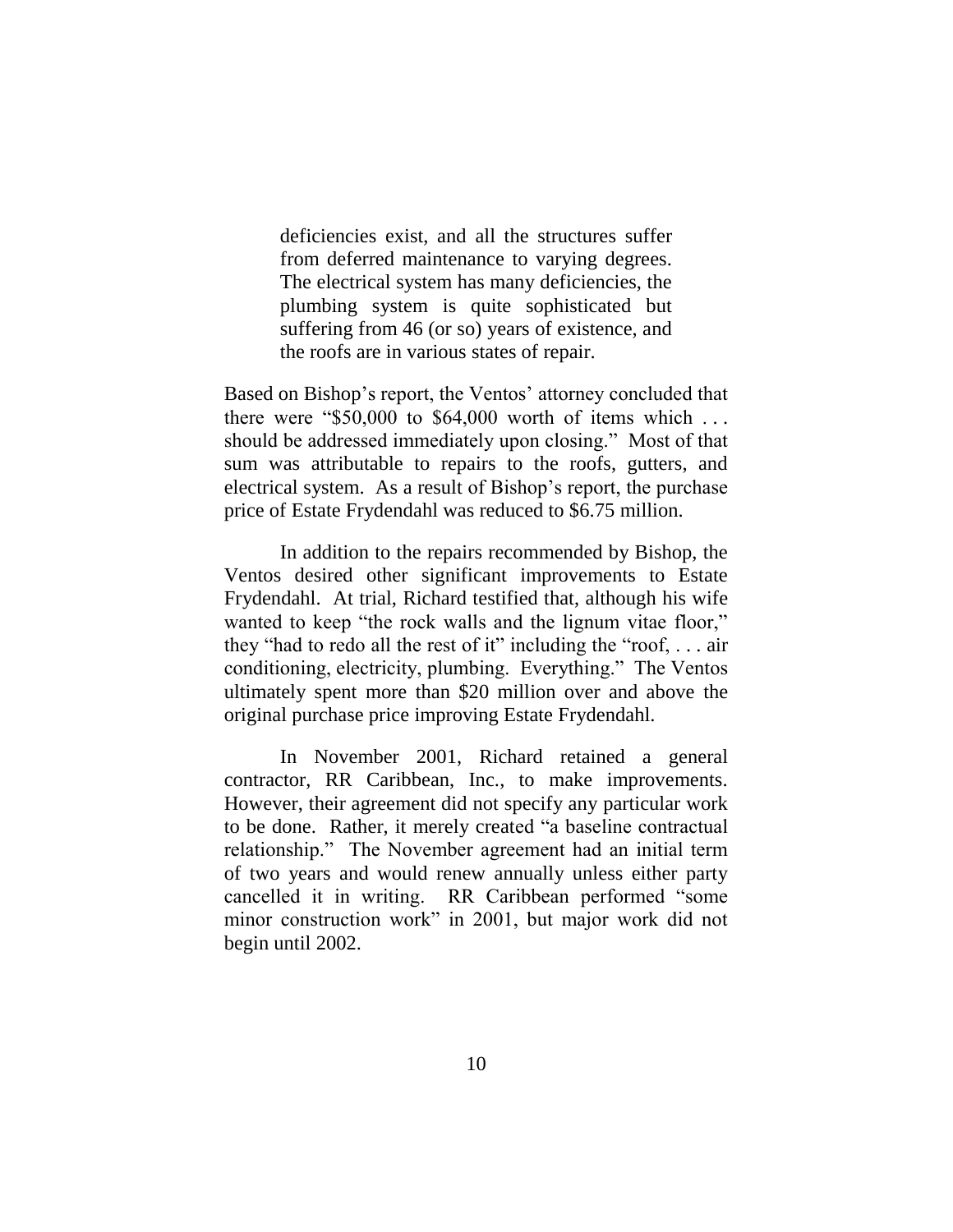The Ventos hoped that renovations to Estate Frydendahl could be completed in time for them to move in by Christmas 2001. Progress was slow, however, and the Ventos grew frustrated. Consequently, in the late fall of 2001, Lana Vento brought in Dave Thomas, a construction manager whom she had previously hired to work in Hawaii, to supervise the project. In December 2001, Thomas travelled to the Virgin Islands and concluded that the main house at Estate Frydendahl was "50 percent livable, where you could live there. But the normal amenities did not work properly or consistently, including water, electricity." In particular, Thomas testified that, although the main house "was livable, to the point where you had electricity, lights, stove," the entrance gate did not work, the house was very warm because the ceiling fans and air conditioning did not work, the dock was dilapidated and very dangerous, there was no source of potable water because the water purification system did not work, some of the toilets did not work, and the power supply was inadequate. Thomas also testified that the three outlying cottages were "pretty much, flat out" unlivable. Thomas began working on improving Estate Frydendahl in January 2002. He stayed there until "Christmas of 2003," at which point the Ventos "had their whole family and friends" there and "had things up and running." Nevertheless, work on Estate Frydendahl continued for six more years.

In August 2001, the Ventos began planning a Christmas party at Estate Frydendahl. Lana furnished certain rooms and ordered a pool table. She also hired a designer to decorate both the Estate and her Incline Village house for Christmas. For the Christmas party itself, the Ventos invited seventeen family members to Estate Frydendahl. They also paid for Lana's brother, Raleigh Pribanich, and his family to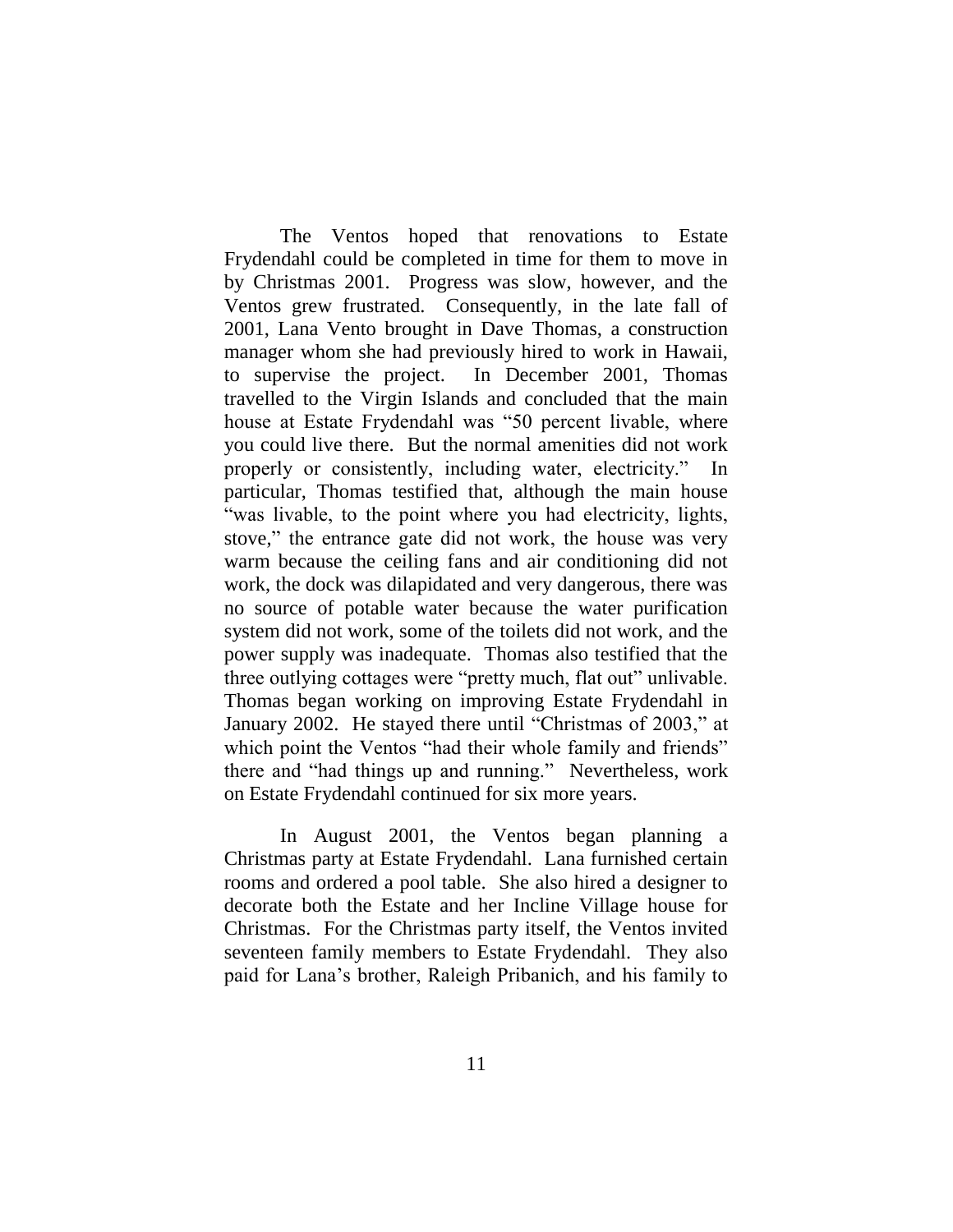fly from California to St. Thomas. Between December 25, 2001, and January 1, 2002, Pribanich took many photographs of the Vento family members and their guests. $6$  Following the Christmas party, the Ventos' designer took down the decorations and moved the furniture from the main house to one of the cottages.

Although Nicole Mollison returned to Nevada with her husband and children on December 26, 2001, the other Vento family members and guests stayed on St. Thomas through New Year's Eve. Afterwards, the Ventos began to split their time between the Virgin Islands and the mainland. Lana visited the Virgin Islands most frequently because she was overseeing the construction efforts at Estate Frydendahl. She would spend between one and six weeks at a time there, then leave for another six weeks. During the first five months of 2002, Richard spent 35 days in St. Thomas, 23 days in San Francisco, and 41 days in Nevada. Richard also spent considerable time in Hawaii in 2002. He filed his 2001 tax return from Hawaii and requested Honolulu as the place of trial in a separate legal dispute with the IRS.

In addition to purchasing Estate Frydendahl, Richard became interested in participating in the Virgin Islands's Economic Development Program (EDP), which offers very favorable tax treatment to certain approved Virgin Islands companies. *See* 29 V.I.C. § 713b. Richard received financial

<sup>6</sup> Because of the financial ties between the Ventos and the Pribanichs and the circumstances surrounding the photographs, the District Court concluded that several of them were taken for the purpose of portraying the Ventos as Virgin Islands residents.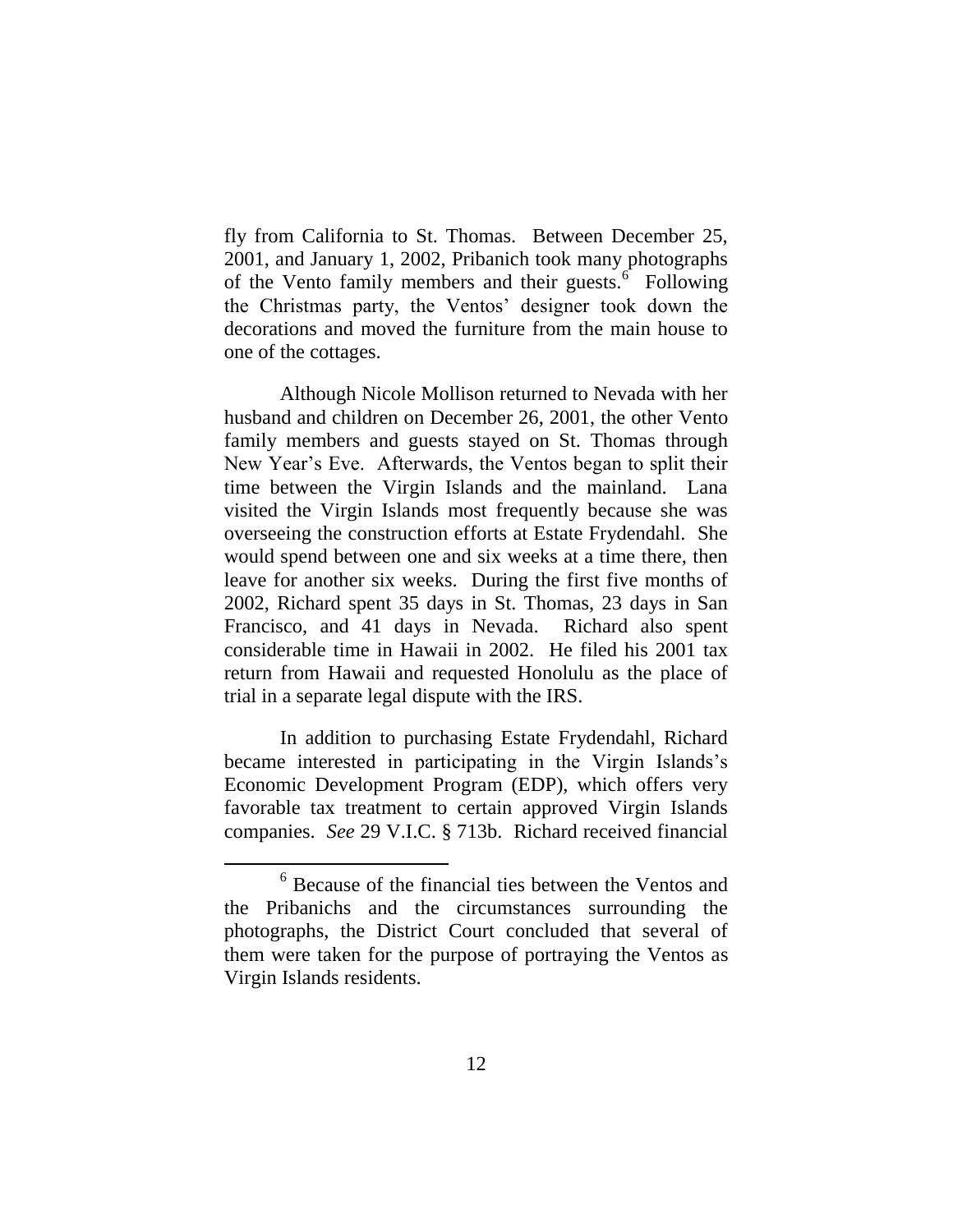and legal advice regarding the EDP and, between May 2001 and August 2001, he founded three companies in the Virgin Islands: (1) Virgin Islands Microsystems, which was to perform nanotechnology research; (2) Edge Access, which was to build internet access devices; and (3) VI Derivatives, LLC, which the VIBIR and IRS later deemed a sham partnership. Ultimately, only Virgin Islands Microsystems was approved to receive EDP benefits, and that approval did not occur until 2002.

The Ventos obtained Virgin Islands driver's licenses and registered to vote there in the fall of 2001. However, they moved none of their art collection and "very little" of their personal property to St. Thomas. Nor did the Ventos maintain a post office box in St. Thomas, despite the fact that mail service was unavailable at Estate Frydendahl. The Ventos did, however, create a post office box for their business, which they listed as their billing address when they set up utilities at Estate Frydendahl.

Throughout the early 2000s, the Ventos also engaged in real estate transactions on the mainland. In October 2000, they listed the Incline Village house for sale, contingent upon their purchase of a 2.2-acre property containing an old cottage on the north shore of Lake Tahoe. In May 2001, the Ventos purchased that Lake Tahoe property for \$13.5 million. They planned to build a new home containing a 22-car garage and a tennis court there, but that plan was ultimately abandoned in 2007.

As of December 2001, the Ventos had not sold the Incline Village house. They calculated that they would save money by donating the house to charity and utilizing the tax deduction, rather than selling it. Consequently, on December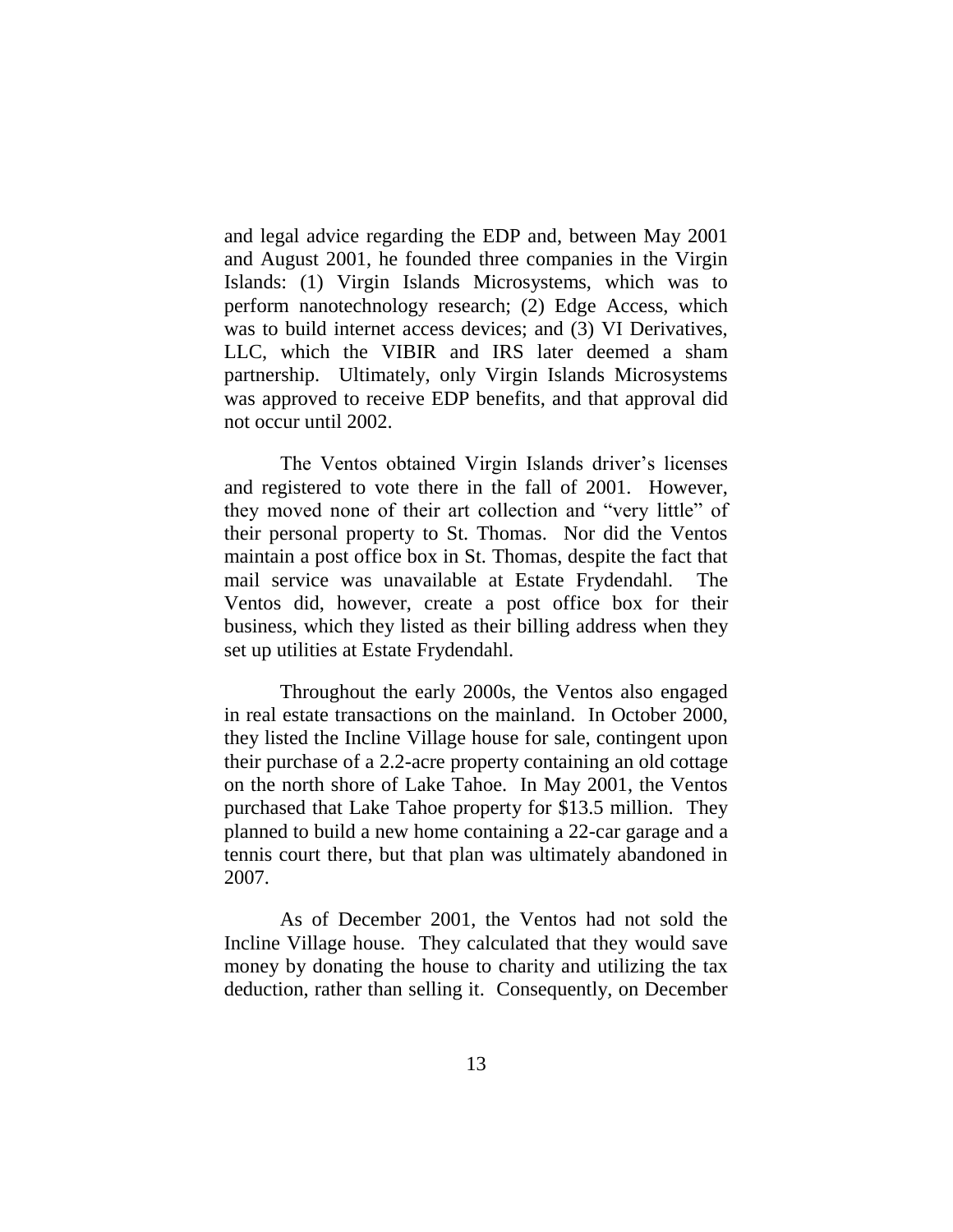28, 2001, the Ventos purported to donate the Incline Village house by quitclaim deed to the Dick & Lana Charitable Support Organization (Support Organization), a Virgin Islands organization.<sup>7</sup>

The Ventos purchased an insurance policy in their names on the Incline Village house for calendar years 2001 and 2002, and more than \$3 million of their personal property remained there. The Incline Village house was finally sold in March 2002.

In April 2002, the Ventos purchased a furnished twobedroom condominium in Incline Village. They purchased it in the name of the Support Organization and then leased it to themselves for \$3,500 per month for three years, though they paid no rent for the first four months of the lease term. In April 2002, the Support Organization held a meeting, the minutes of which stated: "Will live in the Condo until the new house is built." The District Court interpreted that line to mean that the Ventos would live in the Incline Village condominium until the planned Lake Tahoe house was built.

#### B

As of December 31, 2001, the three Vento daughters were all adults. The eldest, Nicole, was at all relevant times

 $7$  At the time of this purported donation, the Support Organization did not actually exist because its formation documents were not signed until March 2002. The legitimacy of the donation is currently the subject of other litigation between the Ventos and the IRS. *See Richard Vento v. Comm'r*, No. 990-06 (Tax Ct. filed Jan. 12, 2006).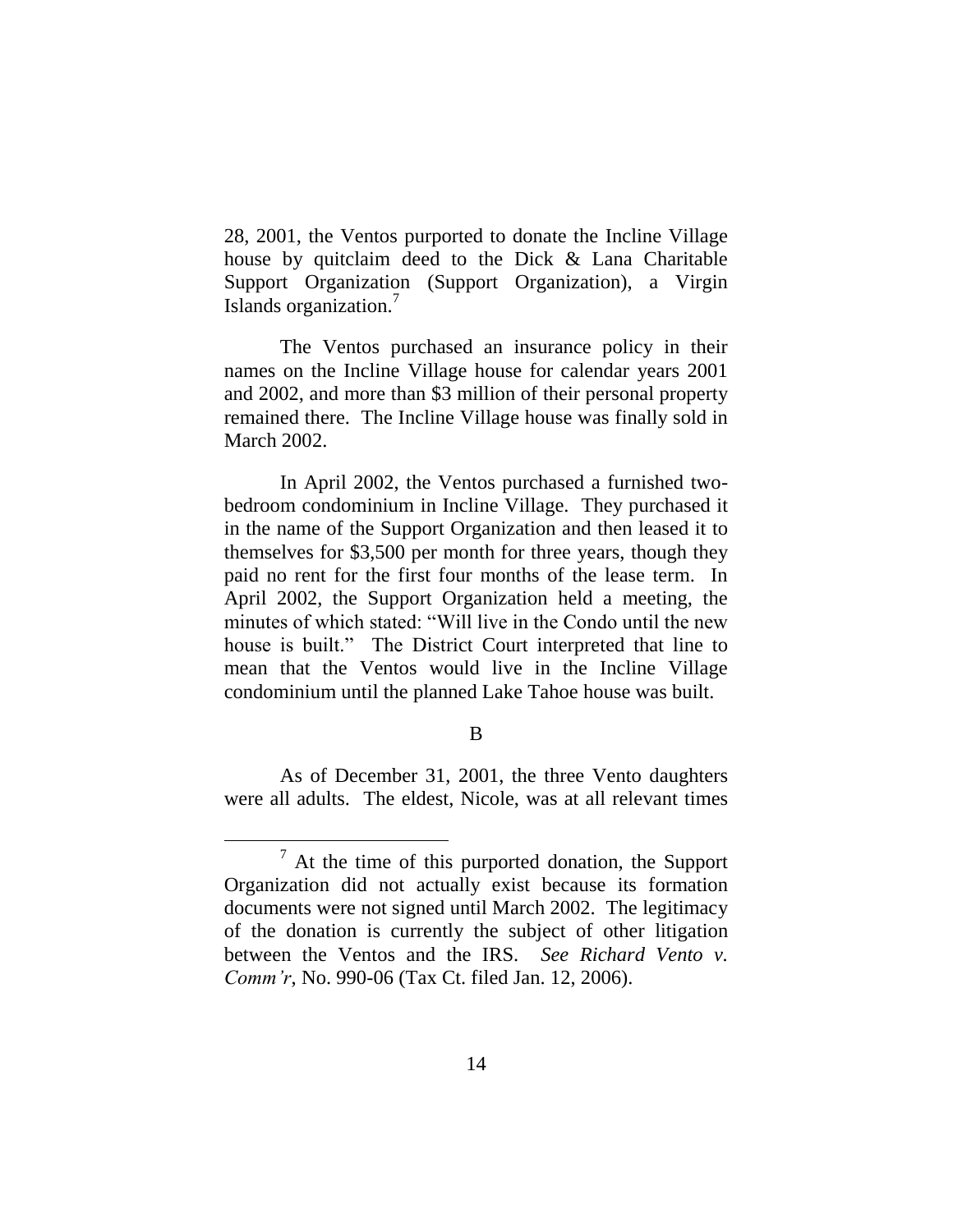married to Peter Mollison. In 2001, Nicole and Peter were the parents of three children, though they adopted a fourth child in 2003. In 1995, the Mollisons moved into a home in Nevada that was titled to Nicole Vento, LLC. They hired contractors to remodel that home during 2000, 2001, and 2002. In 2006, the Mollisons moved to a new home in San Anselmo, California, where they were living as of February 2011.

In 2001, the Mollisons visited St. Thomas three times, each time staying at Estate Frydendahl and engaging "in tourist activities.‖ The Mollisons never moved any of their pets or personal property to St. Thomas. Nicole never obtained a Virgin Islands driver's license or voter registration. She listed her address on her 2001 tax return as a mail drop in St. Thomas. Although Nicole testified that she moved into a two-room suite at Estate Frydendahl, the District Court found her testimony "not credible given her evasive demeanor on cross-examination, her family's continuing ties to Nevada . . . , and the lack of safe and comfortable accommodations for the Mollison family at [Estate Frydendahl]."

In 2003, Nicole studied to become a teacher at Sierra Nevada College in Incline Village, Nevada. She eventually became licensed to teach in Nevada and California, but not in the Virgin Islands. From 2000 through the 2005–06 school year, all of Nicole's children attended school in Nevada, although they were enrolled in a St. Thomas school for a few weeks in 2004. During their 2003 adoption proceedings, the Mollisons swore under oath that they were residents of Washoe County, Nevada. Nicole did not tell the Nevada court or social worker that she had a Virgin Islands residence.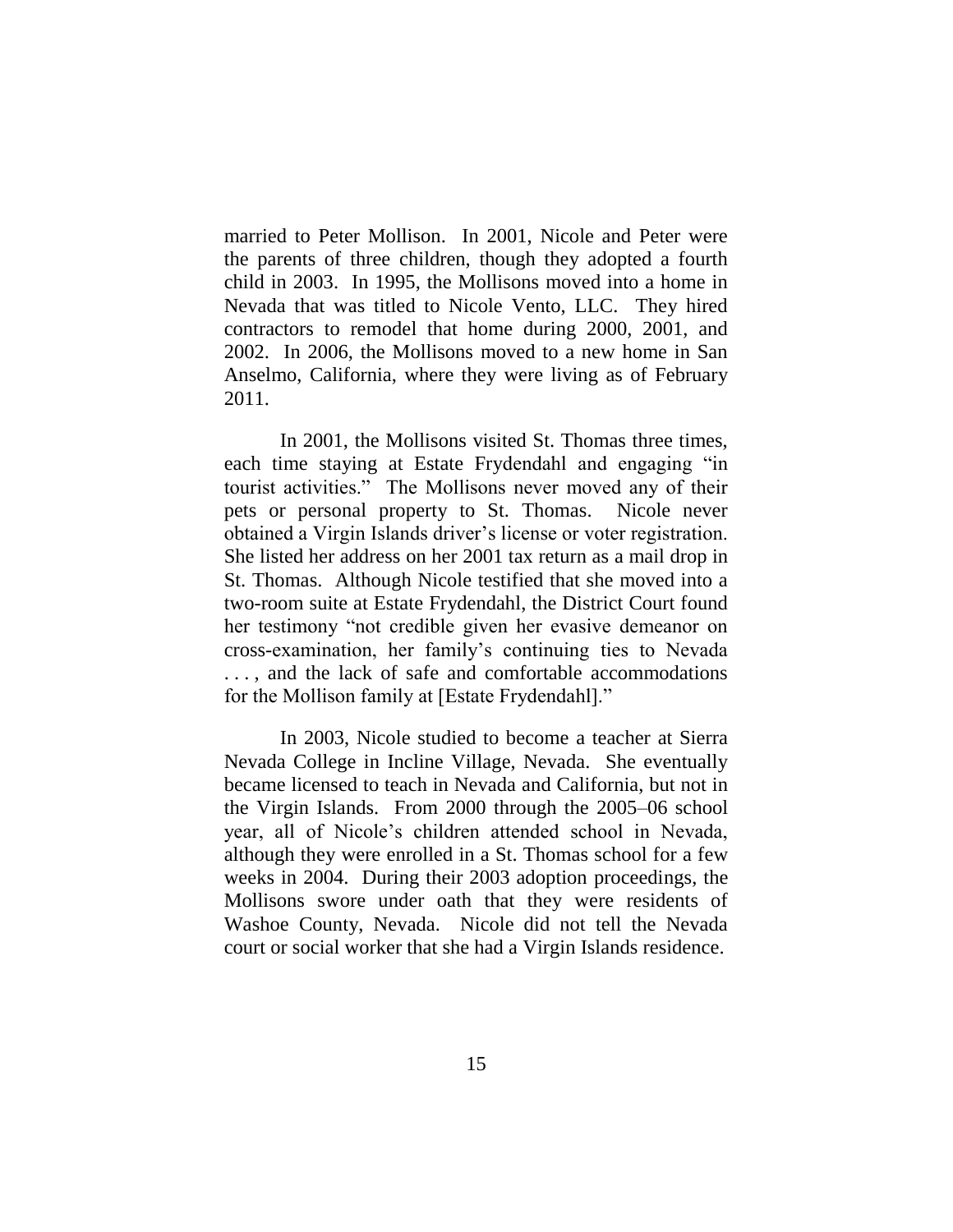The Ventos' second daughter, Gail, was enrolled as a full-time student at the University of Colorado at Boulder from 1998 until December 2002. In 2000, Gail bought a 2,800-square foot house in Boulder, where she lived with her boyfriend, Eric Walker, for the remainder of her college career. Gail visited St. Thomas twice in 2001—for the family cruise in March and for the Christmas party—during which she stayed in a bedroom in the main house at Estate Frydendahl and engaged in "tourist-type activities." Other than some clothing, Gail brought no personal property to St. Thomas.

By the end of 2001, Gail had neither obtained a Virgin Islands driver's license nor registered to vote there. In May 2003, Gail purchased a house in Nevada. In September of that year, she and Eric Walker married. Following their marriage, they moved into one of the cottages at Estate Frydendahl, where they lived until they moved into a new home on St. Thomas in 2008. At trial, Gail testified that she moved to the Virgin Islands in 2002.

The youngest Vento daughter, Renee, graduated from San Diego State University in June 2001. After graduation, she took a trip to the Virgin Islands and stayed at a hotel on St. Thomas. Renee traveled again to St. Thomas in September 2001, when she stayed in a room in the main house at Estate Frydendahl. She also traveled to St. Thomas for the Christmas party, but returned to Nevada in early January 2002. The only personal property Renee had in St. Thomas were "easily movable items," such as clothing, camera equipment, and a laptop.

At the end of 2001, Renee had neither obtained a Virgin Islands driver's license nor registered to vote there.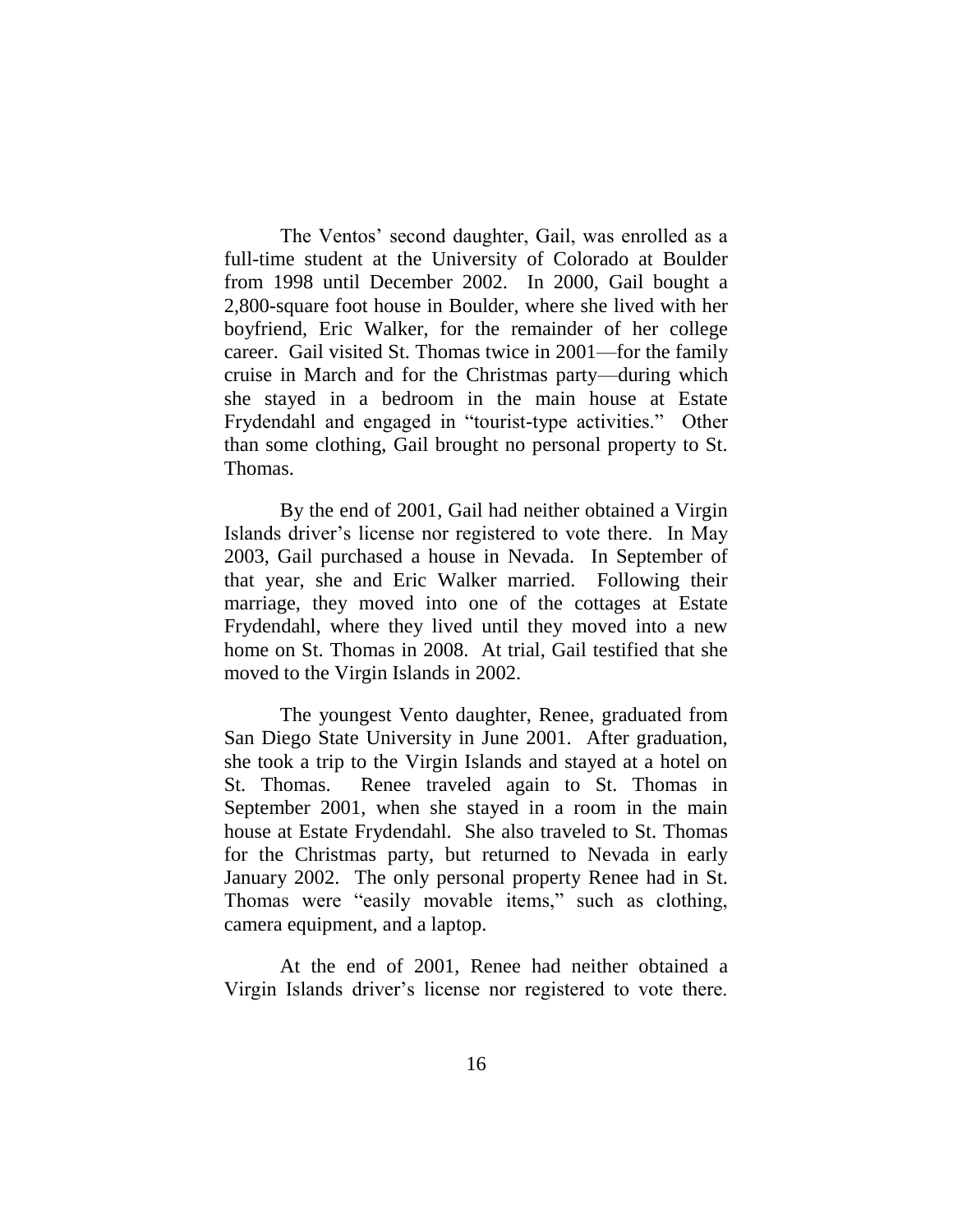She obtained a Virgin Islands driver's license in March 2002 but kept her Nevada license as well. At some point, Renee lost her Virgin Islands driver's license but did not replace it. In 2005, she renewed her Nevada driver's license. Renee never opened a bank account in the Virgin Islands.

From summer 2001 until spring 2002, Renee lived at Lake Tahoe and was employed in her family's home office, for which she was paid around \$14 per hour to perform administrative tasks. In January 2002, Renee applied to the Brooks Institute of Photography in California, listing her address as a post office box in Nevada. She enrolled at the Brooks Institute in 2002 and lived in California.

## III

Having described the procedural history and facts of these appeals, we turn to the applicable law. Our exposition begins with an overview of the special relationship between the Virgin Islands and the United States.

#### A

The United States acquired the Virgin Islands from the King of Denmark in 1916. *See* 48 U.S.C. § 1541. After the acquisition, the local tax laws remained in force until Congress enacted the Naval Service Appropriations Act of 1921, currently codified at 48 U.S.C. § 1397. *See Bizcap, Inc. v. Olive*, 892 F.2d 1163, 1165 (3d Cir. 1989) (reviewing history). That statute provides:

> The income-tax laws in force in the United States of America and those which may hereafter be enacted shall be held to be likewise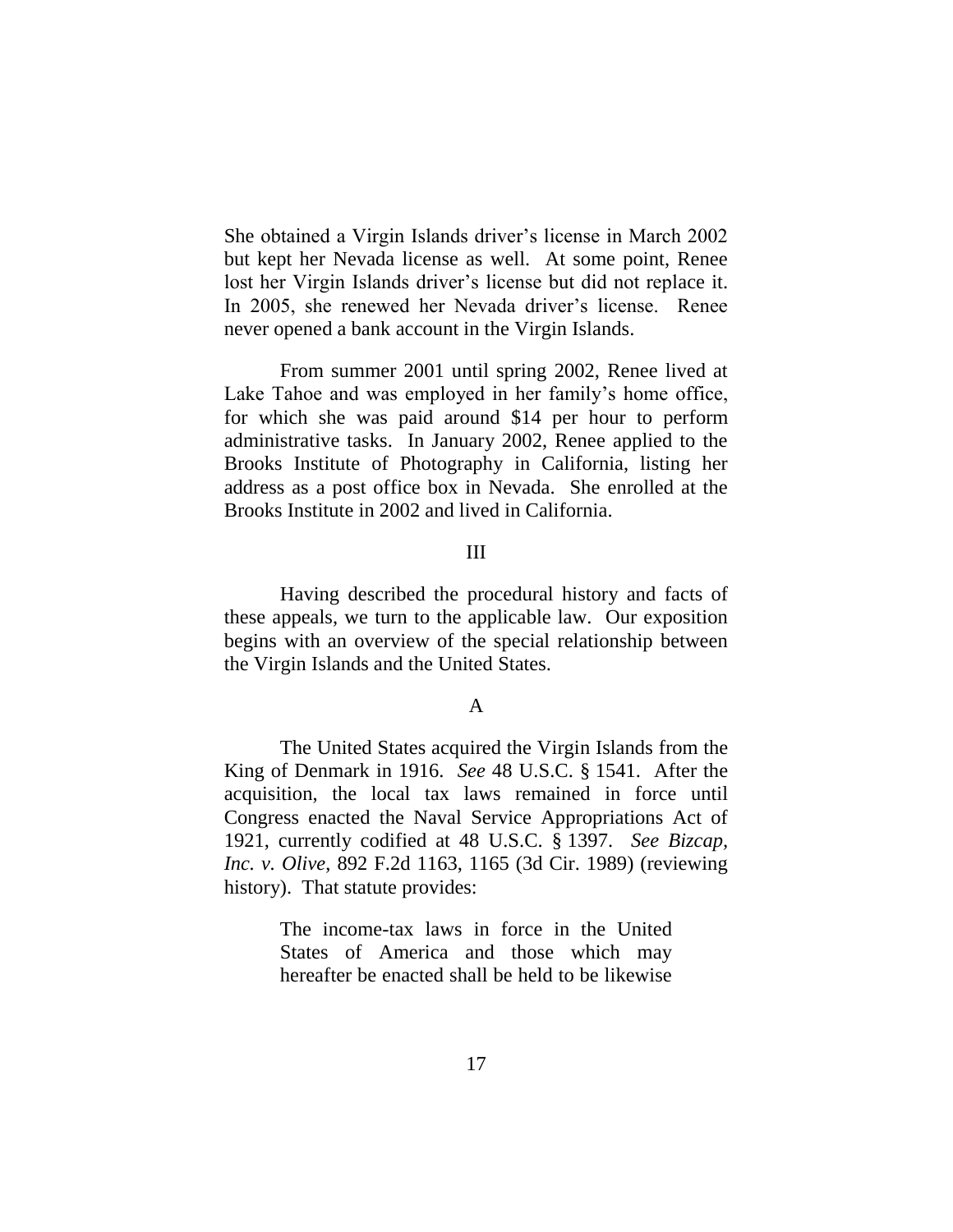in force in the Virgin Islands of the United States, except that the proceeds of such taxes shall be paid into the treasuries of said islands.

48 U.S.C. § 1397. This statutory scheme is known as the "mirror code," under which the Internal Revenue Code is applied to the Virgin Islands merely by substituting "Virgin Islands" for "United States" throughout. See Bizcap, 892 F.2d at 1165; *Chicago Bridge & Iron Co. v. Wheatley*, 430 F.2d 973, 975 & n.3 (3d Cir. 1970).

According to this statutory scheme, Virgin Islands residents are subject to different tax filing requirements than other United States citizens. Under the version of 26 U.S.C.  $\S 932(c)$  applicable in these appeals, taxpayers who are "bona" fide resident[s] of the Virgin Islands at the close of the taxable year<sup>38</sup> are required to "file an income tax return for the taxable year with the Virgin Islands."  $26$  U.S.C. § 932(c)  $(1986)$ . If the taxpayer "on his return of income tax to the Virgin Islands, reports income from all sources and identifies the source of each item shown on such return" and "fully pays" his tax liability . . . to the Virgin Islands with respect to such income," then "for purposes of calculating income tax liability to the United States, gross income shall not include any amount included in gross income on such return." 26 U.S.C. § 932(c)(4). Thus, bona fide Virgin Islands residents who fully report their income and satisfy their obligations to

 $8 \text{ In } 2004$ , § 932(c) was amended to require taxpayers to be "bona fide resident[s] of the Virgin Islands during the entire taxable year." 26 U.S.C.  $\S 932(c)(4)(A)$  (2004). That amendment does not apply to these appeals because it was not retroactive.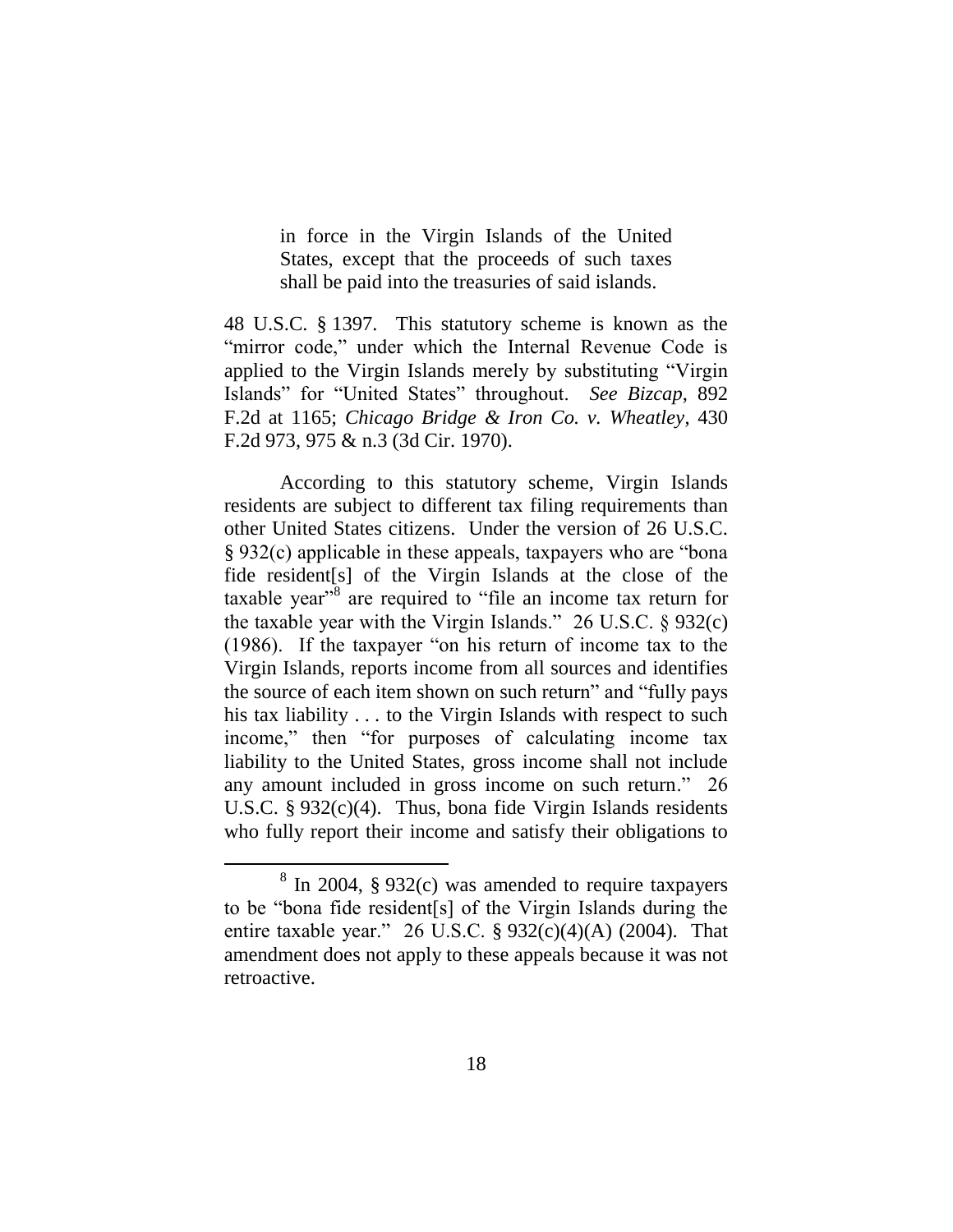the VIBIR do not pay taxes to the IRS. *See Abramson Enters., Inc. v. Gov't of Virgin Islands*, 994 F.2d 140, 144 (3d Cir. 1993). This is true even if the bona fide Virgin Islands resident is also a resident of the mainland United States. As we will discuss later, taxpayers may have multiple residencies, and § 932(c) requires only that taxpayers have a bona fide residency in the Virgin Islands, not that they lack bona fide residencies elsewhere.

Although Virgin Islands residents who satisfy the requirements of § 932(c) pay their taxes to the VIBIR rather than the IRS, the Virgin Islands's ability to engage in tax competition with the United States is limited by 26 U.S.C. § 934, which provides that "[t]ax liability incurred to the Virgin Islands pursuant to [the mirror code] . . . shall not be reduced or remitted in any way, directly or indirectly, whether by grant, subsidy, or other similar payment, by any law enacted in the Virgin Islands, except to the extent provided in subsection (b)." 26 U.S.C.  $\S 934(a)$ . Subsection (b), in turn, provides a limited exception for Virgin Islands residents' tax liability "attributable to income derived from sources within the Virgin Islands or income effectively connected with the conduct of a trade or business within the Virgin Islands." 26 U.S.C. § 934(b). Thus, Virgin Islands residents pay the same taxes at the same rates on their non-Virgin Islands-source income as non-Virgin Islands residents, though the taxes on Virgin Islands-source income may differ. *See United States* 

 $9^9$  26 U.S.C. § 934 was cosmetically amended in 2004. *Compare* 26 U.S.C. § 934(b)(4) (1986), *with* 26 U.S.C. § 934(b)(4) (2004). Because the 2004 amendments are not retroactive, the 1986 version of § 934 applies in this case.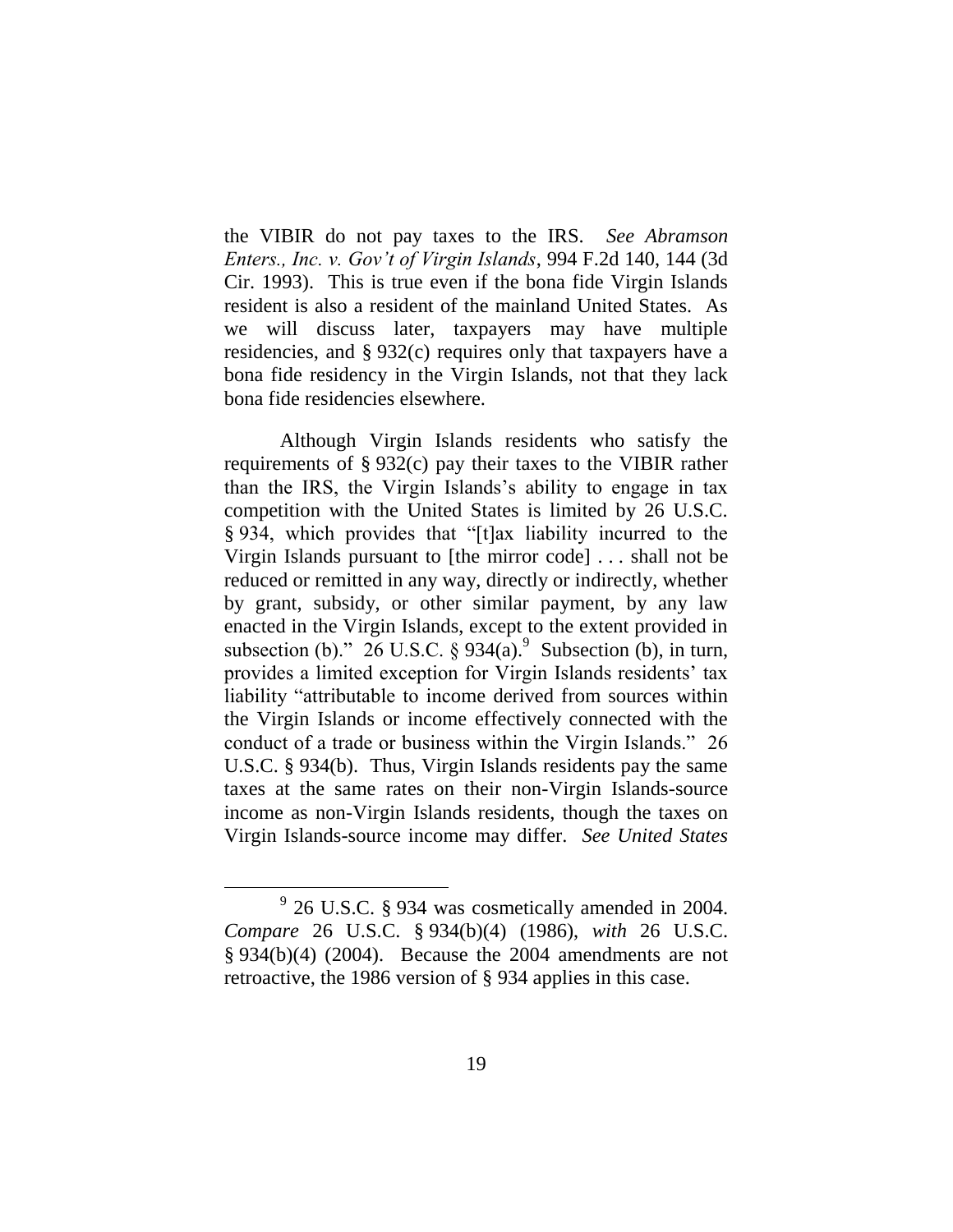*v. Auffenberg*, 2008 WL 4115997, at \*2 (D.V.I. Aug. 26, 2008).

As authorized by 26 U.S.C. § 934(b), the Virgin Islands enacted the Economic Development Program to promote local economic activity. Pursuant to the EDP, bona fide residents of the Virgin Islands can receive a 90% tax reduction on certain approved Virgin Islands-source income. *See* 29 V.I.C. § 708(b) (bona fide residency requirement); 29 V.I.C. § 713b (income tax reduction).

B

The meaning of residency "may vary according to context.‖ *Martinez v. Bynum*, 461 U.S. 321, 330 (1983). In the tax context, residency requires "far less than domicile." *Sochurek v. Comm'r*, 300 F.2d 34, 38 (7th Cir. 1962); *see also Croyle v. Comm'r,* 41 T.C.M. (CCH) 339 (1980) ("[T]he citizen need not be domiciled in a foreign country . . . in order to be classed as a resident for Federal income tax purposes."). Unlike domicile, residency does not require "an intent to make a fixed and permanent home."<sup>10</sup> Sochurek, 300 F.2d at

 $10$  "[R]esidence' generally requires both physical presence and an intention to remain." *Martinez*, 461 U.S. at 330. In the tax context, however, although courts consider intent as a factor in determining residency, they are divided over whether intent is absolutely required for residency. *Compare Weible v. United States*, 244 F.2d 158, 163 (9th Cir. 1957) ("Residence' simply requires bodily presence as an inhabitant in a given place."), *with Bergersen v. Comm'r*, 109 F.3d 56, 61 (1st Cir. 1997) (" $[R]$ esidence' implies that the individual has established his or her residential base, planning to remain indefinitely or at least for a substantial period."). In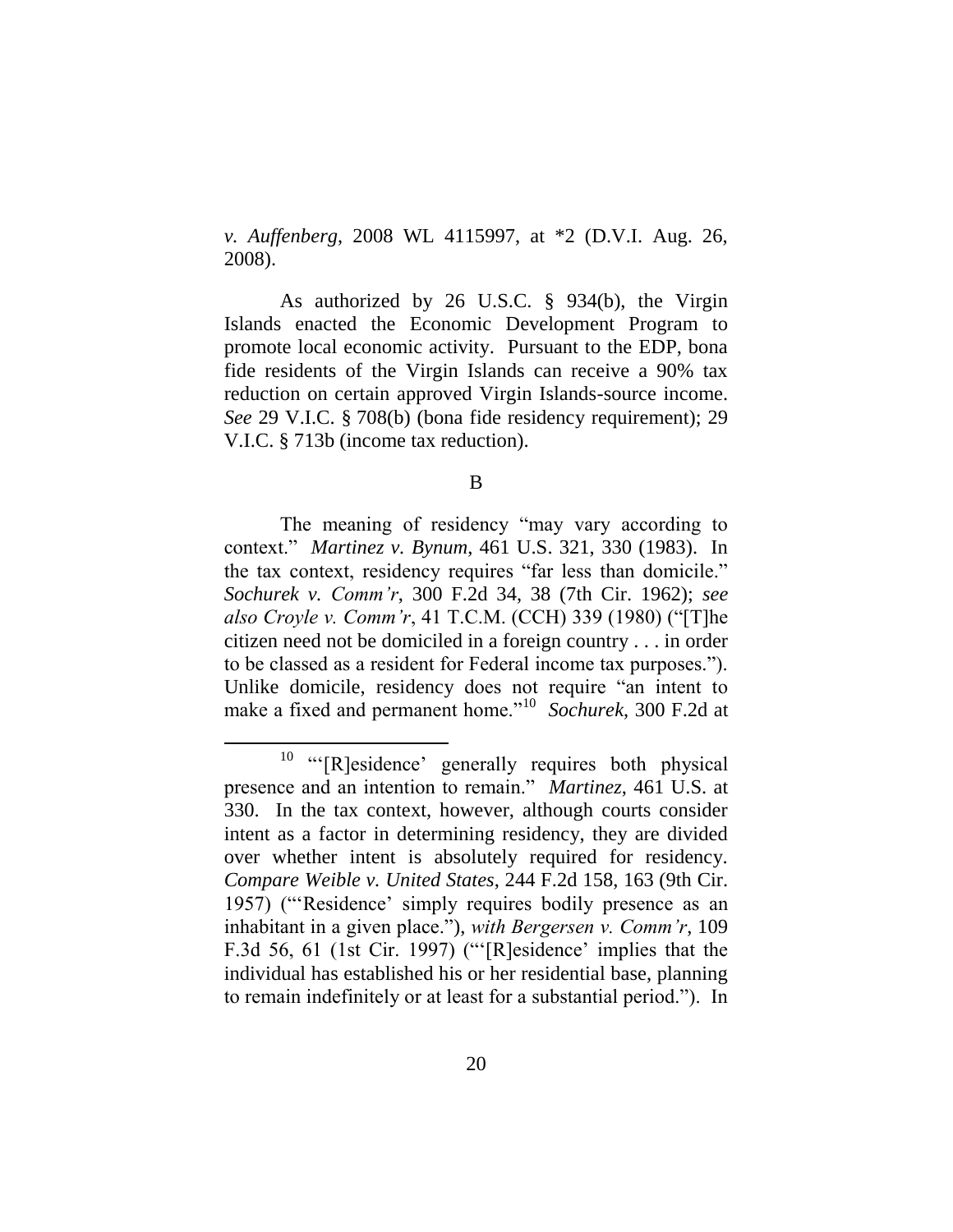38. Furthermore, while a person can have only one domicile, he can be a resident of multiple places at the same time. *See Downs v. Comm'r*, 166 F.2d 504, 508 (9th Cir. 1948); *see also Martinez*, 461 U.S. at 339–40 (Marshall, J., dissenting) (noting the rule that an individual can have "but one domicile") and several residences"); *Hill v. City of Scranton*, 411 F.3d 118, 128 (3d Cir. 2005).

Although residency requires far fewer contacts than domicile, a bona fide resident still must be more than a transient or sojourner. *See Sochurek*, 300 F.2d at 38. "[M]ere physical presence in a foreign country is not sufficient to establish bona fide residency." *Croyle*, 41 T.C.M. (CCH) 339.

The District Court, at the parties' behest, applied *Sochurek* to this dispute, and we will do so as well. Courts applying *Sochurek* consider the following factors to determine whether a taxpayer's claimed residency is bona fide:

(1) intention of the taxpayer;

*Sochurek*, which the parties and the District Court all agreed provides the applicable test, the Seventh Circuit considered the "intention of the taxpayer" as a factor in determining residency, but did not suggest that such intent was a prerequisite. 300 F.2d at 38. Because we conclude that the Ventos had the intent to reside in the Virgin Islands on December 31, 2001, we need not decide whether intent is always required for a taxpayer to prove residency.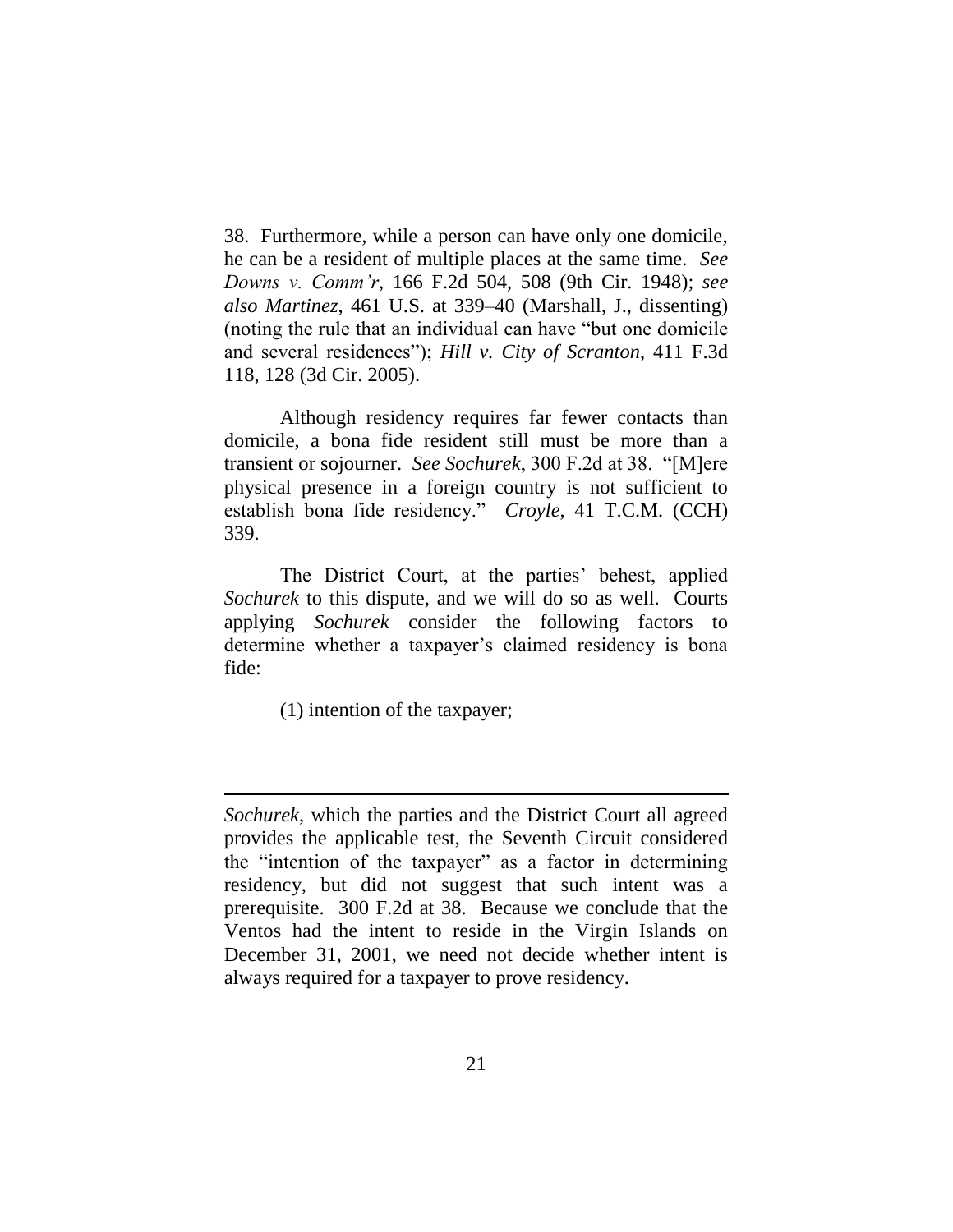(2) establishment of his home temporarily in the foreign country for an indefinite period; $11$ 

(3) participation in the activities of his chosen community on social and cultural levels, identification with the daily lives of the people and, in general, assimilation into the foreign environment;

(4) physical presence in the foreign country consistent with his employment;

(5) nature, extent and reasons for temporary absences from his temporary foreign home;

(6) assumption of economic burdens and payment of taxes to the foreign country;

(7) status of resident contrasted to that of transient or sojourner;

(8) treatment accorded his income tax status by his employer;

(9) marital status and residence of his family;

 $\overline{a}$ 

(10) nature and duration of his employment; whether his assignment abroad could be

 $11$  Obviously, the Virgin Islands is not a "foreign country," but, as the parties and the District Court agreed, *Sochurek* applies nonetheless. *See Bergersen*, 109 F.3d at 61 (citing *Sochurek* in discussing whether taxpayers were bona fide Puerto Rico residents).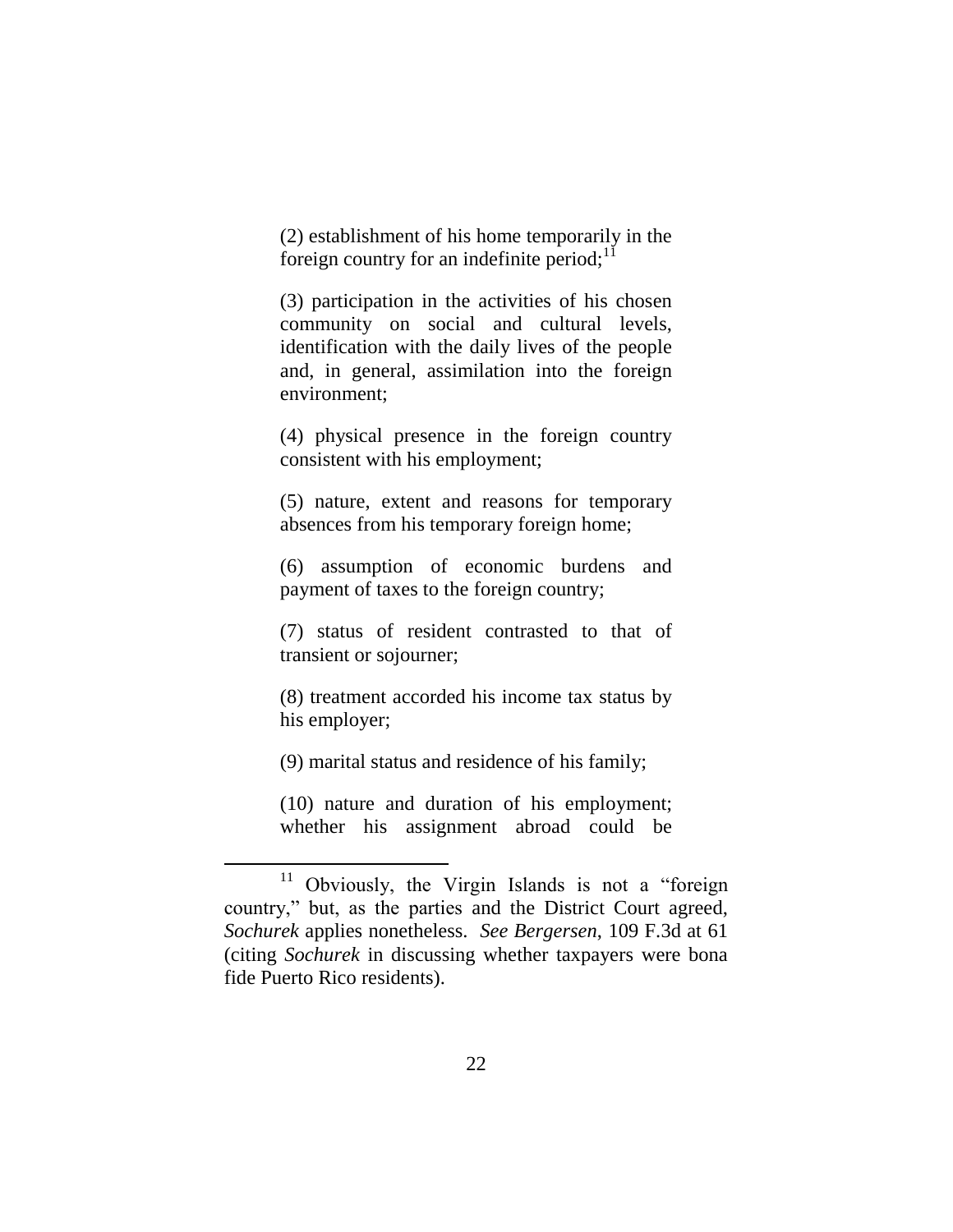promptly accomplished within a definite or specified time;

(11) good faith in making his trip abroad; whether for purpose of tax evasion.

*Sochurek*, 300 F.2d at 38. "While all such factors may not be present in every situation, those appropriate should be properly considered and weighed." *Id.* 

The eleven *Sochurek* factors can be grouped into four broad categories for purposes of our analysis. First, we will consider the taxpayer's intent, which encompasses factors (1),  $(2)$ ,  $(7)$ ,  $(10)$ , and  $(11)$ . A taxpayer's intent to remain in a place for an indefinite or at least substantial period of time will support a finding of residency in that place. *See Bergersen v. Comm'r*, 109 F.3d 56, 61 (1st Cir. 1997). This intent can be evidenced by the establishment of a long-term home, a long-term employment assignment, or other evidence indicating an intent to become more than a mere transient or sojourner. *See Sochurek*, 300 F.2d at 38. On the other hand, if a taxpayer has only temporary housing and employment arrangements in the claimed place of residency, and an intent to depart at the end of those arrangements, bona fide residency probably will not be found. *See id.* at 38–39 (discussing "war-worker" cases in which courts have rejected claims of bona fide residency for taxpayers who went abroad "for some specific purpose incident to the war effort," whose employment was "limited by contract or by the duration of the war," and who worked and lived on military bases, where their movements and interactions with the local population were "severely circumscribed"). In addition, a taxpayer's intent to engage in unlawful tax evasion will counsel against a finding of bona fide residency because it indicates that the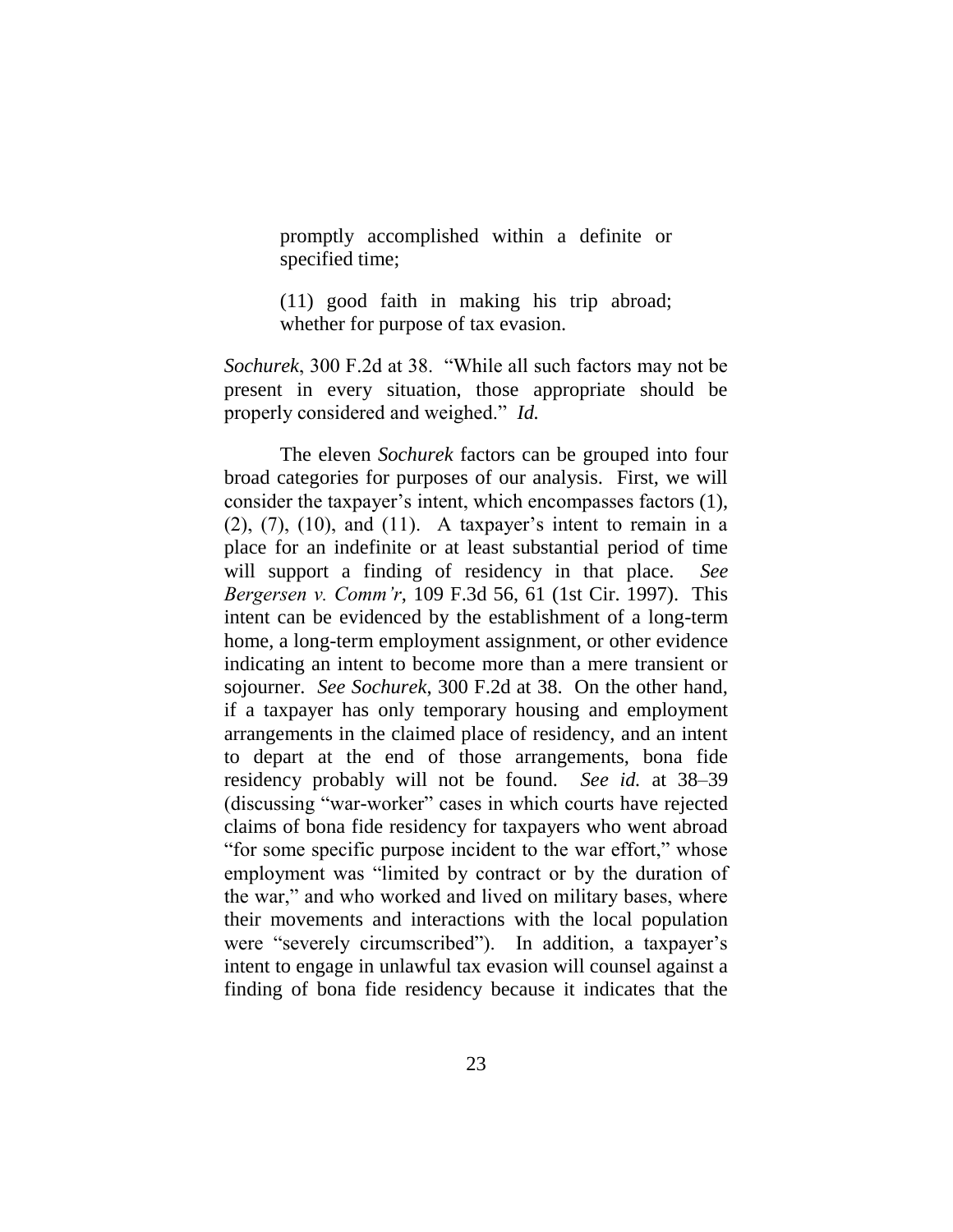taxpayer does not in good faith intend to become a resident, but rather intends to perpetrate a sham. *See id.* As we shall discuss in more detail, however, a taxpayer's lawful tax avoidance motives will not weigh against finding bona fide residency.

Second, we consider the taxpayer's physical presence, which encompasses *Sochurek* factors (2), (4), (5), and (7). A taxpayer's sustained physical presence in a place will support a finding of bona fide residency there. *See id.* On the other hand, extensive absences will negate a finding of bona fide residency, unless those absences are justified by good-faith reasons, such as the travel requirements of the taxpayer's profession. *See id.* at 39. In addition to the extent of the taxpayer's physical presence, the nature of that presence is relevant as well. A taxpayer who is present at a home he has established and maintains year-round will have a stronger claim to bona fide residency than one who is present without such a home. *See id.*

Third, we consider the taxpayer's social, family, and professional relationships, which implicate *Sochurek* factors (3) and (9). A taxpayer's claim of bona fide residency will be supported if he assimilates into the locale by building social and professional ties with the local community. *See id.* at 38. The same is true if his spouse and any dependent family members also live there. *See id.* at 38–39. On the other hand, if a taxpayer has not assimilated into the claimed place of residency and maintains most of his social, family, and professional relationships elsewhere, that would counsel against a finding of bona fide residency.

Finally, we consider the taxpayer's own representations, which implicate *Sochurek* factors (6) and (8).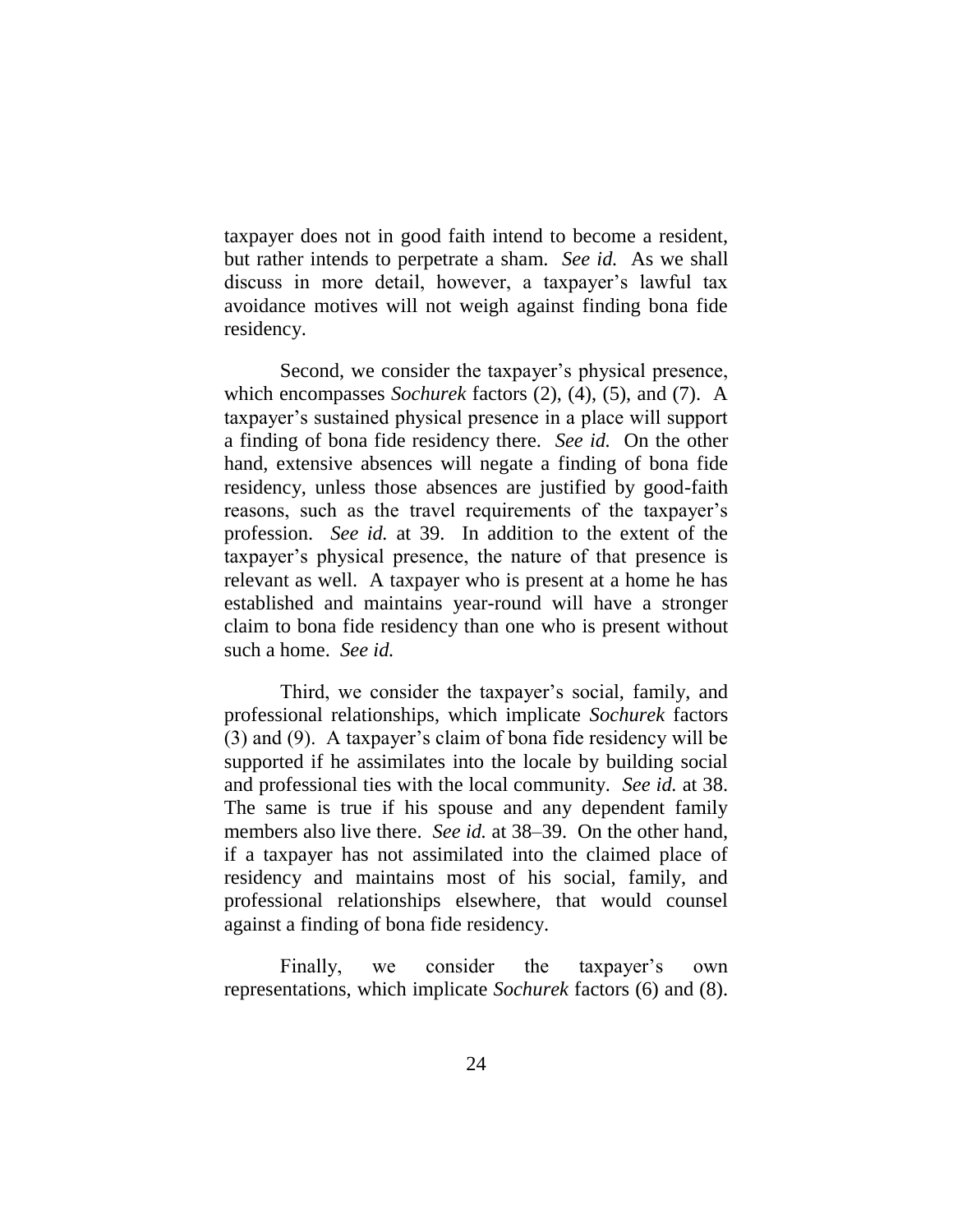If a taxpayer self-identifies as a resident of a place, by paying taxes there and observing the other economic burdens, civic obligations, and legal formalities of residency, that would support a finding of bona fide residency.<sup>12</sup> On the other hand, a taxpayer who does not self-identify as a resident will have a hard time proving he is one.

C

We review the District Court's factual findings, including its credibility determinations, for clear error. *See Anderson v. City of Bessemer City*, 470 U.S. 564, 573 (1985); *Gordon v. Lewistown Hosp.*, 423 F.3d 184, 201 (3d Cir. 2005). Under that standard, we may overturn the District Court's findings only if "we are left with a definite and firm conviction that a mistake has been committed." *Gordon*, 423 F.3d at 201.

We review the District Court's ultimate residency determination de novo because it "is a conclusion of law or at least a determination of a mixed question of law and fact." *Jones v. Comm'r*, 927 F.2d 849, 852 (5th Cir. 1991); *see also Bergersen*, 109 F.3d at 61 (residency determination is "mixed" question of fact and law"); *Sochurek*, 300 F.2d at 37 (tax

<sup>&</sup>lt;sup>12</sup> Likewise, if the taxpayer's employer treats him as a resident of a place, that too would support a finding of bona fide residency. *See Sochurek*, 300 F.2d at 38. However, that factor is not implicated here because the Ventos do not have employers.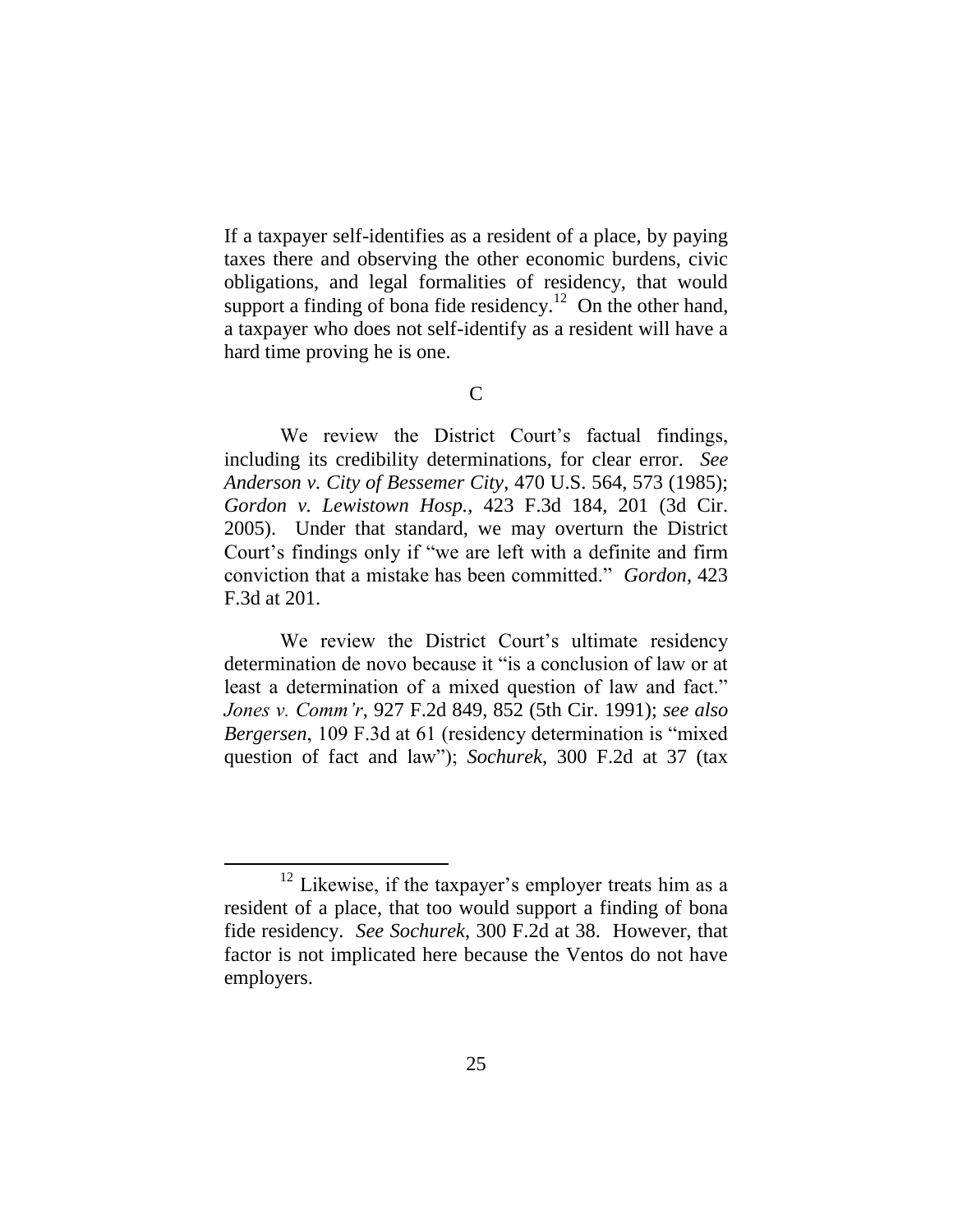court's "conclusion of residency is reviewable by this court as a question of law"). $^{13}$ 

<sup>13</sup> The United States, citing *Bergersen*, argues that the residency question is a mixed question of fact and law and that the District Court's determination is entitled to "some deference.‖ *See Bergersen*, 109 F.3d at 61. Deference to the District Court is appropriate in mixed question cases where answering the question will have little precedential value, where the question does not require much legal reasoning once the applicable test is stated, or where witness credibility is determinative. *See United States v. Brown*, 631 F.3d 638, 643–44 (3d Cir. 2011). In the consolidated cases before us, our decision will likely carry significant precedential value for other taxpayers, particularly other taxpayers who moved to the Virgin Islands prior to 2004. *See McHenry v. Comm'r*, 677 F.3d 214, 215–16 (4th Cir. 2012) (discussing IRS challenges to the residencies of taxpayers who claimed to have moved to the Virgin Islands prior to 2004). In addition, our few disagreements with the District Court are based not on its credibility determinations or factual findings, but rather on its legal analysis—for example, it required more physical presence of the Taxpayers than is appropriate under § 932(c) and placed undue weight on their tax avoidance motivations. Therefore, deference to the District Court is not appropriate in this case. We note that most of the other courts of appeals reviewing tax residency determinations have also reviewed those determinations de novo. *See, e.g.*, *Jones*, 927 F.2d at 852; *Sochurek*, 300 F.2d at 37; *Weible*, 244 F.2d at 161; *Comm'r v. Swent*, 155 F.2d 513, 514 (4th Cir. 1946). *But see Bergersen*, 109 F.3d at 61.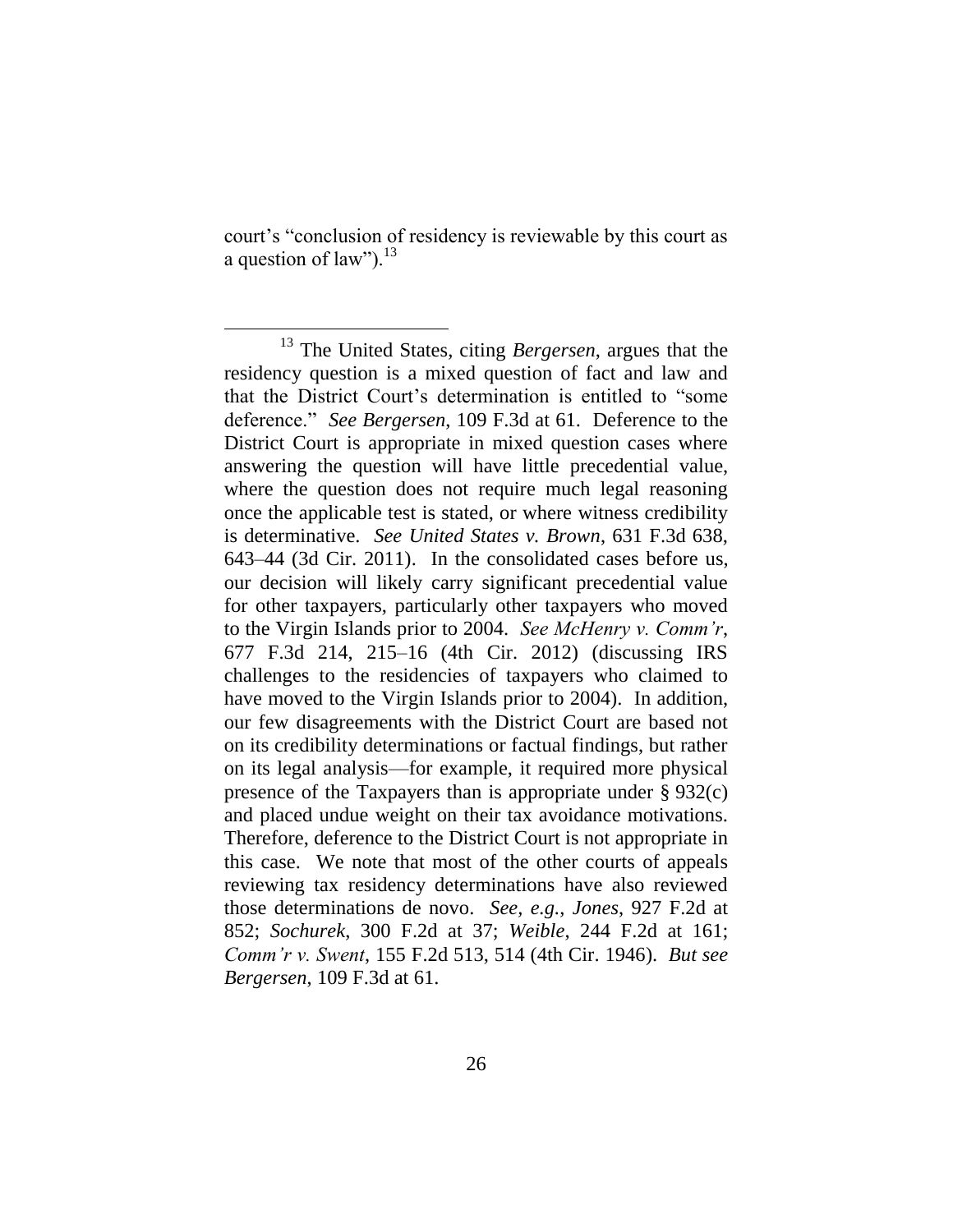The Taxpayers and the VIBIR raise two broad challenges to the District Court's analysis and several arguments against the District Court's weighing of the evidence. We will first address the global challenges and then weigh the evidence de novo using the *Sochurek* factors.

A

The Taxpayers first argue that, because Congress set a lower bar for proving Virgin Islands residency under 26 U.S.C. § 932 than proving foreign residency generally under 26 U.S.C. § 911, the District Court should have applied a standard more favorable to them in its residency analysis.

It is true that the pre-2004 version of § 932 is easier to satisfy than § 911. Under § 911, a taxpayer seeking to prove foreign residency must prove, "to the satisfaction of the Secretary," that:  $(1)$  he was a bona fide resident of a foreign country for the entire taxable year; and  $(2)$  that his "tax home" is in that foreign country. 26 U.S.C.  $\S$  911(d)(1). By contrast, § 932 merely requires that a taxpayer be a bona fide resident of the Virgin Islands at the end of the taxable year and contains no requirement that a taxpayer's "tax home" be in the Virgin Islands or that the taxpayer prove his case "to the satisfaction of the Secretary." *See id.* § 932(c) (1986).

Consistent with the text of § 932, the Taxpayers need not prove that they were residents of the Virgin Islands for all of 2001 or that they had their tax home in the Virgin Islands. Nonetheless, the Taxpayers still have to prove that they were bona fide residents of the Virgin Islands on December 31, 2001. The fact that § 932 is easier to satisfy than § 911 in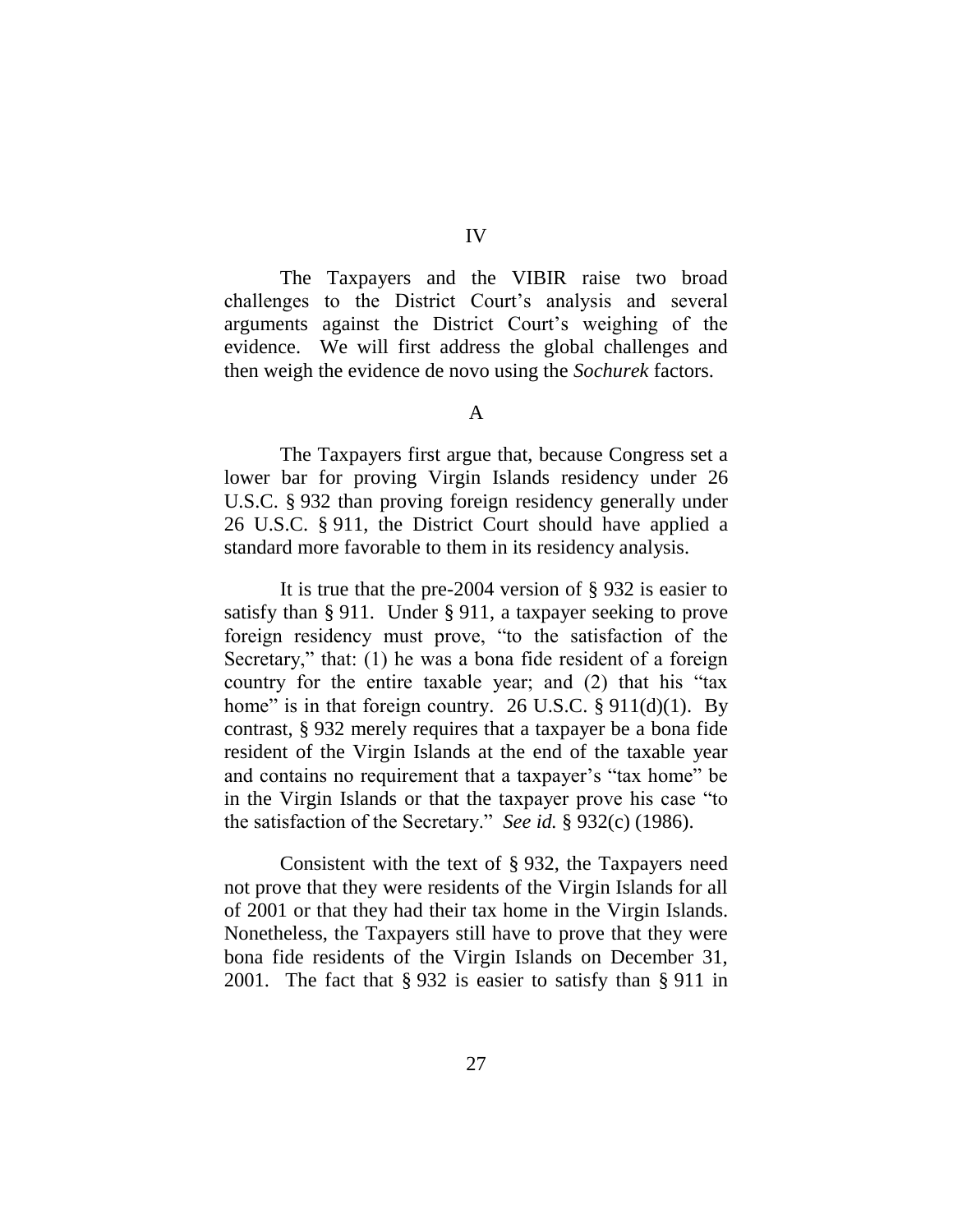three particular respects does not mean that § 932 is not susceptible to analysis pursuant to the *Sochurek* factors. The Taxpayers themselves argued for the application of *Sochurek* in the District Court. We too will follow *Sochurek* and apply the same standard to the Taxpayers' Virgin Islands residency claims as we would apply to any other claim of foreign residency under § 911.

The Taxpayers next argue that the United States should bear the burden of proof. This argument was waived because it was not raised before the District Court. *See Belitskus v. Pizzingrilli*, 343 F.3d 632, 645 (3d Cir. 2003).

The Taxpayers and the VIBIR argue that the issue was not waived, pointing to a lone statement by the VIBIR's trial counsel: "I submit that the U.S. had a burden to establish the residence in the U.S. that the Ventos were residing in, and at the latter half of 2001, and they failed to do so." App. 1273. However, because a person can be a resident of more than one place at the same time, *see Downs*, 166 F.2d at 508, the argument that the United States had to show that the Ventos had a specific residence within the mainland is different from the argument that the United States was required to show that the Ventos did not reside in the Virgin Islands. Indeed, the VIBIR's trial briefs seem to acknowledge that the Ventos had the burden of proof. *See* VIBIR Memorandum of Fact and Law on the Issue of Residency at 28, *VI Derivatives, LLC v. United States*, No. 3:06-cv-00012-JRS-RM (D.V.I. May 17, 2010), ECF No. 75 ("The taxpayer must establish that he had an intention to be more than a mere transient or sojourner.").

The Taxpayers also argue that the burden of proof argument was not waived because it was "inherent in the parties' positions throughout the case." *See Huber v.*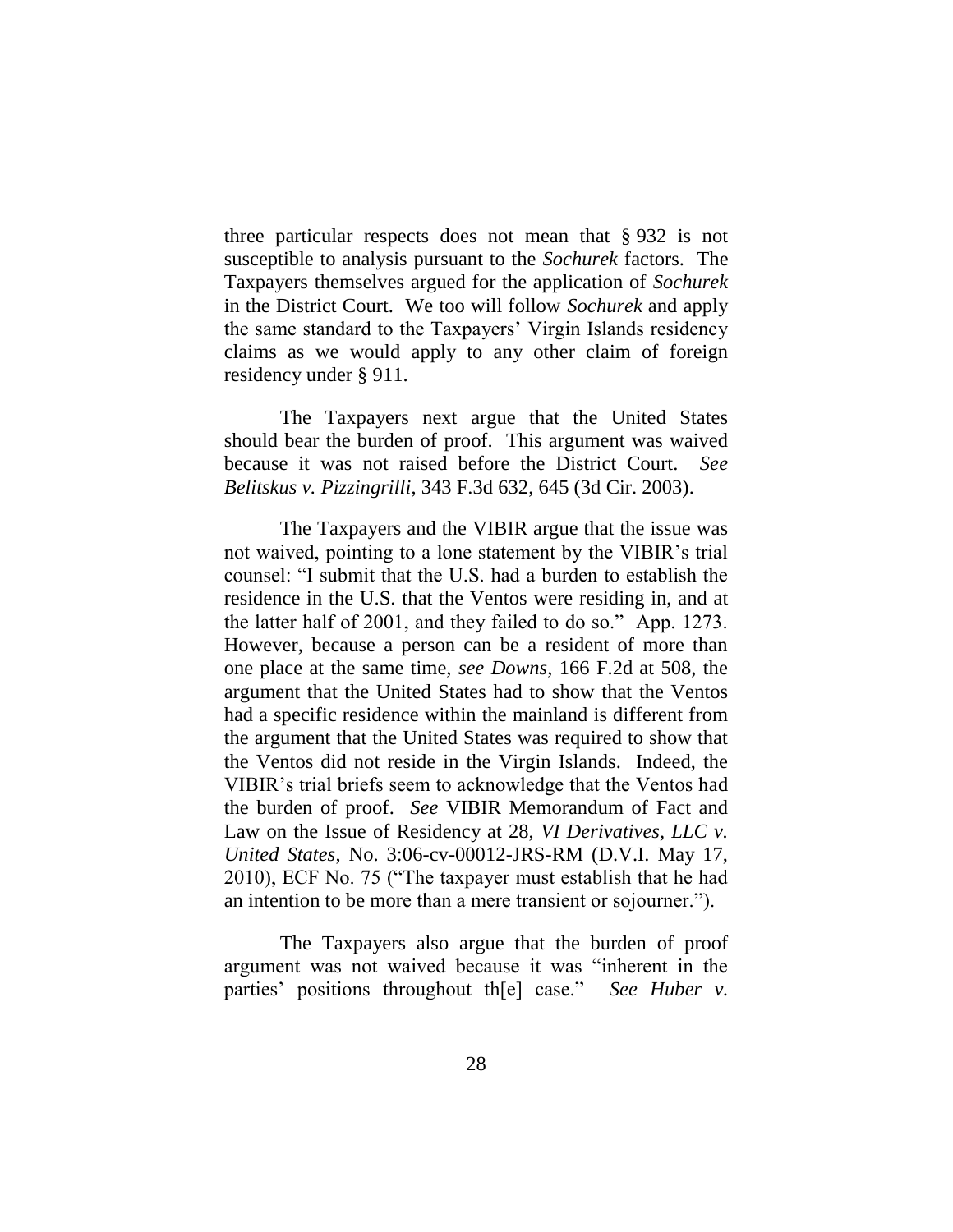*Taylor*, 469 F.3d 67, 74–75 (3d Cir. 2006). In *Huber*, we held that the plaintiffs did not waive a choice of law issue because it was "inherent in the parties' positions" when the plaintiffs and the defendants were arguing for the application of the law of different states. *Id.* at 75. In that case, the fact that the parties were arguing for the application of different laws necessarily implied that they were raising a choice of law question. By contrast, the parties' disagreement about the Ventos' residency here does not necessarily imply a disagreement about the burden of proof. *See Donahue v. Consol. Rail Corp.*, 224 F.3d 226, 230 (3d Cir. 2000) (finding burden of proof argument waived).

The Taxpayers also argue that we should exercise our discretion to hear the burden of proof issue because it is a pure question of law. *See Huber*, 469 F.3d at 74–75. We ―*may* consider a pure question of law even if not raised below where refusal to reach the issue would result in a miscarriage of justice or where the issue's resolution is of public importance." *Id.* (emphasis added). Here, the parties are sophisticated and were represented by able counsel. Moreover, the burden of proof issue is immaterial to our ultimate ruling. Therefore, no miscarriage of justice or issue of public importance is implicated and we will not exercise our discretion to adjudicate the issue.<sup>14</sup>

<sup>&</sup>lt;sup>14</sup> The VIBIR also argues that the District Court violated Federal Rule of Evidence 404(b)(2) by refusing to consider evidence of the Taxpayers' post-2001 activities. But it has failed to cite to a single instance where the District Court sustained an objection to evidence of the Taxpayers' post-2001 activities. Therefore, the VIBIR's Rule 404(b)(2)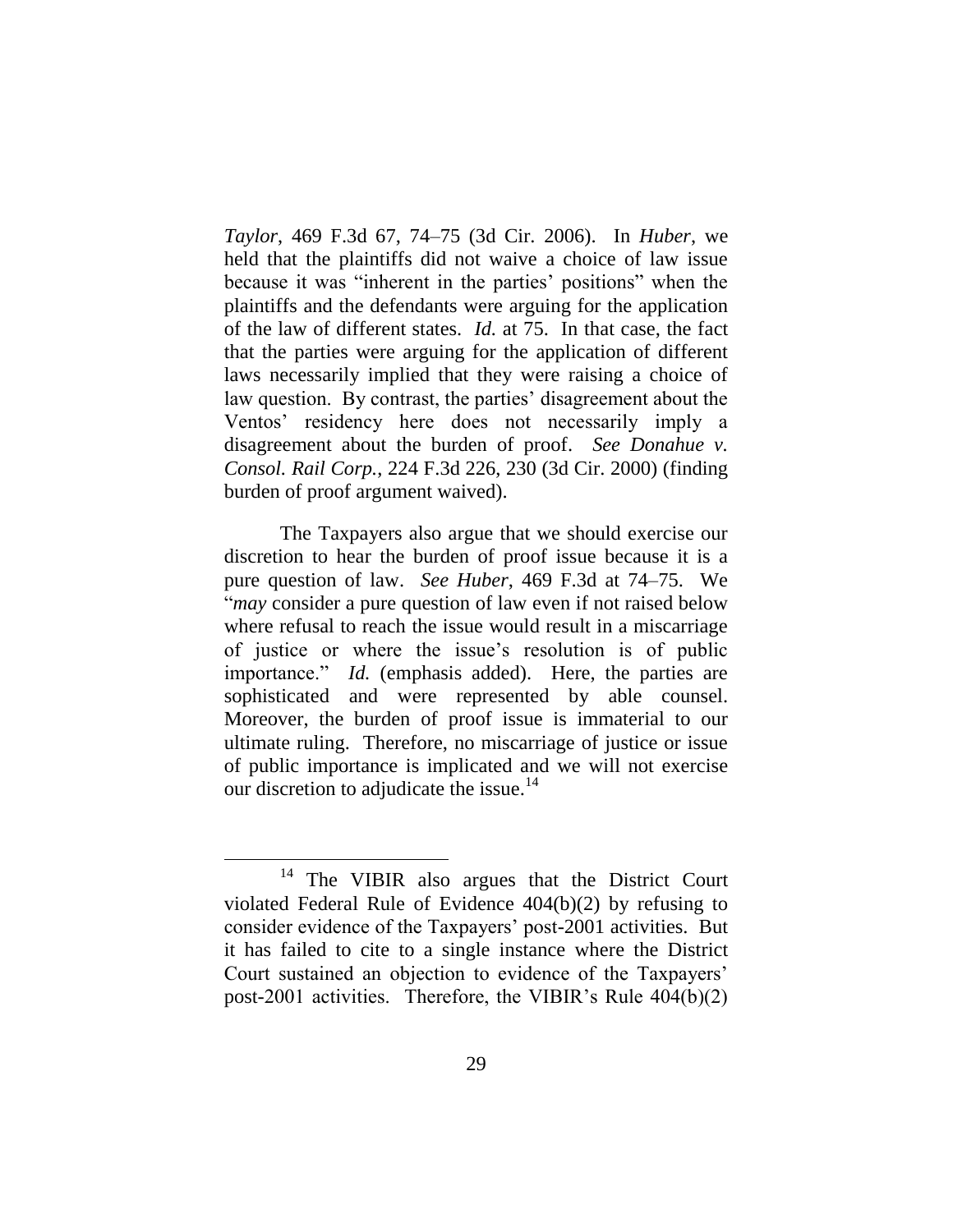Having rejected the Taxpayers' global challenges to the District Court's analysis, we turn to their arguments against the District Court's weighing of the evidence. We begin by applying the *Sochurek* factors to Richard and Lana Vento. $^{15}$ 

*1. Intent<sup>16</sup>*

 $\overline{a}$ 

argument is really a challenge to the District Court's weighing of the evidence.

<sup>15</sup> Because 26 U.S.C. § 932(c) applies not only to bona fide residents of the Virgin Islands, but also to individuals filing jointly with bona fide residents of the Virgin Islands, a finding that either Richard or Lana was a bona fide resident authorizes them to file their joint return with the VIBIR in lieu of the IRS. *See* 26 U.S.C. § 932(c)(1)(B).

<sup>16</sup> Intent is ordinarily considered a question of fact, where we defer to the District Court's determination. *See Peterson v. Crown Fin. Corp.*, 661 F.2d 287, 291 (3d Cir. 1981). Here, it is unclear whether the District Court made a factual finding as to the Ventos' intent to become residents. In its discussion section, the District Court opined that "[t]he Ventos' testimony that they intended to become Virgin Islands residents by the end of 2001 is undermined by the objective facts.‖ *VI Derivatives, LLC v. United States*, 2011 WL 703835, at \*15 (D.V.I. Feb. 18, 2011). In its findings of fact section, however, the District Court did not mention the Ventos' lack of intent—in fact, it found that "[t]he Ventos had initially hoped the renovations could be completed in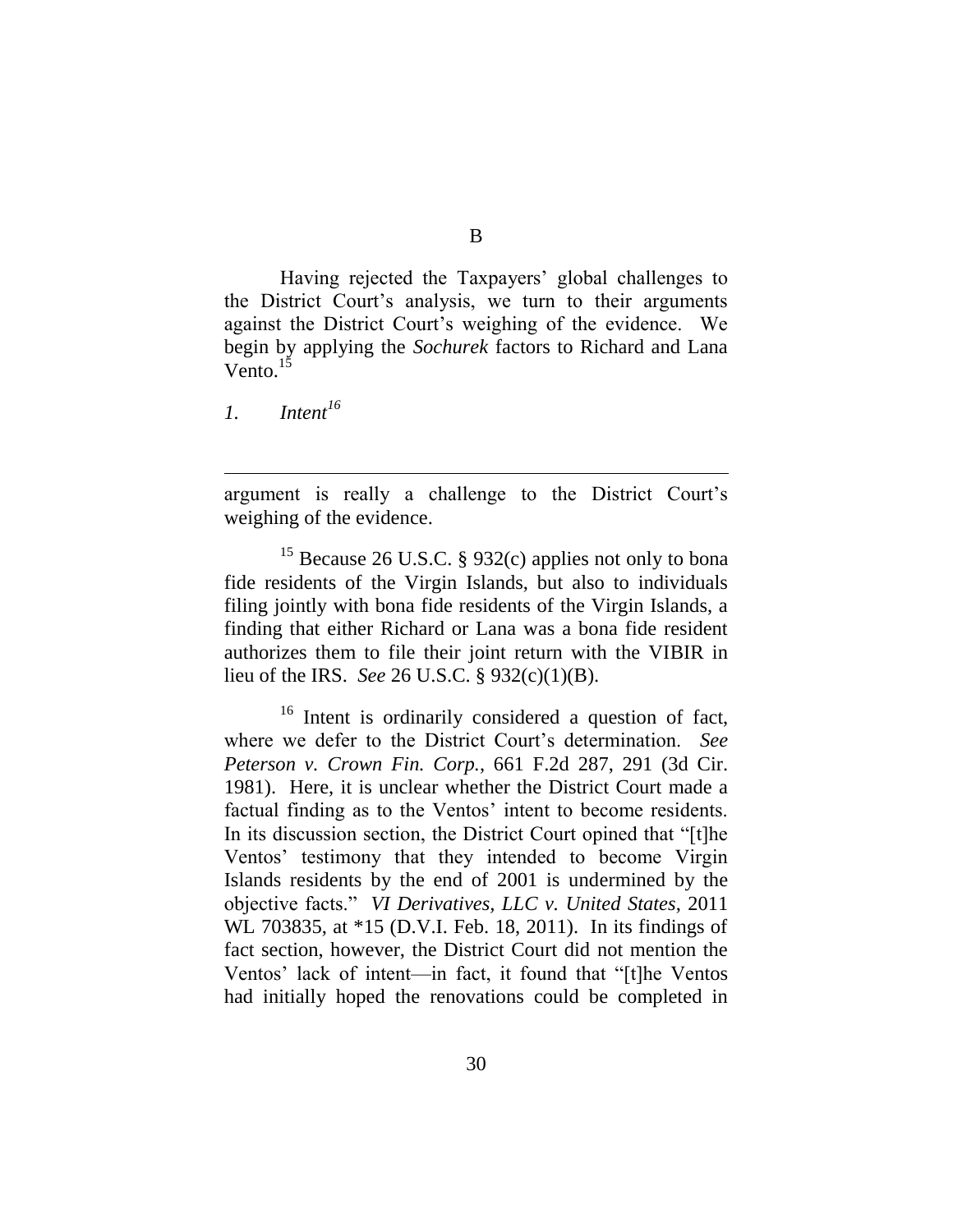The intent to become a resident is not the intent to ―make a fixed and permanent home.‖ *Sochurek*, 300 F.2d at 38. Rather, it is the intent to "remain indefinitely or at least for a substantial period" in the new location. *Bergersen*, 109 F.3d at 61. Both Richard and Lana Vento intended to become Virgin Islands residents as of December 31, 2001. That intent is evidenced by their purchase of Estate Frydendahl and their ongoing business interests in the Virgin Islands. And while the Ventos undoubtedly were motivated to live in the Virgin Islands because of its relatively favorable tax system, there is nothing unlawful or deceitful about choosing to reside in a

time to move into the main house for Christmas in 2001." *Id.* at \*4. Thus, we read the District Court's opinion as treating intent as an analytical construct rather than a historical fact. Alternatively, even if the District Court's intent determination were read as a determination of fact, its analysis of intent was legally erroneous for the reasons discussed in this section. Therefore, we may reverse it. *See Weible*, 244 F.2d 158 (finding that taxpayer was bona fide resident even though trial court found that taxpayer never intended to become a resident (reversing *Weible v. United States*, 1956 WL 10566 (S.D. Cal. Apr. 6, 1956))); *see also Sochurek*, 300 F.2d at 39 (finding "as a matter of law" that taxpayer was a bona fide resident even though trial court found that taxpayer did not "intend<sup>[]</sup> to reside there within the scope and intendment of the statute‖ (reversing *Sochurek v. Comm'r*, 36 T.C. 131, 139 (1961))); *cf. United States v. Lloyd*, 566 F.3d 341, 344 (3d Cir. 2009) (explaining that reliability of hearsay determinations are generally reviewed for abuse of discretion, but are reviewed de novo if the district court's analysis is legally incorrect).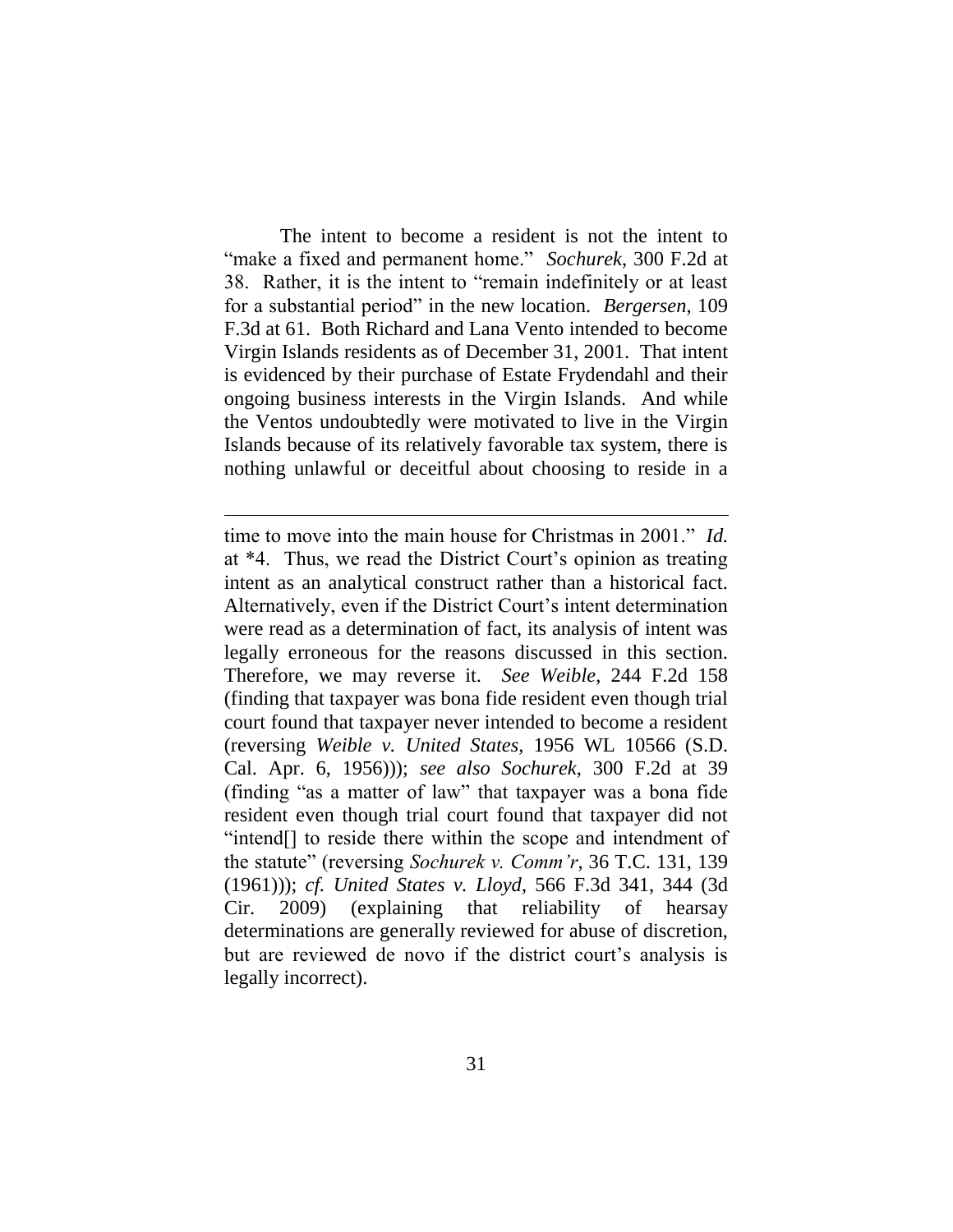state or territory because of its low taxes. Therefore, the District Court erred when it held that those motivations counseled against the Ventos' bona fide residency claims.

First, the Ventos' purchase and renovation of Estate Frydendahl shows that, by the end of 2001, they planned to remain in St. Thomas "at least for a substantial period." Months before the end of 2001, the Ventos purchased Estate Frydendahl for \$6.75 million, and began a renovation process that would eventually cost them another \$20 million. This substantial outlay, approximately three times the size of the tax controversy in this case, is strong evidence that the Ventos were not purchasing a sham property to avoid paying taxes, but rather that they had a bona fide intent to "remain indefinitely or at least for a substantial period" in the Virgin Islands. *See Bergersen*, 109 F.3d at 61 (finding that taxpayers claiming Puerto Rico residency "clearly" demonstrated the requisite intent because "they embarked on construction of a very expensive house in 1984, before the tax years in dispute" (emphasis omitted)). Indeed, the United States itself argued at trial that the Ventos bought Estate Frydendahl "with the intent of renovating it and using it as a home." App. 575. Although the renovations took longer than expected, that does not defeat the Ventos' intent to move in by the end of 2001. As the District Court found, "[t]he Ventos had initially hoped the renovations could be completed in time to move into the main house for Christmas in 2001." *VI Derivatives, LLC v. United States*, 2011 WL 703835, at \*4 (D.V.I. Feb. 18, 2011).

Second, Richard Vento's establishment of business interests in the Virgin Islands supports his claim of bona fide residency. Richard formed three companies in the Virgin Islands in 2001: Virgin Islands Microsystems in May, Edge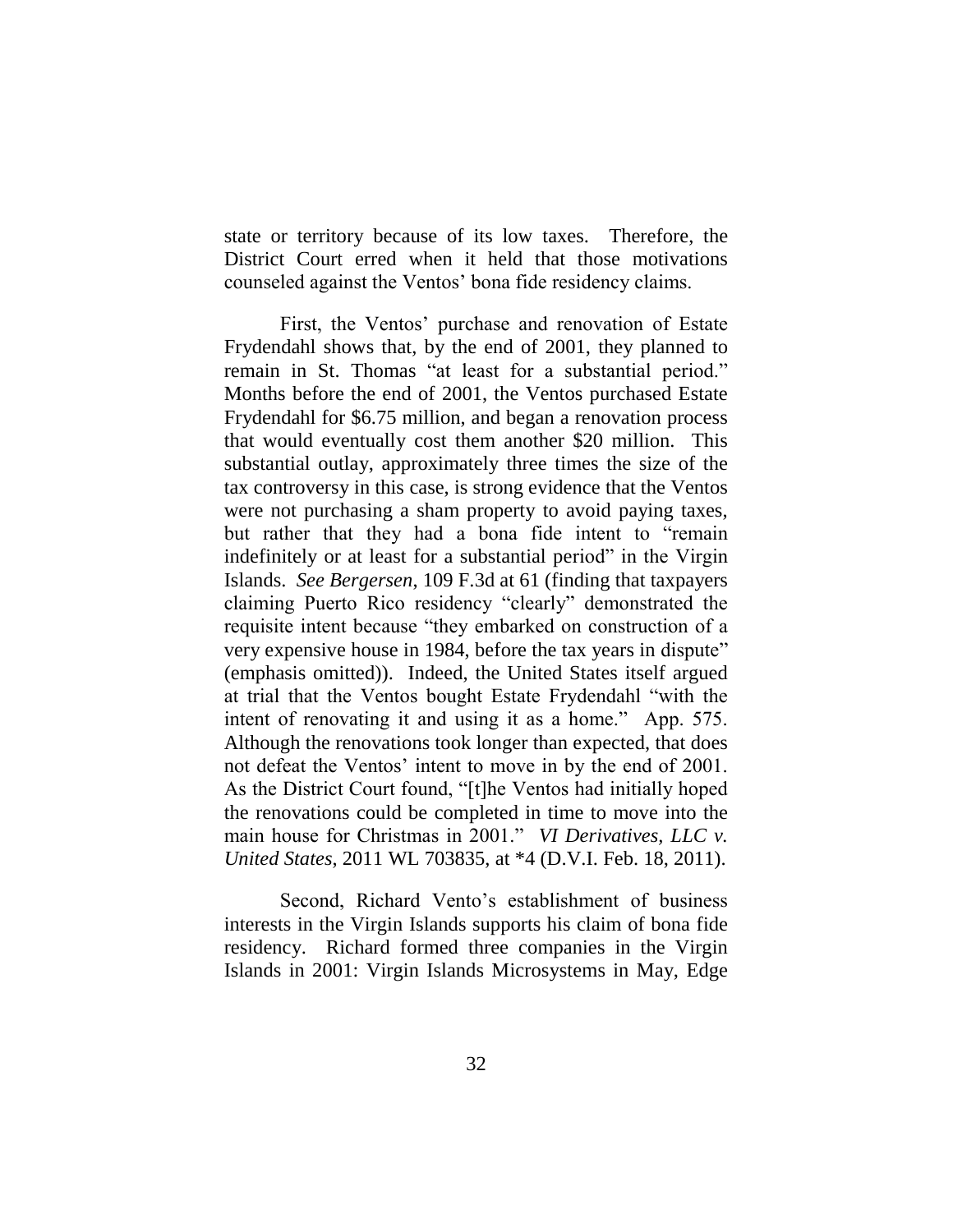Access in June, and VI Derivatives, LLC in August.<sup>17</sup> Although VI Derivatives has since been declared an invalid tax shelter, both Virgin Islands Microsystems and Edge Access are bona fide companies with non-tax, business purposes—nanotechnology research and internet access device manufacture, respectively. Richard decided to found the companies in the Virgin Islands to take advantage of the Virgin Islands's Economic Development Program. The process for applying for EDP benefits was "quite lengthy." Ultimately, in 2002, only Virgin Islands Microsystems was approved to receive EDP benefits. Richard also had discussions with the University of the Virgin Islands about collaborating to develop a physics department that would become a source of employees for the companies. Richard's ambitious goals could not have been "promptly" achieved in a ―definite or specified time.‖ *See Sochurek*, 300 F.2d at 38. Thus, they support his claim of bona fide residency.

Finally, the Ventos' desire to avoid taxes does not undermine their claims of bona fide residency. Under *Sochurek*, a taxpayer's unlawful "tax evasion" motives can be considered evidence against bona fide residency. *See id.* at 38. However, *Sochurek* did not mention lawful tax

<sup>&</sup>lt;sup>17</sup> The District Court found that these companies were not "up and running by the end of 2001." *VI Derivatives*, 2011 WL 703835, at \*15. However, the fact that Richard began establishing these companies—Edge Access was incorporated in the Virgin Islands in June 2001—is probative of his intention to remain in the Virgin Islands long-term, even if the companies were not yet fully operative by the end of 2001.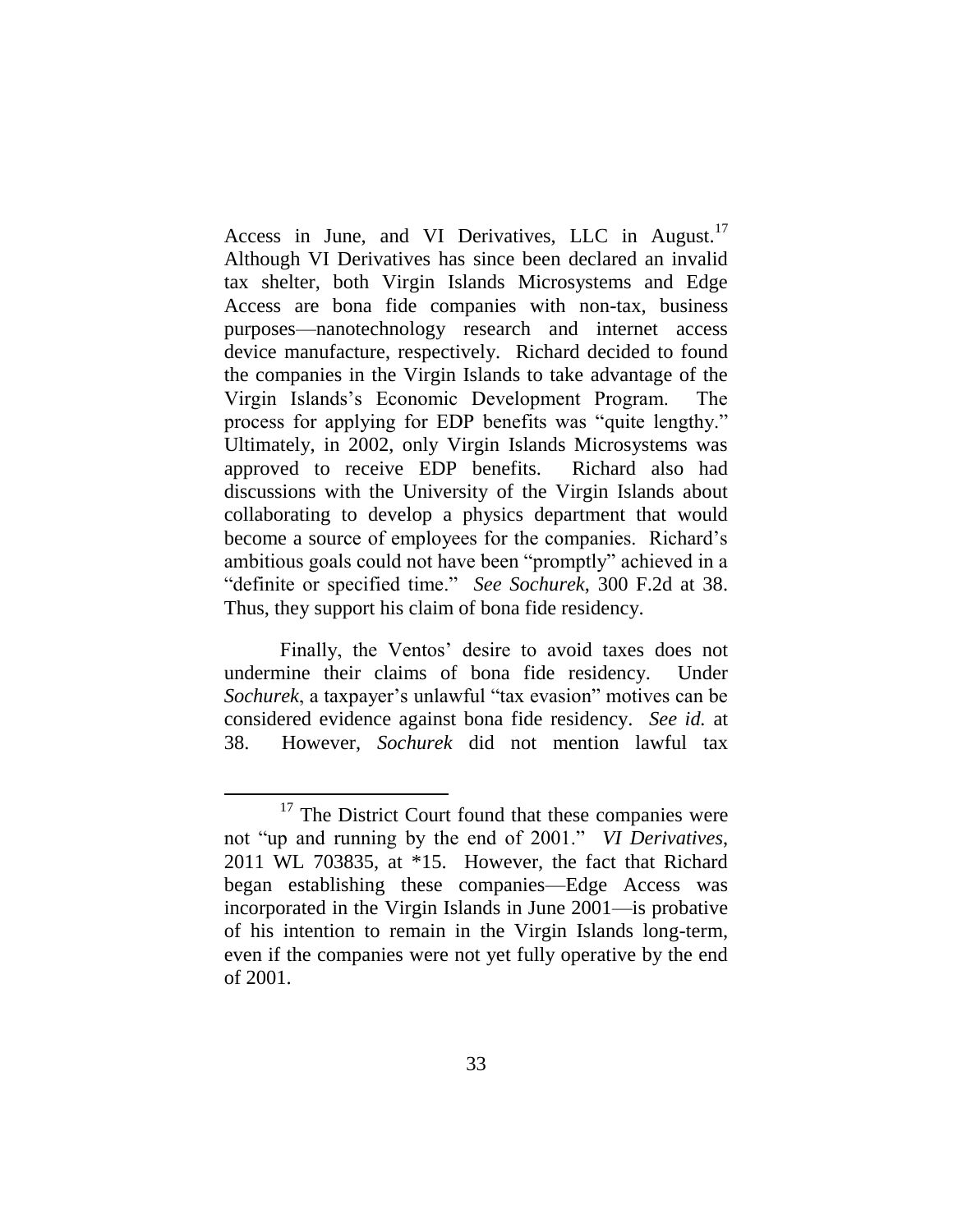*avoidance*, and the distinction between tax evasion and tax avoidance is a critical one. *See id.* at 34.

The reason tax evasion motivations are relevant under *Sochurek* is that they are probative of the taxpayer's "good faith in making his trip abroad." *See id.* at 38. If a taxpayer does not in good faith intend to change his residency, but rather intends only to dupe the taxing authorities, that intention undermines the taxpayer's claim that his residency is bona fide. On the other hand, a taxpayer's sincere desire to change his residency in order to take advantage of lawful tax incentives does not undermine his claim of bona fide residency. If anything, such a motivation would *support* the taxpayer's intent to establish bona fide residency, which is a prerequisite for taking advantage of the lawful tax incentives.

The United States concedes that there is no evidence of tax evasion in this case, $18$  but argues that "Richard Vento"

<sup>&</sup>lt;sup>18</sup> This concession first appeared in a post-trial brief filed in the District Court that read: "While there is no evidence of tax evasion here, there is undisputed evidence that Richard Vento affirmatively sought to prevent the IRS from learning of his receipt of more than \$100 million in income from the sale of OSI stock." United States Br. 68–69 (quoting United States Proposed Findings of Fact and Conclusions of Law on Residence Issue at 52, *VI Derivatives, LLC v. United States*, No. 3:06-cv-00012-JRS-RM (D.V.I. May 17, 2010), ECF No. 96-1). On appeal, the United States repeated the concession but then reversed course, citing certain notes that allegedly support a tax evasion motive. These notes are *dehors* the record, however. On November 17, 2011, the District Court issued an order stating that the record consisted of documents filed prior to May 16, 2011,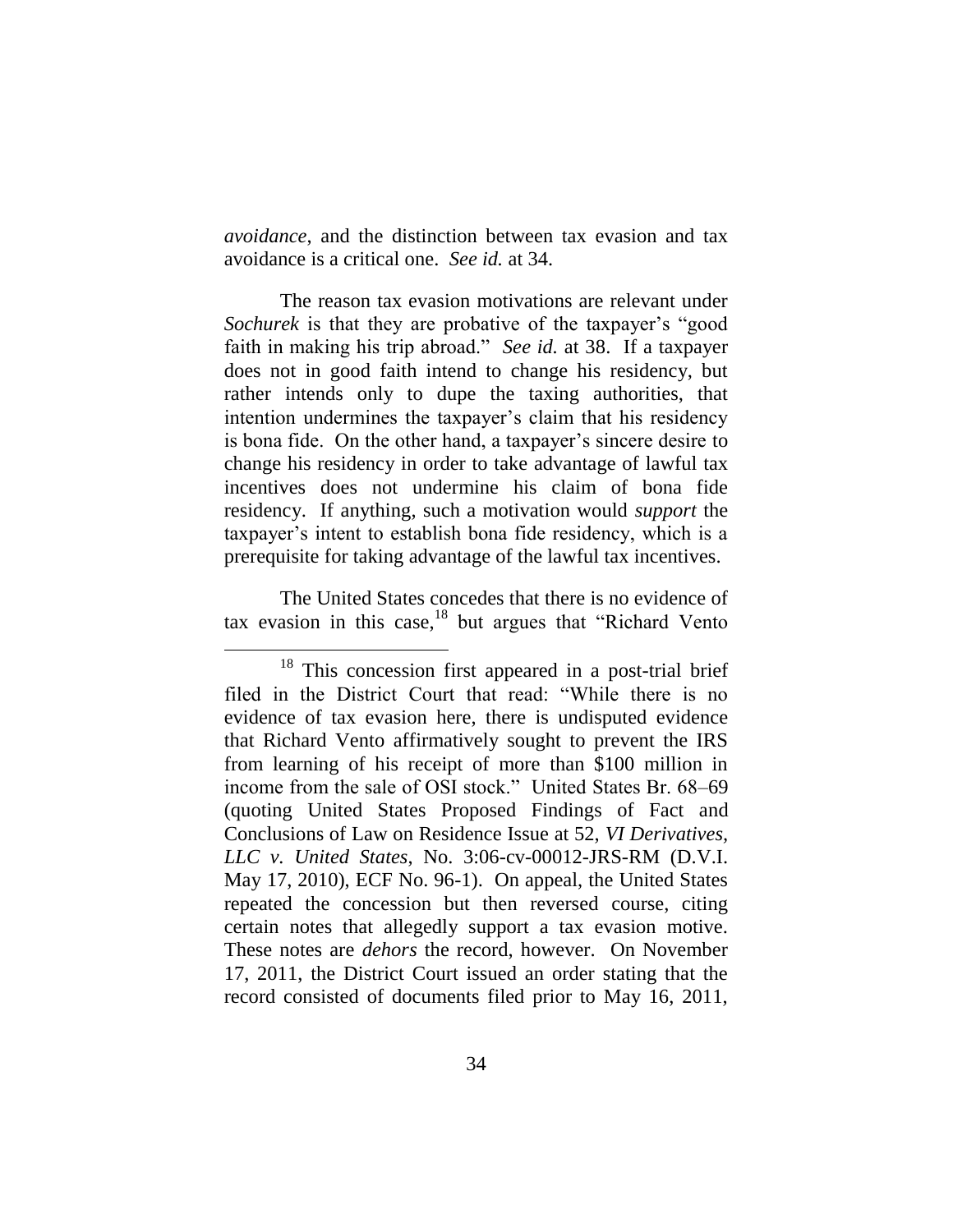affirmatively sought to prevent the IRS from learning of his receipt of more than \$100 million in income from the sale of the OSI stock," which the United States argues is "plainly . . . a tax motivation that is relevant." United States Br. 68–69. In support of its position, the United States cites *Bergersen* and *Croyle* to argue that "tax motivations and activities falling short of 'tax evasion' are relevant' to the residency analysis. *Id.* at 68. However, both cases only weakly support that position.

In *Bergersen*, the First Circuit acknowledged that "[a] tax avoidance motive is often included in the laundry list of factors bearing on bona fide residency, so it is not surprising that the Tax Court mentioned it in passing." 109 F.3d at  $62$ (citing *Sochurek*, 300 F.2d at 38). In the very next sentence, however, the court stated that "the Bergersens were perfectly free to consider tax advantages in moving their residence to Puerto Rico." *Id.* The court also conducted a harmless errorlike analysis:

> The Bergersens imply that the Tax Court erred as a matter of law by giving weight, in deciding the residency issue, to an alleged tax avoidance motive. The Tax Court made one reference to tax avoidance as a relevant concern (the other

 $\overline{a}$ 

and exhibits submitted during the June 2010 bench trial. The notes were submitted on November 7, 2011, in support of a motion for summary judgment in a case involving the Ventos' partnerships on an issue unrelated to the Ventos' residency. Because the notes are not part of the record, we may not consider them. *See Fassett v. Delta Kappa Epsilon (N.Y.)*, 807 F.2d 1150, 1165 (3d Cir. 1986).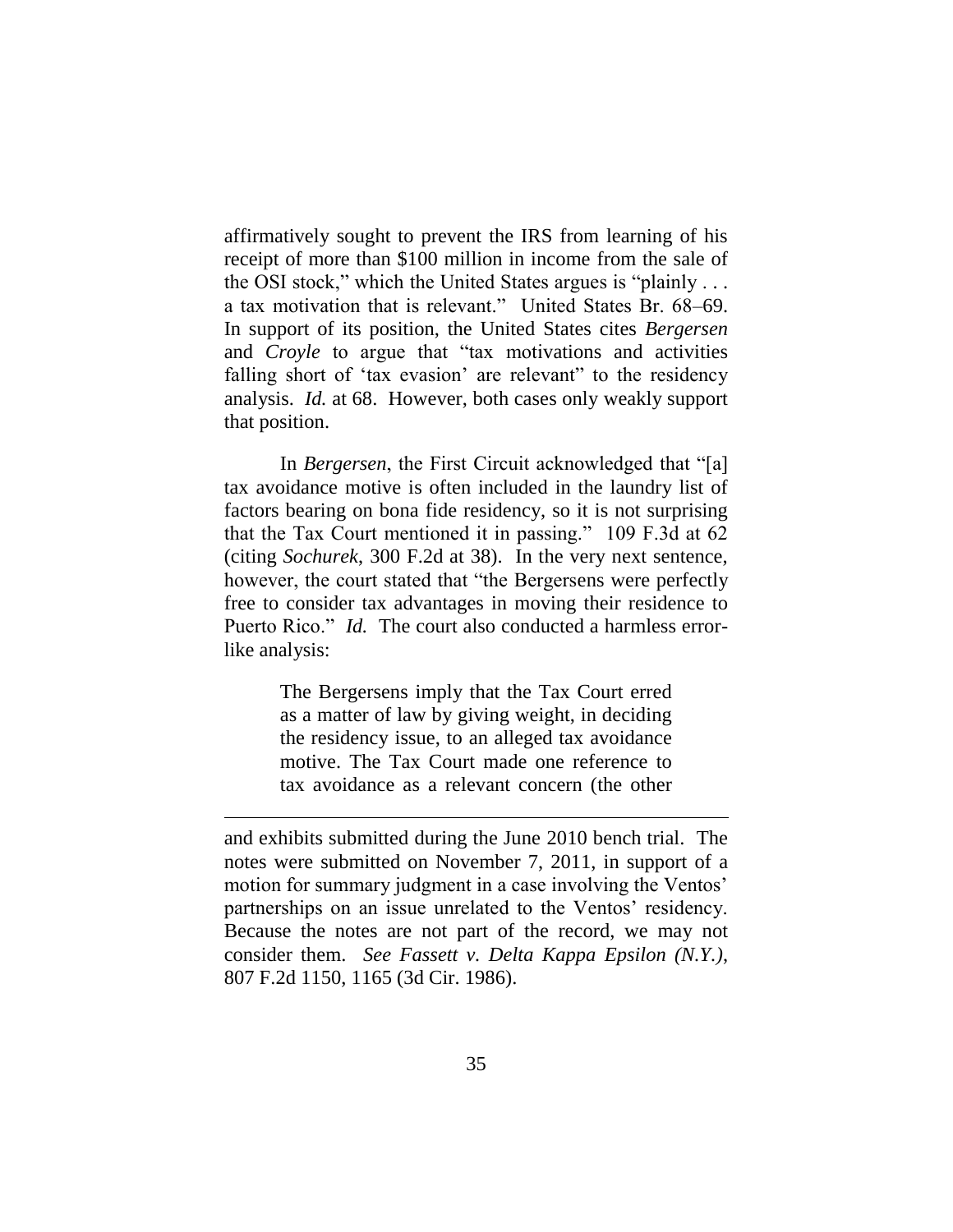reference was to an argument by the government). But in the very same passage, the Tax Court made clear that it was the time of the move to Puerto Rico, judged by objective factors, that was decisive. We reach the same result, *giving no weight to the alleged motive*.

*Id.* (internal citation omitted and emphasis added). Thus, contrary to the United States's position, the First Circuit in *Bergersen* expressed doubt as to whether it would be proper to consider tax avoidance motives and upheld the Tax Court's decision while "giving no weight" to the tax avoidance motive. And while *Croyle* found that tax avoidance motives could be considered in determining whether a taxpayer became a bona fide resident of France, it performed no analysis as to why that was so. *See* 41 T.C.M. (CCH) 339.

Cutting against the position of the United States is the well-settled proposition that "[t]he legal right of a taxpayer to decrease the amount of what otherwise would be his taxes, or altogether avoid them, by means which the law permits, cannot be doubted.‖ *Gregory v. Helvering*, 293 U.S. 465, 469 (1935); *see also Weible*, 244 F.2d at 170 ("The income tax law has spread its tentacles into everyone's life, and into every phase of life.... Humble citizen to multi-millioned corporation has the right to assert and take every benefit available. This without stigma attached."). In *Gregory v. Helvering*, the Supreme Court noted that if a transaction "in reality was effected within the meaning of [the relevant statute], the ulterior purpose [of tax avoidance] will be disregarded," unless "the transaction upon its face lies outside the plain intent of the statute." 293 U.S. at 469–70. Thus, under *Gregory*, if a transaction on its face is within the intent of the tax laws—in other words, if the transaction is not a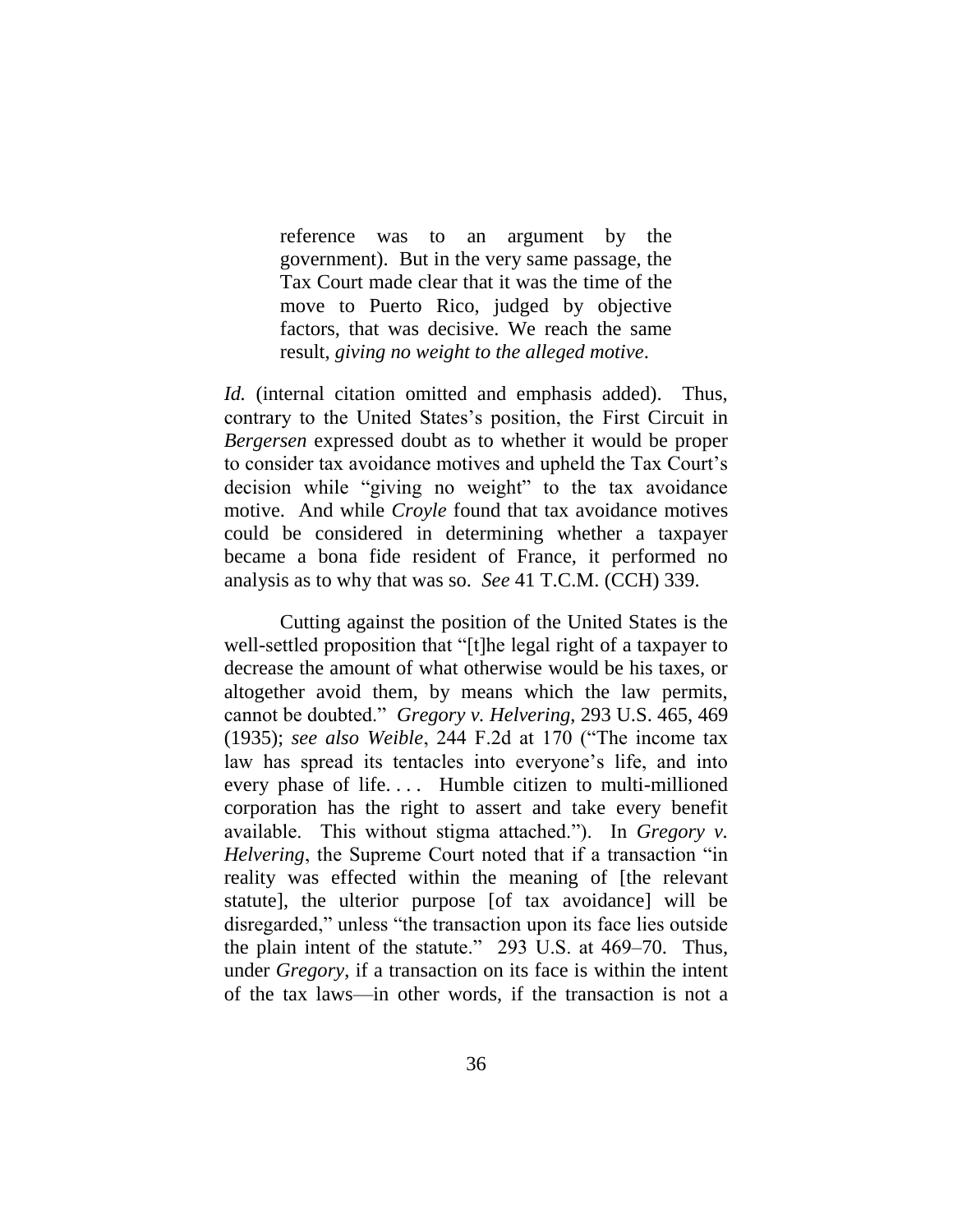sham devoid of substance, *see Lerman v. Comm'r*, 939 F.2d 44, 45 (3d Cir. 1991)—a taxpayer's legitimate tax avoidance motives should not be held against him.

Here, the District Court found that the Ventos wanted to move to the Virgin Islands so they "would be able to file tax returns with the VIBIR and not the IRS." App. 44. But that is precisely what Congress intended. The purpose of 26 U.S.C.  $\S$  932(c) is to "assist the [Virgin] Islands in becoming self-supporting" by "providing for local imposition upon the inhabitants of the Virgin Islands of a territorial income tax, payable directly into the Virgin Islands treasury." *Dudley v. Comm'r*, 258 F.2d 182, 185 (3d Cir. 1958). If a taxpayer decides to move to the Virgin Islands because he would prefer to file his taxes with the VIBIR rather than the IRS, that taxpayer is helping the Virgin Islands become selfsupporting, so his move does not "upon its face lie<sup>[]</sup> outside the plain intent of  $\lbrack \S$  932(c)]." *Gregory*, 293 U.S. at 470.

The Ventos certainly decided to move to the Virgin Islands—Richard Vento spent \$6.75 million purchasing a property and over \$20 million improving it.<sup>19</sup> In addition, he

<sup>&</sup>lt;sup>19</sup> Trial counsel for the United States argued that the Ventos intended to make their home at Estate Frydendahl eventually, and the "real question before the Court" was merely "at what point did they make that residence their home"—with the United States arguing that the point was "sometime in the year 2002," and the Ventos arguing that it was in 2001. App. 575–76. Although the argument of counsel does not conclusively establish the fact that the Ventos desired to make Estate Frydendahl their home, it is probative of the fact that the Ventos' move was not devoid of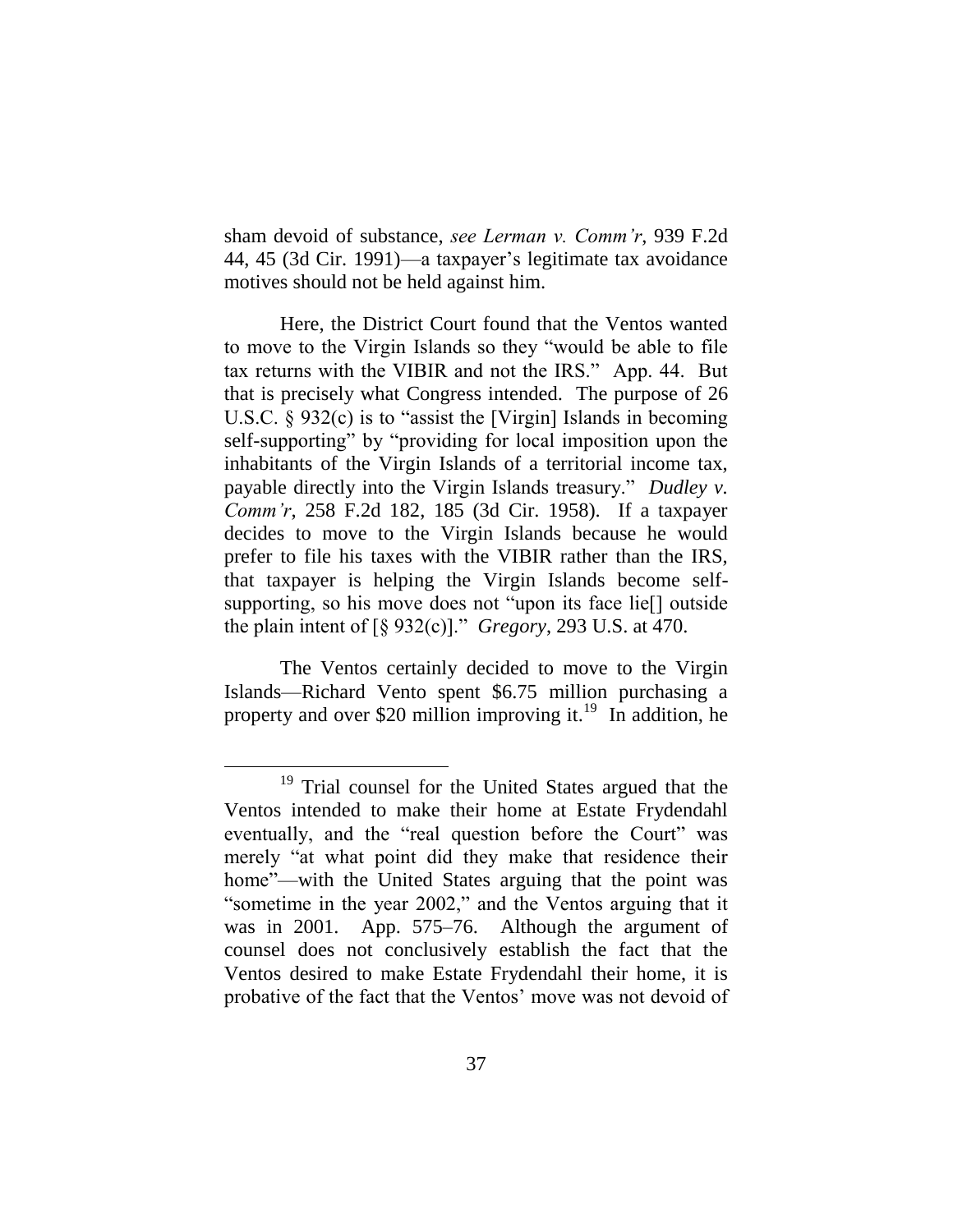founded two legitimate companies in the Virgin Islands. Thus, the Ventos' decision to file taxes with the VIBIR was consistent with the intent of  $\S 932(c)$ . The Ventos were plainly interested in the advantages of filing their taxes with the VIBIR when they decided to move to the Virgin Islands. But using their desire to subject themselves to the mirror code as evidence that they did not intend to comply with it would be both incongruous and contrary to the Congressional scheme. $20$ 

substance and was therefore consistent with the purpose of § 932(c).

 $\overline{a}$ 

 $20$  This is true even if, as the United States claims, the reason the Ventos wanted to file their taxes with the VIBIR was to reduce the chance that they would be penalized for certain tax shelter transactions. We generally do not consider a taxpayer's reasons for seeking a tax exclusion when evaluating its legitimacy. The United States is essentially asking us to consider how aggressively a jurisdiction applies its tax laws as a factor in determining whether a taxpayer's claimed residency there is bona fide. There is no authority for this proposition. Indeed, the authority is to the contrary. Several federal courts have found taxpayers to be bona fide residents of places where they were subject to no income taxes. *See, e.g.*, *Sochurek*, 300 F.2d at 36, 39; *Scott v. United States*, 432 F.2d 1388, 1397 (Ct. Cl. 1970) ("[I]f one is truly a ‗resident' in the ordinary meaning . . . non-subjection to the local income tax will not throw the scale the other way."); *Meals v. United States*, 110 F. Supp. 658, 662 (N.D. Cal. 1953) ("The failure of an American to pay income tax to a foreign country in which he is living is of little significance in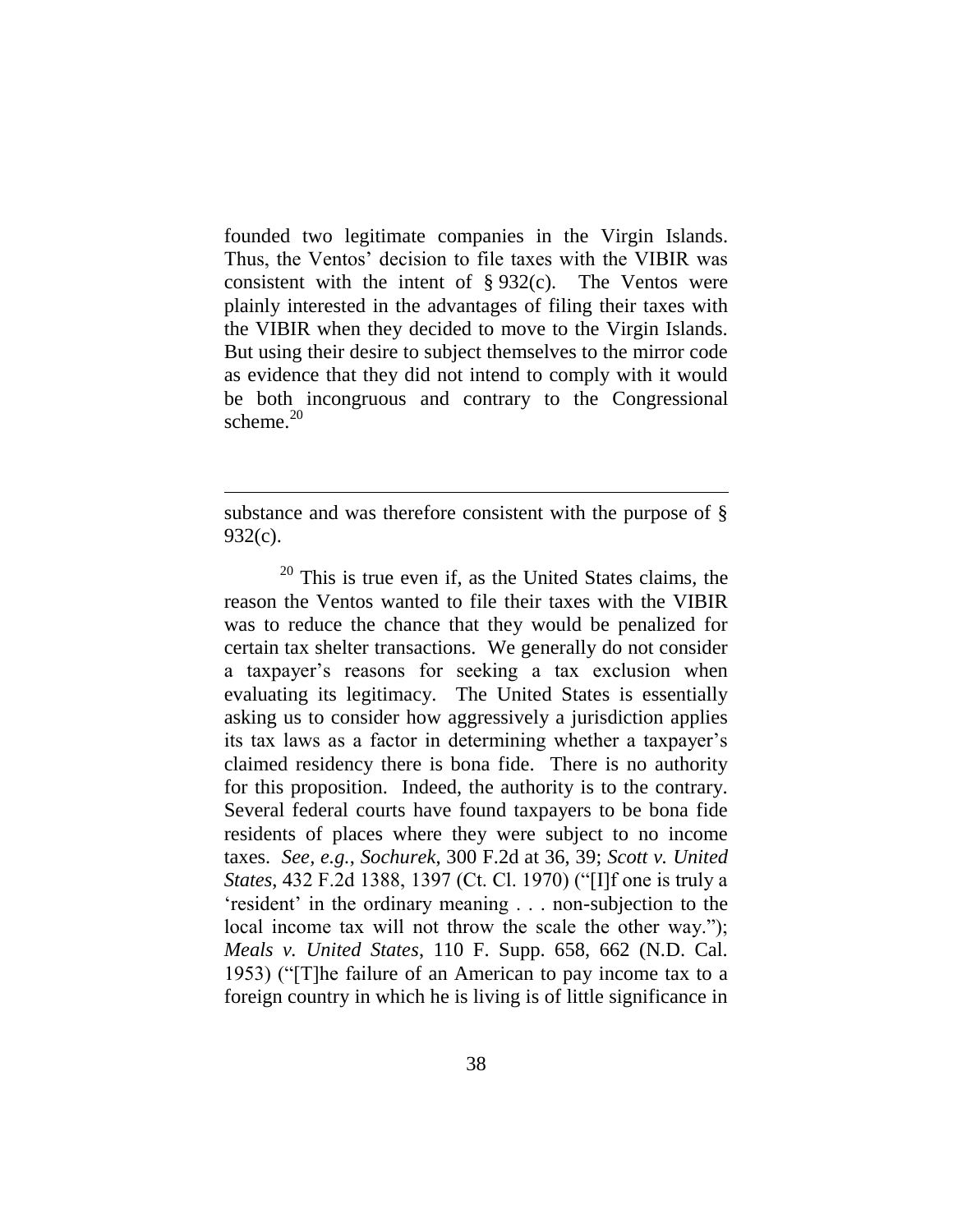Unlike in *Bergersen*, here the District Court's consideration of the Ventos' tax avoidance motives was not harmless. The Ventos possess significant other indicia of residency. Absent consideration of their tax avoidance motives, those indicia demonstrate that they were bona fide residents of the Virgin Islands at the end of 2001.

## *2. Physical Presence*

 $\overline{a}$ 

Both the extent and nature of the Ventos' physical presence in the Virgin Islands are sufficient to support their claim of bona fide residency. In assessing the amount of time the Ventos spent in the Virgin Islands, we must first note the unique statutory scheme applicable to the Virgin Islands, which serves to distinguish the Ventos' case from other cases in which courts have analyzed how much time a taxpayer spent at a claimed place of residence. *See, e.g.*, *Bergersen*, 109 F.3d at 61–62 (taxpayers were not bona fide residents of Puerto Rico under 26 U.S.C. § 933 when they spent 93 days there compared to 138 days in Illinois); *Johansson*, 336 F.2d at 812 (taxpayer was not bona fide resident of Switzerland under 26 U.S.C. § 911 when he spent only 79 days there, compared to 120 days in Sweden and 218 in the United States); *Sochurek*, 300 F.2d at 36 (taxpayer was bona fide resident of Singapore under § 911 even though he spent only 25 days a year there because he maintained his home in Singapore for the whole year and his absences "were solely in pursuit of his broad professional assignments," *id.* at 39).

determining whether he is a bona fide resident there."); *Rose v. Comm'r*, 16 T.C. 232, 238 (1951).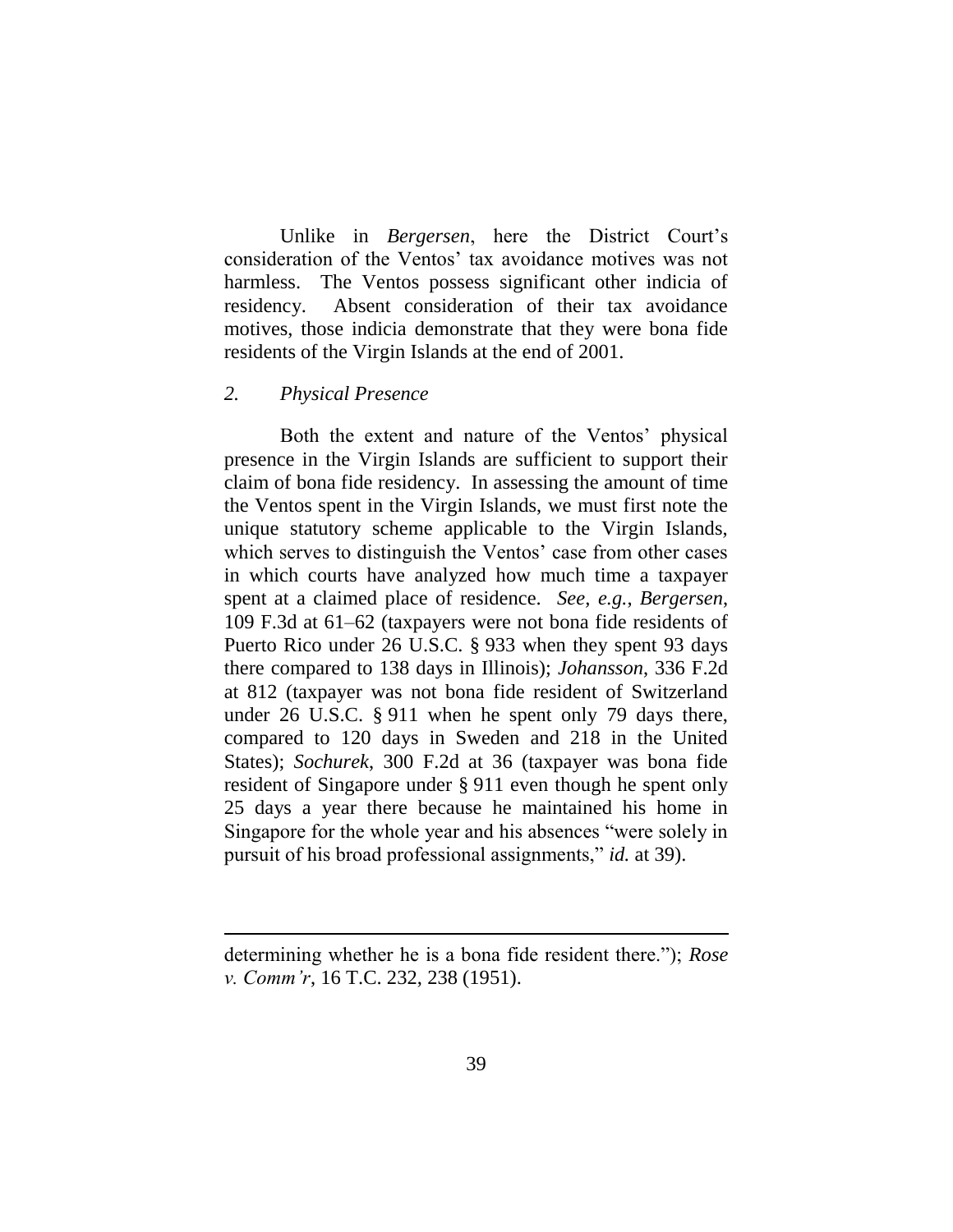Both § 933, the statute governing Puerto Rico residency at issue in *Bergersen*, and § 911, the statute governing foreign residency generally at issue in *Johansson* and *Sochurek*, require that a taxpayer show that he had a bona fide foreign residency for an "entire taxable year." 26 U.S.C. § 933(1); *id.* § 911(d)(1)(A). In fact, § 911 is even stricter because it requires that a taxpayer be a bona fide foreign resident for "an uninterrupted period which includes an entire taxable year." *Id.* §  $911(d)(1)(A)$ .

In stark contrast to those statutes, the version of § 932 applicable to these appeals requires merely that a taxpayer be ―a bona fide resident of the Virgin Islands at the close of the taxable year." *Id.* §  $932(c)(1)(A)$  (1986). Under the terms of § 932, a taxpayer can take advantage of its provisions even if he became a bona fide resident of the Virgin Islands only on the last day of the taxable year. Therefore, the Ventos' presence or lack thereof in the Virgin Islands in the first part of 2001 sheds little light on their eligibility for § 932(c), which requires only that they be bona fide residents of the Virgin Islands at the end of 2001.

Examining the time period around the end of 2001, the evidence demonstrates that the Ventos had a sufficient physical presence in the Virgin Islands to support their claim of bona fide residency. According to credit card records, Lana was present in the Virgin Islands for more than half of the days in December 2001, and Richard appears to have been there for the whole month of December 2001. Thus, in light of § 932's mandate that we examine a taxpayer's status as of the end of the taxable year, we find that the Ventos had a sufficient physical presence in the Virgin Islands to weigh somewhat in favor of finding residency.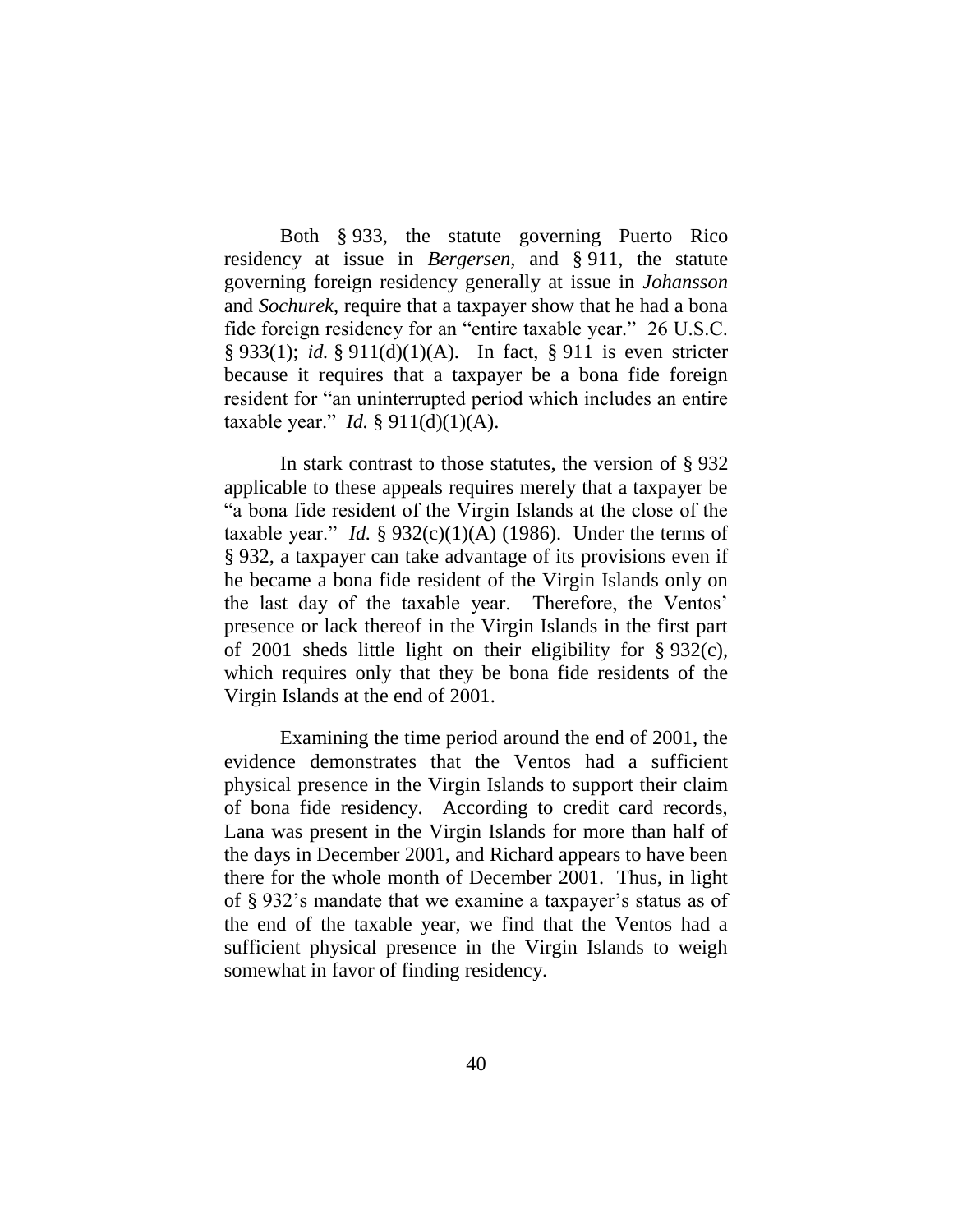It is true that the Ventos were away from the Virgin Islands for much of late 2001 and early 2002. But substantial absences by themselves will not weigh against a taxpayer unless the "nature" and "reasons" for those absences suggest that the taxpayer's claimed residence was not bona fide. In *Sochurek*, the Seventh Circuit implied that this factor did not weigh against a taxpayer who spent only twenty-five days a year in his claimed residency of Singapore when "his absences from his temporary home were solely in pursuit of his broad professional assignments." 300 F.2d at 39. The taxpayer in that case was a foreign correspondent whose occupation "required him to travel extensively within his area of operations" to places "from [Taiwan] to Indonesia." *Id.* at 36. Because the taxpayer had legitimate reasons for his absences, he was still deemed a bona fide resident of Singapore despite being away for over 90% of the year. *See id.* at 39.

Here, the Ventos' absences from the Virgin Islands, while substantial, are not suspicious because they are consistent with their highly mobile lifestyle. A person may have multiple legal residences at the same time. *See Downs*, 166 F.2d at 508; *see also Hill*, 411 F.3d at 128. Because the Ventos owned homes in Nevada, Utah, California, and Hawaii, in addition to Estate Frydendahl, they could not have spent a majority of the year in each place. They traveled constantly among those places and elsewhere—credit card records show that between August 15, 2001 and November 7, 2001, Richard paid for lodging in California, Hawaii, Florida, Arizona, and Texas. During that time, he also made purchases in Maryland, Nevada, Virginia, California, Hawaii, and Utah.Similarly, between August 18, 2001 and October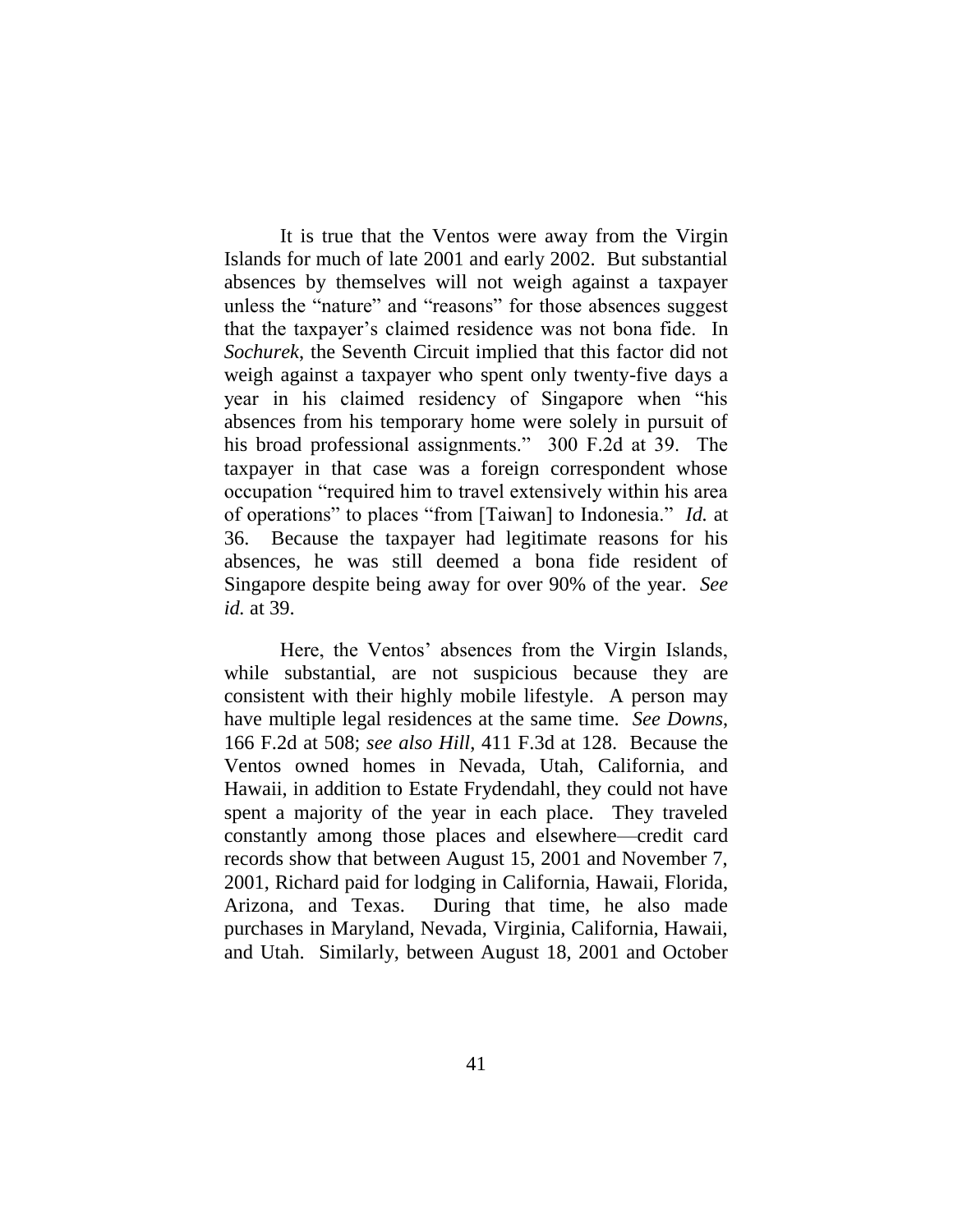30, 2001, Lana made purchases in California, Hawaii, Nevada, and Italy.

In fact, the Ventos spent more time at Estate Frydendahl than they did at many of their other homes. The District Court found that, for the first five months of 2002, Richard spent 35 days in St. Thomas, 23 days in San Francisco, and 41 days in Nevada. Adding December 2001 into that calculation means that Richard spent more time in the Virgin Islands than in Nevada for the months surrounding December 31, 2001. Yet Richard was undoubtedly a bona fide resident of Nevada during that time.

Although the foreign correspondent's travels in *Sochurek* were required by his occupation, we see no reason to exalt travel for employment over other kinds of travel. Like the taxpayer in *Sochurek*, the Ventos had a consistent pattern of and explanation for their travel, which tends to negate the claim that their residency is a sham. Thus, the Ventos' absences from the Virgin Islands, while substantial, weigh little, if at all, against their bona fide residency claims.

The nature of the Ventos' presence also supports their claims of bona fide residency because it was more consistent with that of a resident than a sojourner. In May 2001, Richard and Lana contracted to purchase Estate Frydendahl, which was sold furnished, and closing occurred in August 2001.<sup>21</sup> The Ventos lived in Estate Frydendahl for parts of

 $21$  To be sure, Estate Frydendahl was in poor condition and the Ventos wanted to make significant repairs. Richard testified that his wife wanted to remove everything except "the rock walls and the lignum vitae floor" and that they would have to "redo all the rest" of Estate Frydendahl,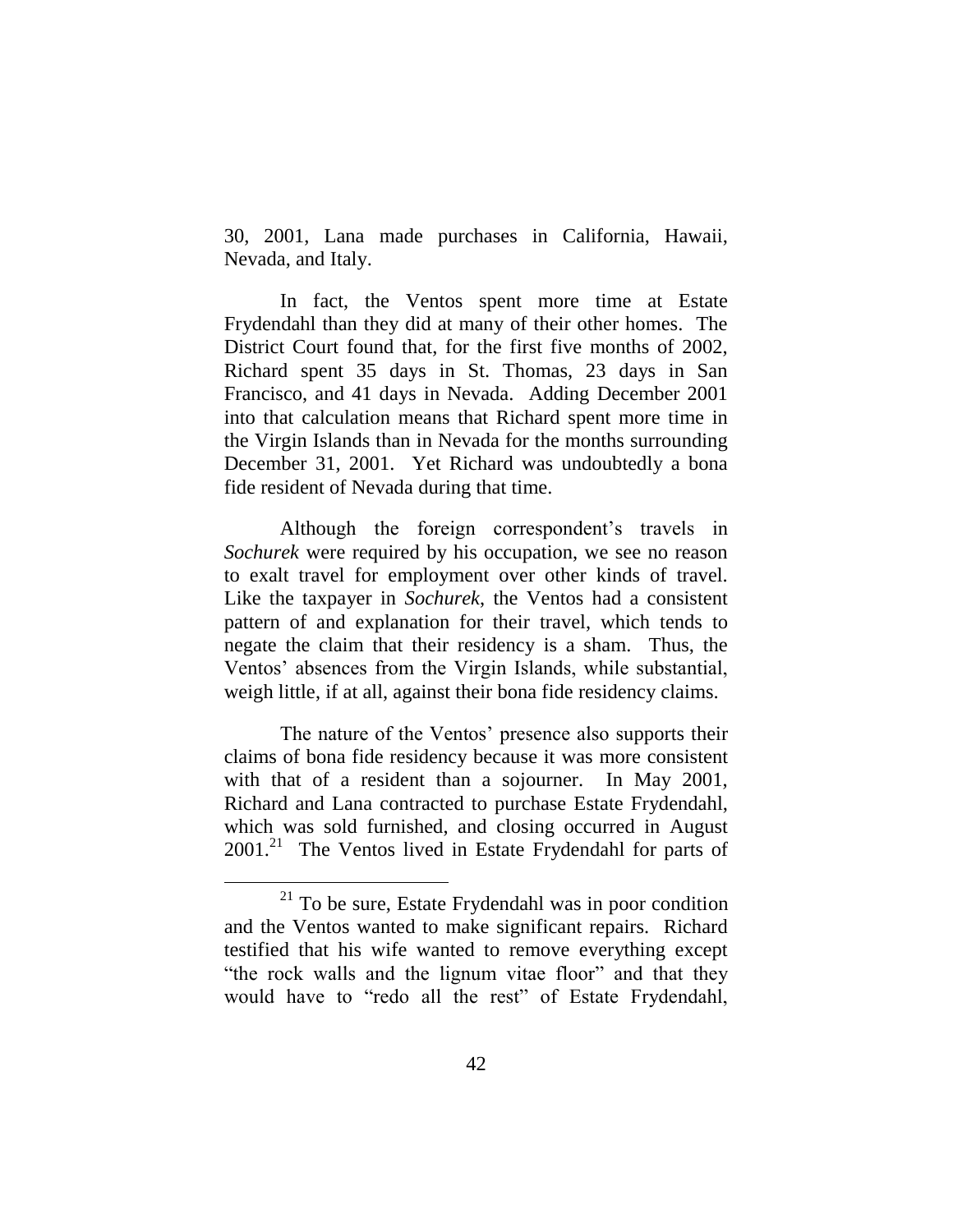2001, including the Christmas Holiday, which they spent with their daughters at the Estate. The District Court found that Richard spent December 2001 and 35 days in the first five months of 2002 in St. Thomas, and there is no evidence that he stayed in a hotel during that time. While the Ventos wanted to make significant improvements to Estate Frydendahl, that desire actually supports their case because it shows that they had the committed physical presence that one would expect from a bona fide resident. *See Sochurek*, 300 F.2d at 39 (fact that taxpayer maintained a home in Singapore year-round supported claim of bona fide Singapore residency even though taxpayer was not physically present in Singapore year-round). And although Estate Frydendahl was a work in progress at the end of 2001, it was still more of an established home than those possessed by other taxpayers who have been found to have bona fide residencies. *See, e.g.*, *Swenson v. Thomas*, 164 F.2d 783, 784 (5th Cir. 1947) (―[N]otwithstanding the fact that he established no fixed home in Colombia, or even a settled place of abode . . . it remains true that he was always living in Colombia, attending to his business there; and that we think constitutes residence there.").

including the "roof, . . . air conditioning, electricity, plumbing. Everything." App. 694. Although Estate Frydendahl was in poor condition, it was not unlivable, and the District Court's finding to the contrary was clear error. The seller, Patti Birch, was living at Estate Frydendahl at the time it was sold to the Ventos. In addition, "two gentlemen from New York" and Birch's caretaker also lived on the property. Simply stated, Estate Frydendahl was not unlivable in 2001 because people were living there.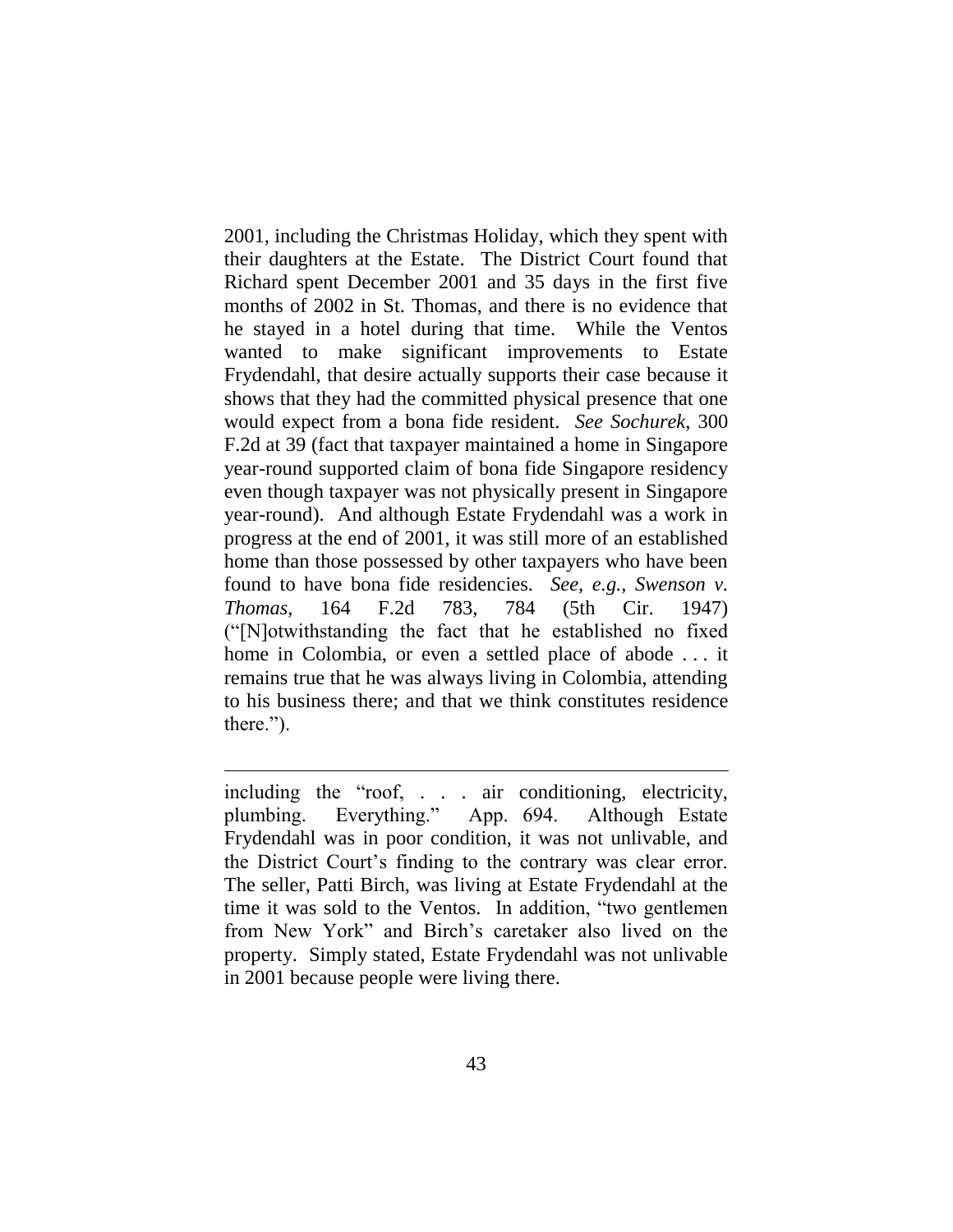## *3. Relationships*

At the end of 2001, the Ventos' social ties to the Virgin Islands were limited. The District Court found that "there is no evidence to show [the Ventos] were involved in community activities in the Virgin Islands or had 'assimilat [ed]' into the islands' culture; Richard testified the family joined the St. Thomas Yacht Club, but they did not become members until 2002.‖ *VI Derivatives*, 2011 WL 703835, at \*15. The District Court reasoned that "[t]he lack of community involvement during 2001 is unsurprising, given that Richard and Lana were rarely present in St. Thomas during the year." *Id.* This finding was not clearly erroneous.

Richard testified that he threw two parties at Estate Frydendahl—a closing party with the seller Patti Birch and a "football party." Richard also testified that he participated in a fundraiser for the Yacht Club. And Nicole Mollison testified that the Ventos went to Friday night dinners at the Yacht Club. However, the Ventos provided no evidence of their social involvement apart from their own self-interested testimony, which the District Court was free to discredit. *See Anderson*, 470 U.S. at 573. This is particularly true because Richard's testimony about the "football party" was vague, because there was no documentation about any of the Yacht Club events, and because the District Court found that Nicole had significant credibility issues. Therefore, we agree with the District Court that the Ventos' lack of community ties weighs against finding bona fide residency.

However, community social relationships are not the only type of relationships that factor into the residency calculus—professional, marital, and family relationships matter as well. In those areas, the Ventos have a stronger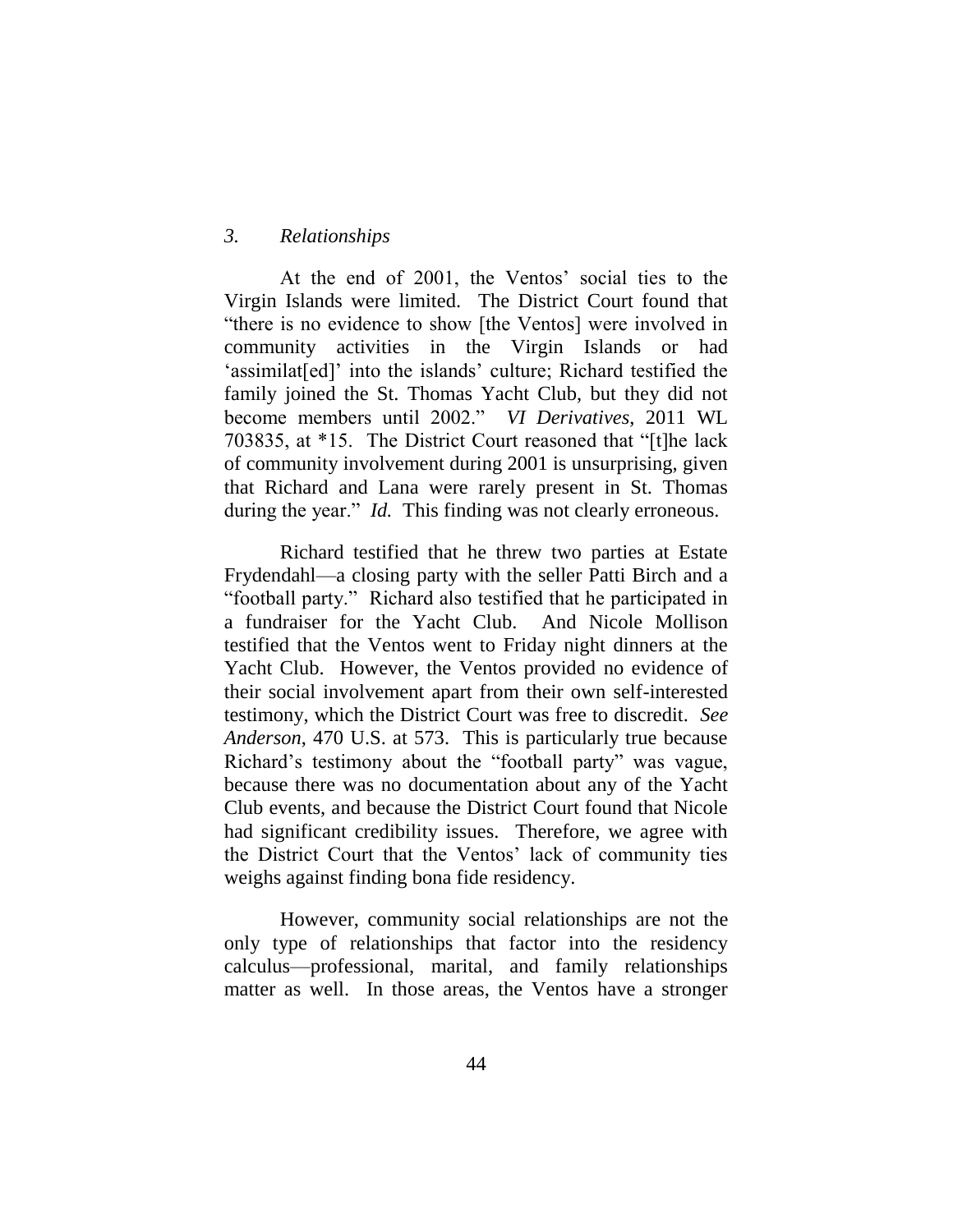case. Richard began developing professional relationships in the Virgin Islands by having discussions with the University of the Virgin Islands in order to collaborate on developing a physics department. The Ventos spent a significant amount of time with each other on St. Thomas, where they lived together at Estate Frydendahl. The fact that their adult daughters lived elsewhere is to be expected. Therefore, the Ventos' professional and family relationships do not undermine their claim of bona fide residency. *See Sochurek*, 300 F.2d at 39 (fact that taxpayer "was unmarried with no dependents living elsewhere" suggested that his foreign residency was bona fide).

## *4. Self-Identification*

The Ventos self-identified as residents of the Virgin Islands at the end of 2001 and observed all the legal formalities of residency. Richard and Lana attempted to pay their 2001 income taxes to the VIBIR. In addition, they obtained Virgin Islands driver's licenses and registered to vote there. Accordingly, this factor weighs in favor of finding bona fide residency.

\* \* \*

Taken as a whole, the *Sochurek* factors indicate that the Ventos were bona fide residents of the Virgin Islands. By the summer of 2001, they had developed the intention to live in the Virgin Islands "indefinitely or at least for a substantial period," as evidenced by their purchase of and renovation of a home and establishment of business interests. *See Bergersen*, 109 F.3d at 61. They were physically present in the Virgin Islands for much of the period surrounding the end of 2001, and the nature of that presence was more consistent with what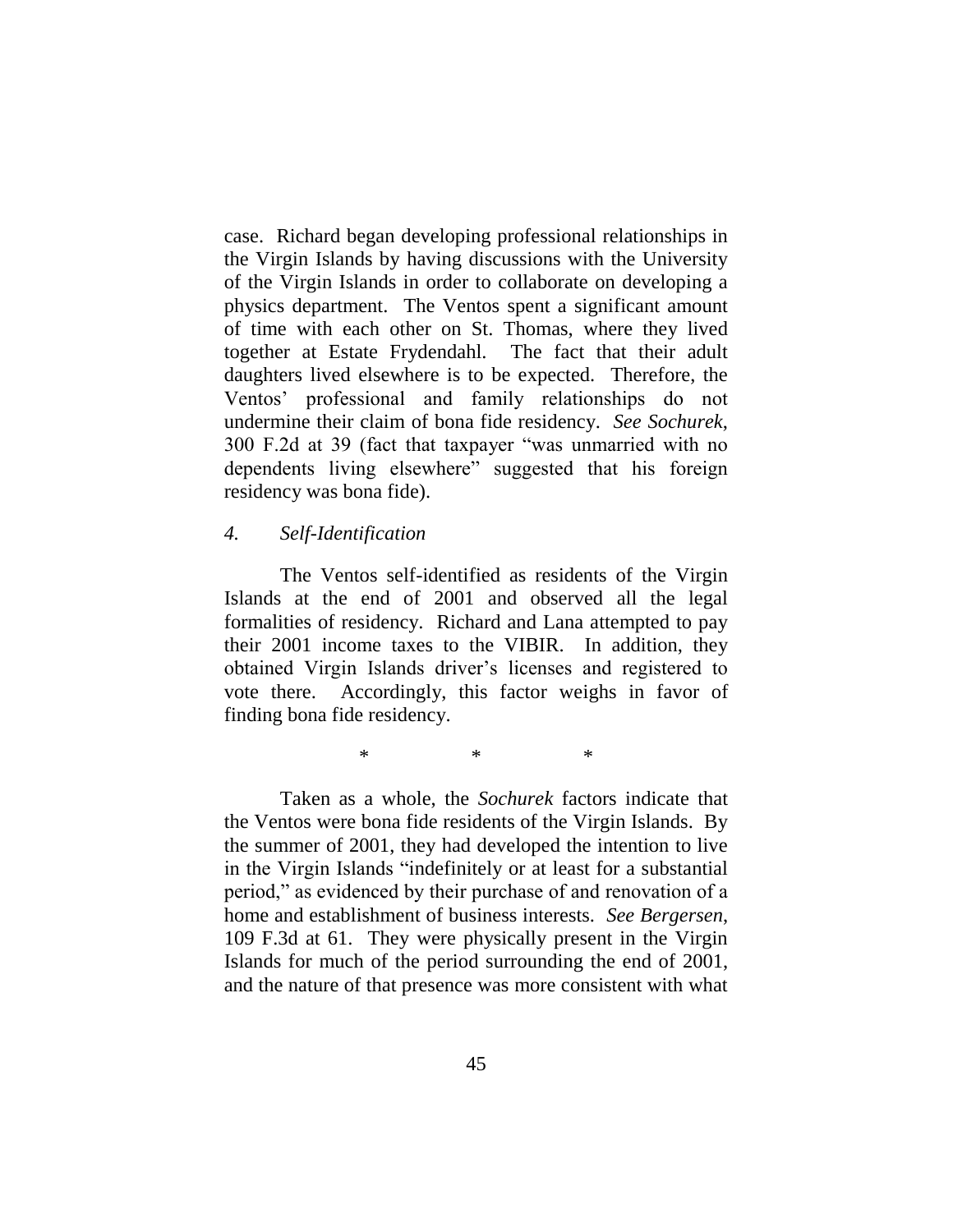would be expected of a resident as opposed to a sojourner. And although they did not establish many social ties in the community by the end of 2001, they lived together in the Virgin Islands and represented themselves as residents thereof. For these reasons, we hold that the Ventos were bona fide residents of the Virgin Islands on December 31, 2001.

C

Although the District Court erred in holding that Richard and Lana Vento were not bona fide residents of the Virgin Islands as of December 31, 2001, we readily agree with the District Court that none of the Vento daughters was a bona fide resident at that time.

Applying the *Sochurek* factors to Nicole Mollison, it is clear that she did not intend to become a Virgin Islands resident by the end of 2001. Nicole never established a home in the Virgin Islands, even as she hired contractors to remodel her Nevada home in 2000, 2001, and 2002. Nor did she establish a profession in the Virgin Islands—she studied to become a teacher in Nevada and eventually became licensed to teach in Nevada and California, but not in the Virgin Islands. Nicole's only evidence of intent was her own selfserving testimony, which the District Court found not credible because of her "evasive demeanor on cross-examination, her family's continuing ties to Nevada ..., and the lack of safe and comfortable accommodations for the Mollison family at [Estate Frydendahl].‖ *See VI Derivatives*, 2011 WL 703835, at \*10 n.38. We defer to these credibility determinations, which are the province of the factfinder. *See Anderson*, 470 U.S. at 573.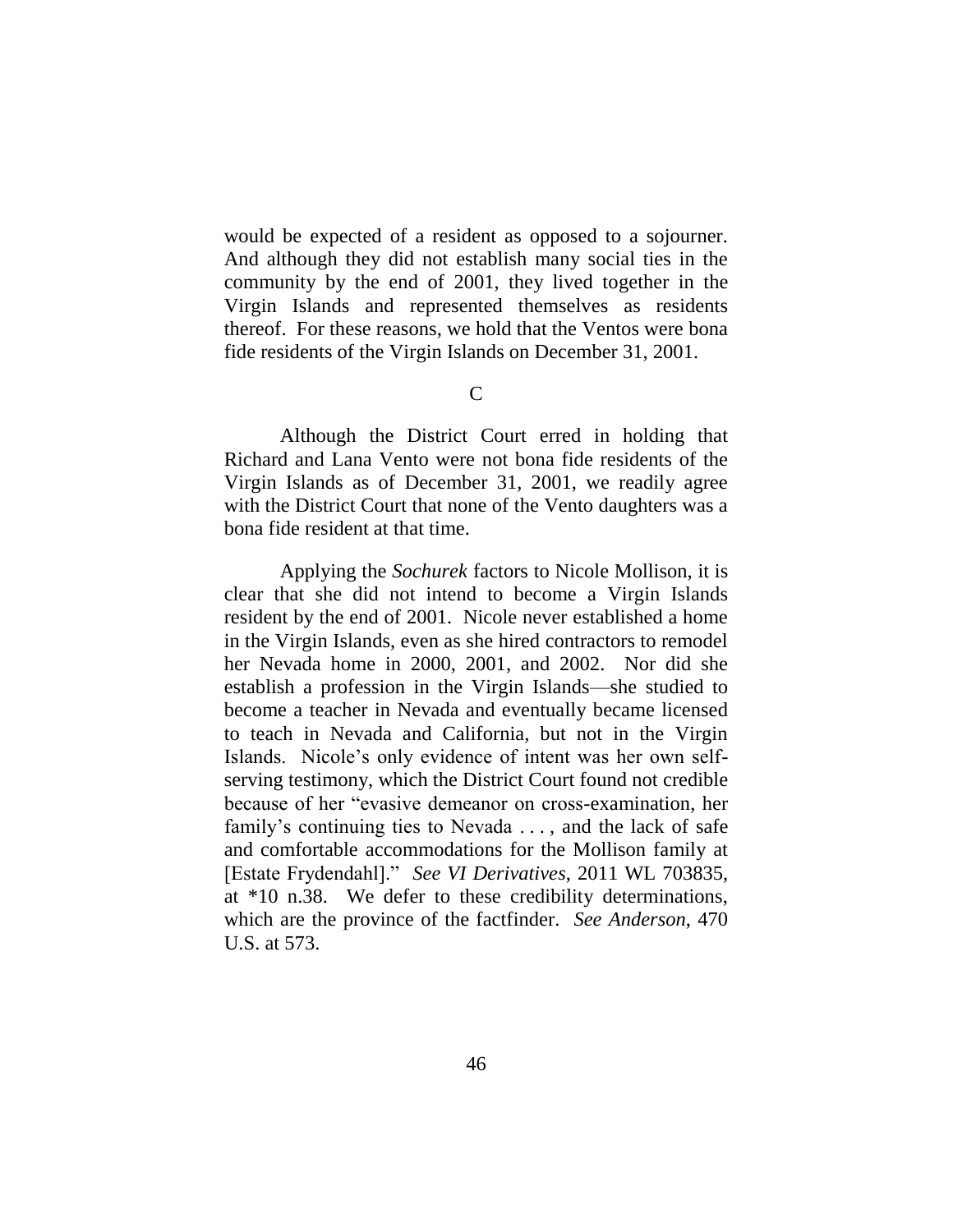Likewise, Nicole did not have a sufficient physical presence in the Virgin Islands. She visited there only three times during 2001, each time engaging in "tourist activities." Nicole did not move any personal property to St. Thomas and was not even physically present on December 31, 2001, having returned to Nevada the day after Christmas.

Third, Nicole's ties and relationships mostly remained with the mainland. From 2000 until at least 2003, all of Nicole's children attended school in Nevada. Her husband, from whom she was never separated, lived in Nevada and listed a Nevada address on his 2001 tax return.

Finally, Nicole never identified herself as a resident of the Virgin Islands. Although she filed tax returns with the VIBIR in 2001, she never obtained a Virgin Islands driver's license. During her 2003 adoption proceeding, Nicole swore under oath that she was a resident of Nevada, and that she resided there continuously since 1995. Nicole never told the Nevada court or social worker that she had a Virgin Islands residency.

Likewise, Gail Vento was not a bona fide resident of the Virgin Islands at the end of 2001. Gail did not intend to become a Virgin Islands resident by the end of 2001—she did not establish a home in the Virgin Islands by the end of 2001 but rather lived in her own house in Colorado. Gail herself testified that she moved to the Virgin Islands in 2002.

Gail also had a minimal physical presence in the Virgin Islands. She visited St. Thomas only twice in 2001 for the family cruise in March and for the Christmas party, during which she stayed in a bedroom in the main house at Estate Frydendahl and engaged in "tourist-type activities."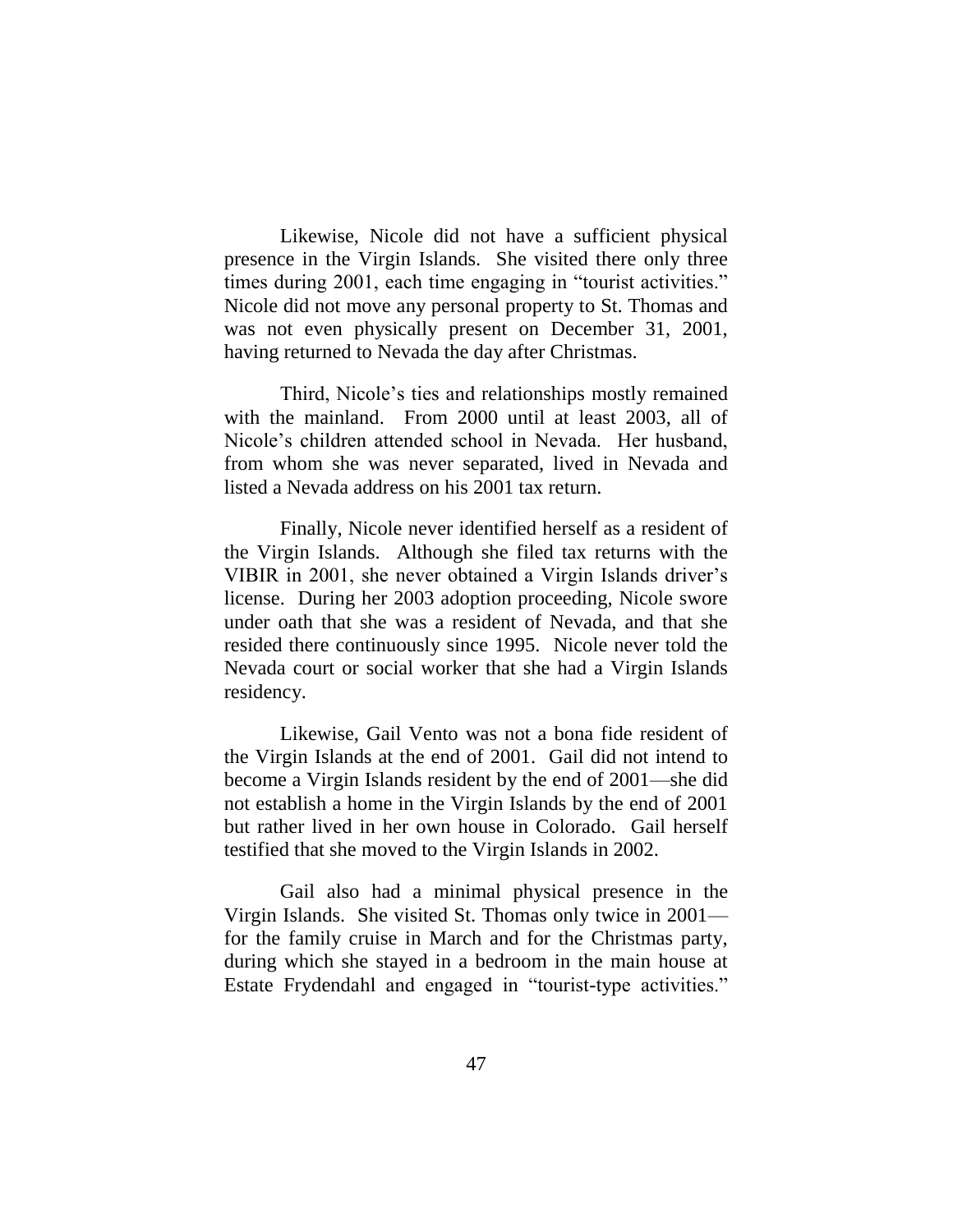She brought no personal property other than clothing to the Virgin Islands. Although Gail was physically present at Estate Frydendahl on December 31, 2001, she was not there as a resident but rather as a vacationer and guest of her parents.

Gail's primary professional and family ties also remained with the mainland—from 1998 until December 2002, she was enrolled as a full-time student at the University of Colorado. Her boyfriend, whom she has since married, also lived with her in Colorado at the end of 2001. Although Gail filed her 2001 tax returns with the VIBIR, she had not, as of December 31, 2001, observed other formalities of residency such as obtaining a Virgin Islands driver's license or registering to vote there.

Like her sisters, Renee was not a bona fide resident of the Virgin Islands at the end of 2001. She visited the Virgin Islands only three times that year—once after she graduated from college, once in September, and once for the Christmas party. Renee stayed at a hotel during her first visit and at Estate Frydendahl during her second and third visits. The only personal property she had in the Virgin Islands were "easily movable items," such as clothing, cameras, and a laptop. Although Renee was physically present at Estate Frydendahl on December 31, 2001, she was there as a vacationer and guest of her parents, not as a resident.

Meanwhile, most of Renee's ties remained with the mainland. From the summer of 2001 until the spring of 2002, Renee was employed in her family's home office in Nevada while living at Lake Tahoe. In January 2002, she applied to a photography school in California, listing her address as a post office box in Nevada. Renee enrolled in the photography